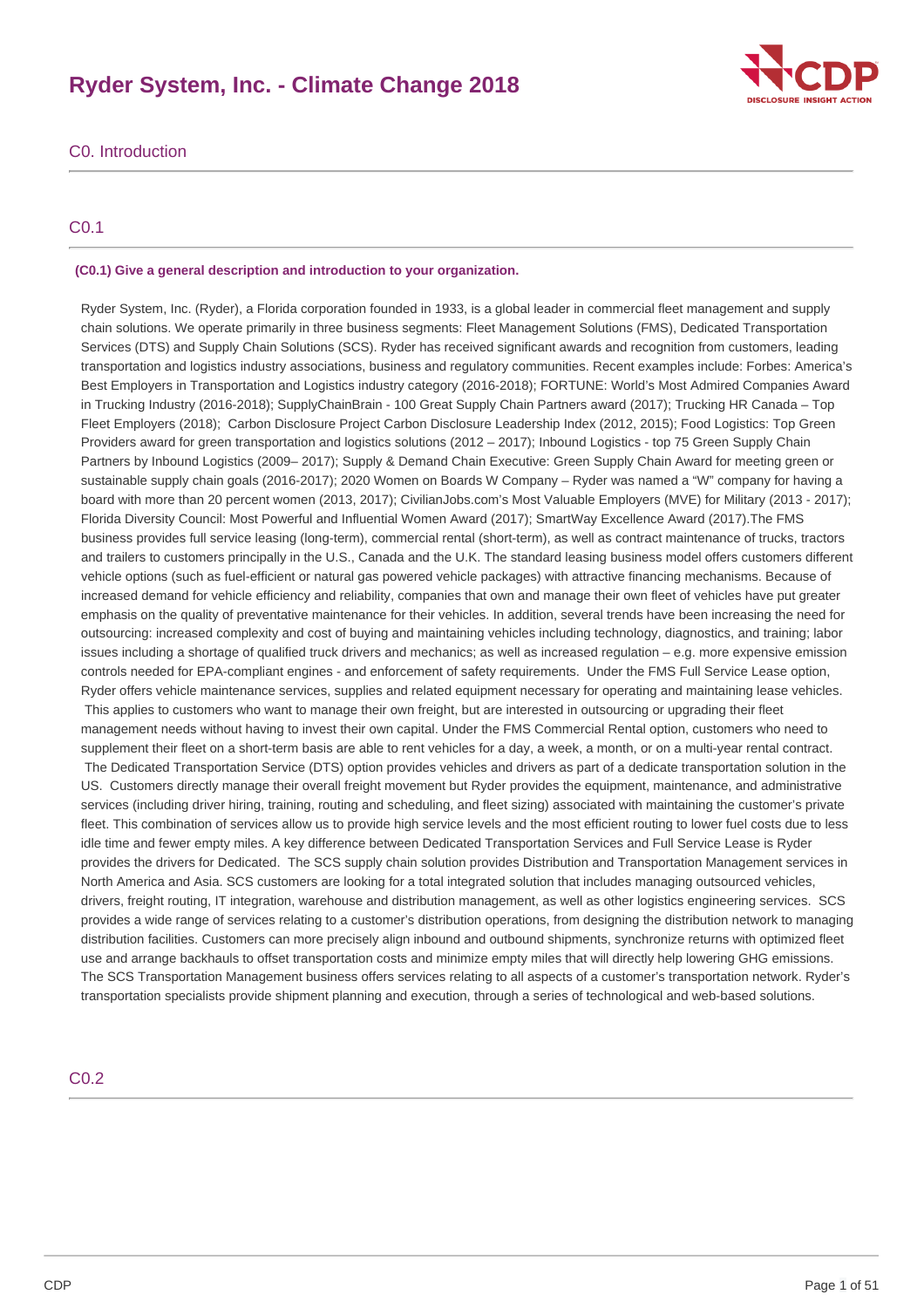### **(C0.2) State the start and end date of the year for which you are reporting data.**

|   | <b>Start date</b>                   | <b>End date</b>        | Indicate if you are providing emissions data for past<br>reporting years | Select the number of past reporting years you will be providing<br>emissions data for |
|---|-------------------------------------|------------------------|--------------------------------------------------------------------------|---------------------------------------------------------------------------------------|
|   | Row January 1<br>2017               | December 31<br>2017    | l No                                                                     | <not applicable=""></not>                                                             |
| 2 | $Row$ < Not<br>Applicable>          | $<$ Not<br>Applicable> | <not applicable=""></not>                                                | <not applicable=""></not>                                                             |
| 3 | Row <not<br>Applicable&gt;</not<br> | $<$ Not<br>Applicable> | <not applicable=""></not>                                                | <not applicable=""></not>                                                             |
| 4 | $Row$ < Not<br>Applicable>          | $<$ Not<br>Applicable> | <not applicable=""></not>                                                | <not applicable=""></not>                                                             |

# C0.3

 **(C0.3) Select the countries/regions for which you will be supplying data.** Canada

 China, Hong Kong Special Administrative Region United Kingdom of Great Britain and Northern Ireland United States of America Germany Mexico

# C0.4

 **(C0.4) Select the currency used for all financial information disclosed throughout your response.** USD

# C0.5

(C0.5) Select the option that describes the reporting boundary for which climate-related impacts on your business are being reported. Note that this option should align with your consolidation approach to your Scope 1 and Scope 2 greenhouse gas **inventory.**

Operational control

# C1. Governance

# C1.1

 **(C1.1) Is there board-level oversight of climate-related issues within your organization?** Yes

# C1.1a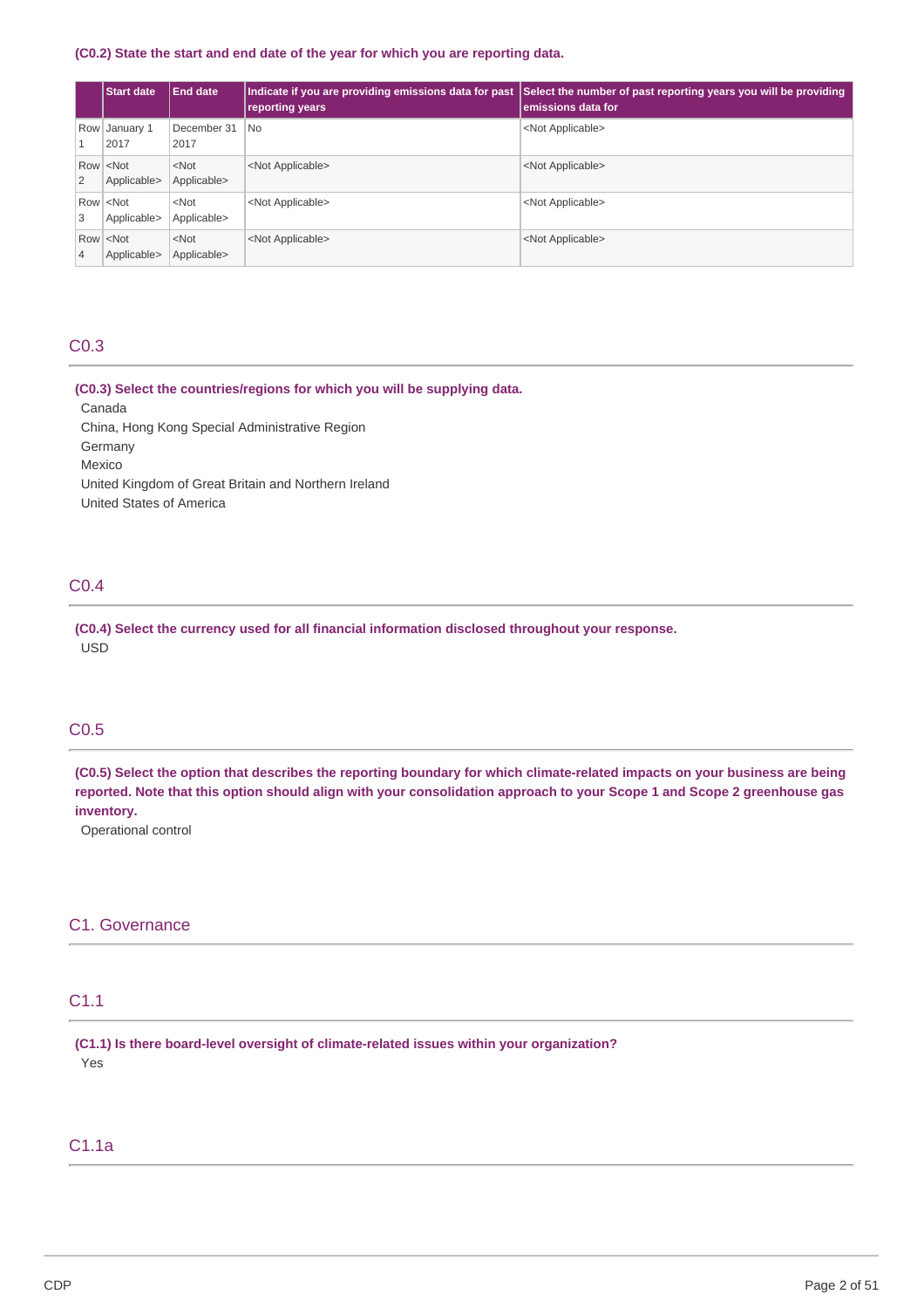### (C1.1a) Identify the position(s) of the individual(s) on the board with responsibility for climate-related issues.

| Position of<br>individual(s) | Please explain                                                                                                                                                  |  |  |
|------------------------------|-----------------------------------------------------------------------------------------------------------------------------------------------------------------|--|--|
|                              | Board/Executive (i) The Board of Directors' Corporate Governance Committee, a subcommittee of the full Board of Directors, is responsible for overseeing public |  |  |
| board                        | policy, public affairs and corporate responsibility including responsibility for Ryder's environmental programs, which address regulatory and                   |  |  |
|                              | business issues related to climate change impacts and strategy. ii) The Vice President of Environmental, Real Estate, and Fuel Services                         |  |  |
|                              | maintains day-to-day operational responsibility for Environmental Programs including climate change strategy and reports to the Executive Vice                  |  |  |
|                              | President, Chief Legal Officer and Corporate Secretary. An Environmental Report is provided annually to the Corporate Governance Committee.                     |  |  |

# C1.1b

### **(C1.1b) Provide further details on the board's oversight of climate-related issues.**

| <b>Frequency with Governance</b><br>which climate<br><b>related issues</b><br>l are a<br>l scheduled<br>agenda item | mechanisms<br>∣into which<br>climate related<br><b>issues</b> are<br>integrated | <b>Please explain</b>                                                                                                                                                                                                                                                                                                                                                                                                                                                                                                                                                                              |
|---------------------------------------------------------------------------------------------------------------------|---------------------------------------------------------------------------------|----------------------------------------------------------------------------------------------------------------------------------------------------------------------------------------------------------------------------------------------------------------------------------------------------------------------------------------------------------------------------------------------------------------------------------------------------------------------------------------------------------------------------------------------------------------------------------------------------|
| Scheduled - all<br>meetings                                                                                         | Reviewing and<br>guiding major<br>plans of action                               | Ryder's Board of Directors' Corporate Governance Committee oversees major plans of action as important matters arise. For<br>example, during the annual board meeting, environmental risk and cost dashboards are discussed and action plans related to<br>energy and resource conservation are presented. This includes both specific program updates (e.g. energy efficiency projects)<br>and a general overview of greenhouse gas target performance.                                                                                                                                           |
| Sporadic - as<br>important<br>matters arise                                                                         | Reviewing and<br>quiding<br>business plans                                      | Ryder's Board of Directors' Corporate Governance Committee oversees reviewing and quiding business plans as important<br>matters arise. For example, over the last 6 years, Ryder's alternative fuel strategy was developed in a top down approach by<br>Ryder's leadership team. Ryder's natural gas truck fleet has expanded into 16 states and 27 maintenance and repair shops<br>were retrofitted for natural gas maintenance. In addition, Ryder is expanding into the electric vehicle market. In 2017, Ryder<br>became the exclusive sales and lease partner of electric trucks for Chanje. |

# C1.2

(C1.2) Below board-level, provide the highest-level management position(s) or committee(s) with responsibility for climate**related issues.**

| Name of the position(s) and/or committee(s)                                                             | Responsibility    | Frequency of reporting to the board on climate<br><b>related issues</b> |
|---------------------------------------------------------------------------------------------------------|-------------------|-------------------------------------------------------------------------|
| Other C-Suite Officer, please specify (• Other: Chief Both assessing and managing climate-related risks |                   | More frequently than quarterly                                          |
| Legal Officer)                                                                                          | and opportunities |                                                                         |

# C1.2a

(C1.2a) Describe where in the organizational structure this/these position(s) and/or committees lie, what their associated  **responsibilities are, and how climate-related issues are monitored.**

 The Vice President, Environmental, Real Estate, and Fuel Services, maintains day-to-day operational responsibility for Environmental Programs including climate change strategy and reports to the Chief Legal Officer and Corporate Secretary. The climate-related issues monitoring process includes review of scope 1, 2 and 3 emissions and identifying new opportunities for reductions and company or customer benefits. In addition, business and market opportunities are monitored for emission reductions in transportation management and supply chain solutions. An Environmental Report is provided annually to the Corporate Governance Committee.

# C1.3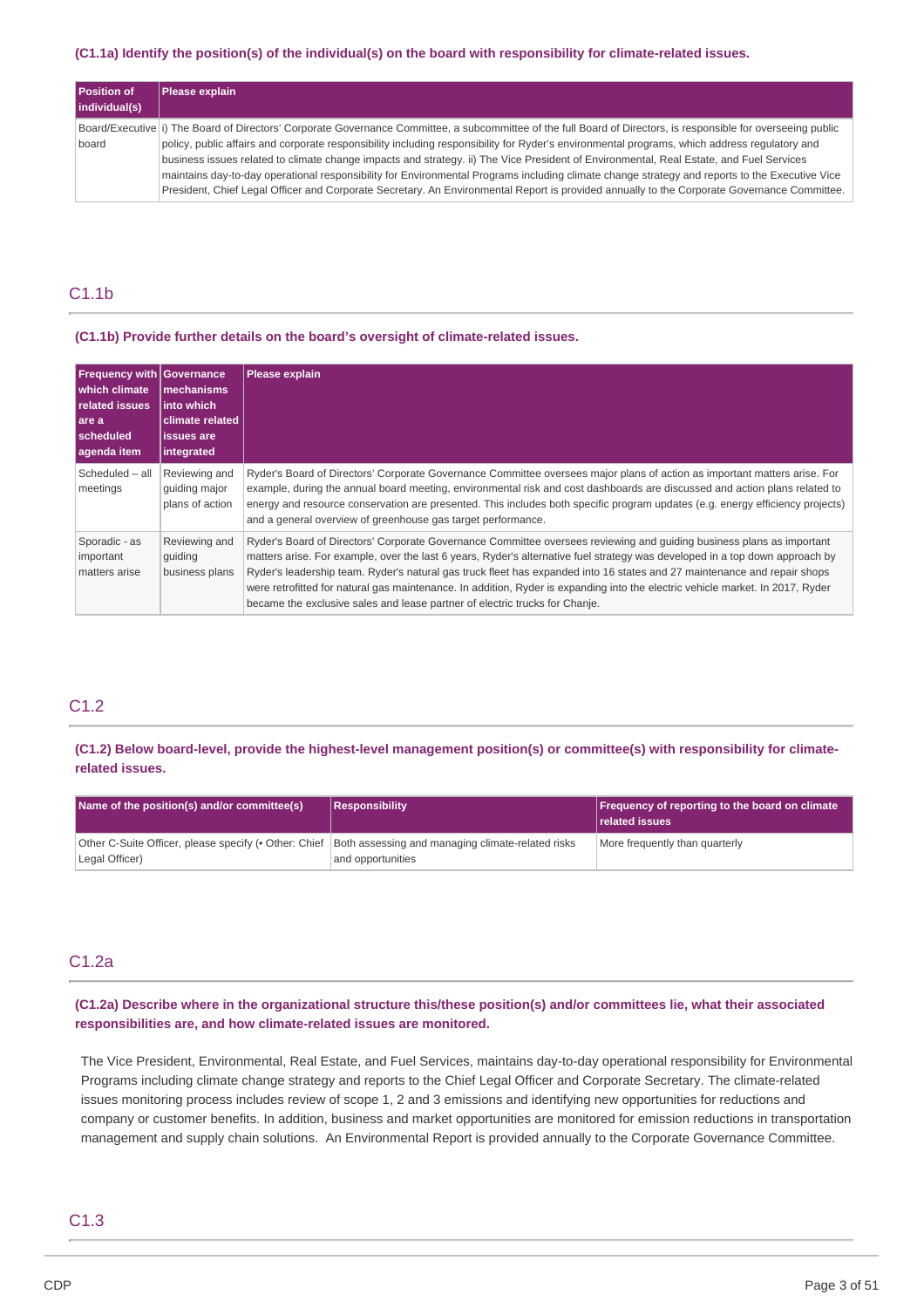# C1.3a

### **(C1.3a) Provide further details on the incentives provided for the management of climate-related issues.**

 **Who is entitled to benefit from these incentives?** Energy manager

 **Types of incentives** Monetary reward

 Energy reduction project **Activity incentivized**

# **Comment**

 Energy Managers are incentivized to measure, track and attain targets for energy use reductions and associated greenhouse gas (GHG) emissions reductions from conservation programs, awareness campaigns and other activities.

### **Who is entitled to benefit from these incentives?**

All employees

 **Types of incentives** Recognition (non-monetary)

### **Activity incentivized**

Energy reduction project

### **Comment**

 Employees are encouraged to participate in Energy Conservation Challenge initiatives; since 2013 various initiatives have established best practices for energy and climate change reduction and reduced scope 2 electricity emissions by 10% and winners were rewarded with luncheons/cookouts and recognition plaques. Program was expanded in 2014 to include all FMS employees, and new incentives programs identify new targets annually to reach energy savings goals. In 2015 and 2016 new corporate conservation standards were put in place, e.g. upgrading to LED fixtures from fluorescent, including energy efficient lighting in major facility upgrades and targeting 90% of Ryder owned sites for lighting evaluations.

# C2. Risks and opportunities

# C2.1

# **(C2.1) Describe what your organization considers to be short-, medium- and long-term horizons.**

|             | <b>From (years)</b> | <b>To (years)</b> | <b>Comment</b>                                                                            |  |
|-------------|---------------------|-------------------|-------------------------------------------------------------------------------------------|--|
| Short-term  |                     |                   | SBTi recommends these time horizons for short-term, medium-term, and longer-term targets. |  |
| Medium-term |                     | 15                | SBTi recommends these time horizons for short-term, medium-term, and longer-term targets. |  |
| Long-term   | 15                  | 30                | SBTi recommends these time horizons for short-term, medium-term, and longer-term targets. |  |

# C2.2

(C2.2) Select the option that best describes how your organization's processes for identifying, assessing, and managing  **climate-related issues are integrated into your overall risk management.** Integrated into multi-disciplinary company-wide risk identification, assessment, and management processes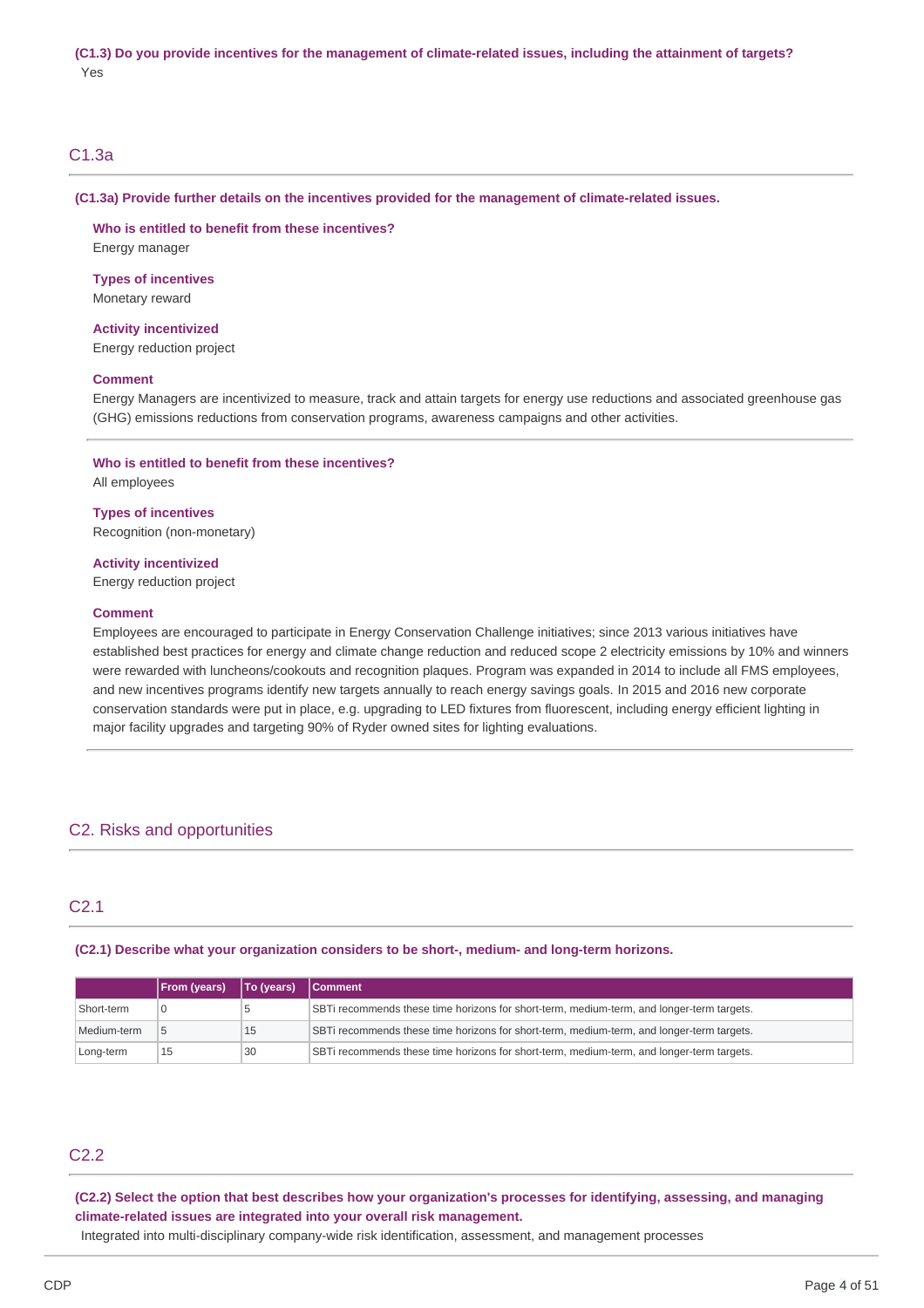# C2.2a

(C2.2a) Select the options that best describe your organization's frequency and time horizon for identifying and assessing **climate-related risks.**

| <b>Frequency of</b><br><u>Imonitorina</u>    | How far into the future are risks<br> considered? | l Comment                                                                                                  |
|----------------------------------------------|---------------------------------------------------|------------------------------------------------------------------------------------------------------------|
| Row Six-monthly or more<br><b>frequently</b> | >6 years                                          | Ryder identifies and assesses climate-related risks on an annual basis with a projection<br>of 6-10 years. |

# C2.2b

### (C2.2b) Provide further details on your organization's process(es) for identifying and assessing climate-related risks.

 a) Ryder's process for identifying and assessing climate-related risks includes evaluation, management, and on-going review of financial, regulatory, customer, employment, insurance, and environmental risks, among others at both a company level and an asset level:

 i) Company level, we utilize insurance risk management modelling systems used by underwriters and an integrated Environmental Management System (EMS) to manage climate change risks; ensure compliance; promote business opportunity and growth; and create a competitive advantage with environmental programs consistent with Ryder's long-term business strategy.

 ii) Asset level, we apply formal identification processes and assess climate change risks and opportunities of our assets: a) Facilities, we contract with third party risk consulting firms to perform onsite surveys of operating facilities with financial incentives to support compliance. b) Vehicle fleet, we identify efficiencies through our participation in the EPA SmartWay® Program and Ryder's RydeSmart fleet tracking system. RydeSmart is an integrated telematics platform helps customers monitor key vehicle attributes such as location, speed and idle time and real-time performance metrics. In addition, Ryder pursues investments in low carbon technologies including electric and alternative fuel vehicles such as natural gas or electric trucks.

 b) Ryder's process for assessing the potential size and scope of identified risks is to perform annual Risk Assessment Reviews for all identified risk areas.

 c) Ryder's process for determining the relative significance of climate-related risks in relation to other risks is to review the Likelihood/Probability and Speed of Onset associated with climate change risks against other company risks taking into account current and future controls.

d) Ryder uses the ERM (enterprise-wide risk measure) framework for classifying and defining risk types.

 e) Ryder's defines "substantive financial impact" or "strategic impact" to our business as either Moderate (1-5%), Medium (5-10%), High ( 10%) based on risk potential financial impact to operating revenues.

# C2.2c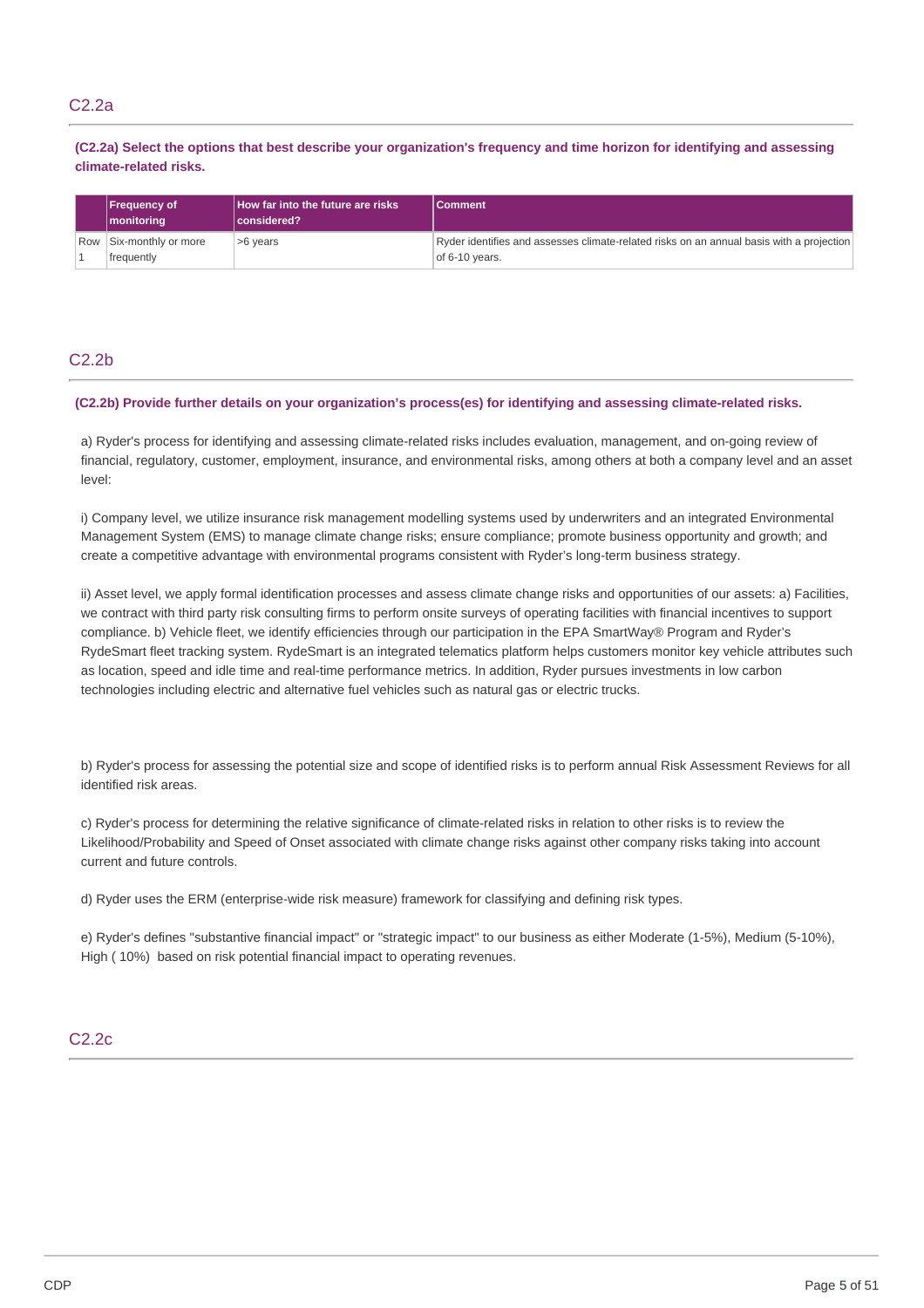### (C2.2c) Which of the following risk types are considered in your organization's climate-related risk assessments?

|                        | &<br>inclusion                  | Relevance Please explain                                                                                                                                                                                                                                                                                                                                            |
|------------------------|---------------------------------|---------------------------------------------------------------------------------------------------------------------------------------------------------------------------------------------------------------------------------------------------------------------------------------------------------------------------------------------------------------------|
| Current<br>regulation  | Relevant.<br>always<br>included | We determine that current regulation risk is relevant to our organization because it has financial and strategic impacts to our business.<br>For example, the climate change regulations adopted in California have had significant financial costs to our organization and our<br>customers.                                                                       |
| Emerging<br>regulation | Relevant,<br>always<br>included | We determine that emerging regulation risk is relevant to our organization because it has financial and strategic impacts to our business.<br>For example, fuel and vehicle efficiency regulations are relevant to our organization and our customers.                                                                                                              |
| Technology             | Relevant,<br>always<br>included | We determine that technology risk is relevant to our organization because it has financial and strategic impacts to our business. For<br>example, new vehicle and fuel technologies, such as alternative fuels are relevant to our organization and our customers.                                                                                                  |
| Legal                  | Relevant,<br>always<br>included | We determine that market risk is relevant to our organization because it has financial and strategic impacts to our business. For example,<br>Market changes in fuel costs could influence our business and financials.                                                                                                                                             |
| Market                 | Relevant,<br>always<br>included | We determine that market risk is relevant to our organization because it has financial and strategic impacts to our business. For example,<br>Market changes in fuel costs could influence our business and financials.                                                                                                                                             |
| Reputation             | Relevant,<br>always<br>included | We determine that reputation risk is relevant to our organization because it has financial and strategic impacts to our business. For<br>example, we meet customer needs related to equipment efficiency, emissions reporting, and purchasing 875 natural gas trucks in 16<br>states and partnering to provide natural gas stations.                                |
| Acute<br>physical      | Relevant,<br>always<br>included | We determine that acute physical risk is relevant to our organization because it has financial and strategic impacts to our business. For<br>example, during natural disasters or other extenuating circumstances, we extend our transportation and supply chain environmental<br>expertise, technology, and infrastructure to customers and organizations in need. |
| Chronic<br>physical    | Relevant,<br>always<br>included | We determine that chronic physical risk is relevant to our organization because it has financial and strategic impacts to our business. For<br>example, extreme weather events can influence our operations and the operations of our customers.                                                                                                                    |
| Upstream               | Relevant,<br>always<br>included | We include the evaluation of upstream risk within the risk categories above.                                                                                                                                                                                                                                                                                        |
| Downstream Relevant,   | always<br>included              | We include the evaluation of downstream risk within the risk categories above.                                                                                                                                                                                                                                                                                      |

# C2.2d

### **(C2.2d) Describe your process(es) for managing climate-related risks and opportunities.**

 a) We identify our risks and opportunities through our risk management processes. Ryder's Board of Directors' Corporate Governance Committee determines if the risks and opportunities should be mitigated, transferred, accepted, controlled, or capitalized upon based on our materiality thresholds (levels of risk). b) Priorities are determined annually by the Environmental Services (ES) Senior Management Team based on a formal review of overall company-wide risk management reviews. The ES team and Corporate Risk Managers evaluate priorities and determine materiality thresholds (levels of risk) annually to ensure appropriate risk controls and response procedures are in place, including those risks related to climate change. Changes are made annually as required. c) Ryder manages climate-related risks and opportunities through our processes for transitional and physical risks. 1. For example, some of our transitional risks include a) regulatory risk, we proactively adopt continual improvement programs for efficiencies and conservation before we are mandated to do so by regulations, b) reputation risk, we meet customer needs related to equipment efficiency and emissions reporting, purchasing 875 natural gas trucks in 16 states and partnering to provide natural gas stations, and c) technology risk, we identify efficiencies in our vehicle fleet through our participation in the EPA SmartWay® Program and Ryder's RydeSmart fleet tracking system. RydeSmart is an integrated telematics platform helps customers monitor key vehicle attributes such as location, speed and idle time and real-time performance metrics. RydeSmart helps customers reduce fuel expenses by 20-25% and idle time by 20-30%. In addition, Ryder pursues investments in low carbon technologies including electric and alternative fuel vehicles such as natural gas or electric trucks. 2. For Physical climate change risks, we execute our protocols in place with our network of facilities, contingency and comprehensive EMS plans. We extend our transportation and supply chain environmental expertise, technology, and infrastructure to customers and organizations in need.

# C2.3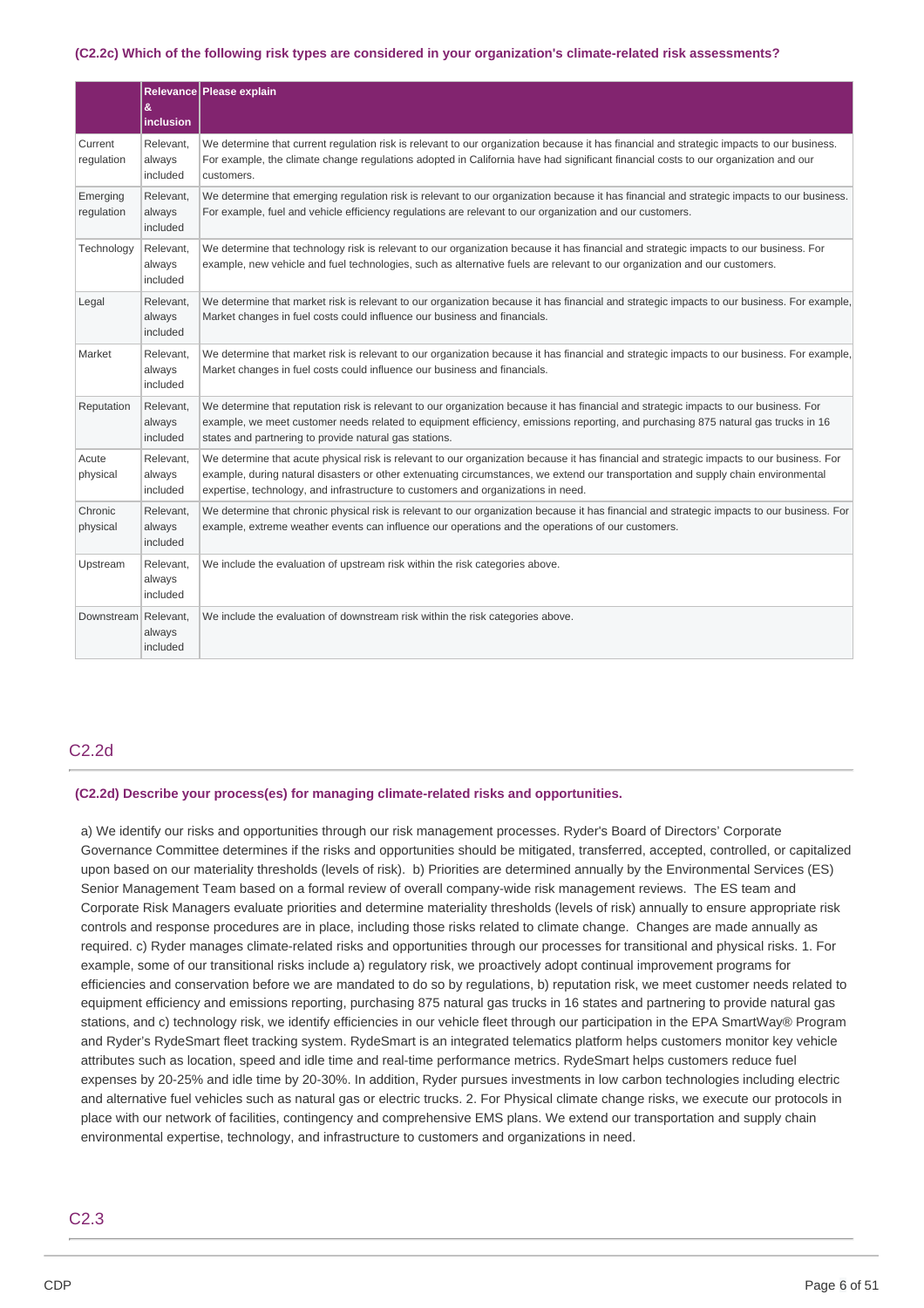(C2.3) Have you identified any inherent climate-related risks with the potential to have a substantive financial or strategic  **impact on your business?**

Yes

# C2.3a

(C2.3a) Provide details of risks identified with the potential to have a substantive financial or strategic impact on your **business.**

### **Identifier**

Risk 1

# **Where in the value chain does the risk driver occur?**

Direct operations

**Risk type** Transition risk

# **Primary climate-related risk driver**

Policy and legal: Mandates on and regulation of existing products and services

### **Type of financial impact driver**

Policy and legal: Increased operating costs (e.g., higher compliance costs, increased insurance premiums)

### **Company- specific description**

 i) We anticipate regulatory risks in the United States if both pending and proposed state and federal regulations move forward. This includes state or federal changes in all areas including engine or emission standards for vehicles, particularly related to vehicle efficiency. ii) In the case of changes in emissions or engine standards, we anticipate these changes could lead to increases in the cost of operating Ryder's fleet and an increase in operating costs for our Customers. We monitor, evaluate and help influence legislative and regulatory activities through our government relations program that includes active participation in diverse business, professional and trade groups.

**Time horizon** Medium-term

 More likely than not **Likelihood**

 **Magnitude of impact** Medium-low

 **Potential financial impact** 150000

# **Explanation of financial impact**

 We continue to anticipate that the costs and complexities of compliance with the future climate change regulatory reporting responses will increase Ryder's operating costs. Enacted legislation that directly or indirectly affects our equipment, cost of fuel, or operations could influence our business and financials. The Climate change regulations adopted in California have necessitated more than \$500,000 in capital investments and increased Ryder's annual operating costs by more than \$150,000.

### **Management method**

 Ryder proactively addresses regulatory risks by implementing continual improvement management programs designed to improve efficiencies and by implementing energy conservation efforts before they are mandated by regulations. For example, we have implemented an energy tracking and reporting tool that allows us to measure energy use and GHGs associated with our operations. By continually working to improve energy efficiency, we are reducing emissions and exposure to fuel-related regulatory costs. Ryder is always striving to improve our customer's fleets, our relationships with the Original Engine Manufacturers (OEM) help support our goals of accelerated deployment of emerging technologies. This will help facilitate the validation of the technology and allow it to gain widespread industry acceptance. The relationships also ensure that integration is looked at through the lens of a fleet operator and not a truck manufacturer. Ryder has recognized the value of making investments in advanced fuel equipment, technologies, and processes to improve fuel economy for our Customers, enhance safety, and reduce operating costs as part of an overall strategy to improve transportation efficiencies. In addition to these risk management programs, we manage potential regulatory risks by collaborating with trade and business associations to shape pending climate change- legislation and regulations at the state, provincial, and federal level.

### **Cost of management**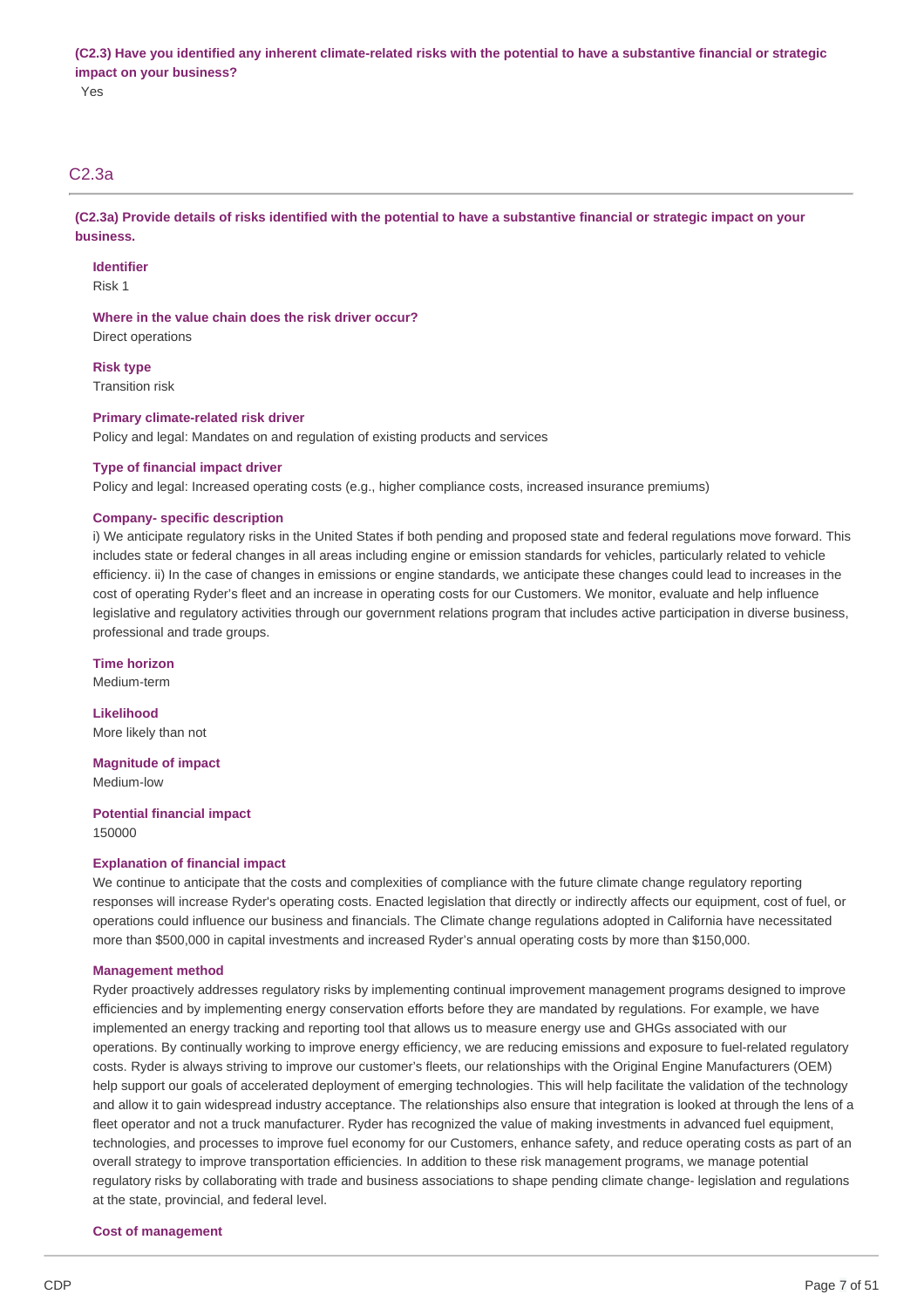#### 1600000

# **Comment**

 Our costs associated with compliance and reporting will increase, particularly if regulations increase the cost of compliance, fuel or electricity or the cost associated with maintaining and servicing our vehicles due to new vehicle technologies and engines or emission control devices. Ryder retains professional environmental consulting and legal expertise to measure, track, assess, and report implement programs to mitigate the direct potential impact of regulations to Ryder and our customers, which cost more than \$1.6 Million annually.

### **Identifier**

Risk 2

 **Where in the value chain does the risk driver occur?** Direct operations

**Risk type** Physical risk

### **Primary climate-related risk driver**

Acute: Increased severity of extreme weather events such as cyclones and floods

### **Type of financial impact driver**

Increased operating costs (e.g., inadequate water supply for hydroelectric plants or to cool nuclear and fossil fuel plants)

### **Company- specific description**

 i) We consider our company to be exposed to physical risks such as natural disasters (e.g. flooding, tropical cyclones and storms, etc.) or changing weather patterns that may be associated with climate change. There are no specific geographical areas that are more affected by these physical risks than others, although our operations in coastal and near coastal areas (particularly in the Gulf or East Coast regions of U.S.) may be at higher risk for hurricanes and tropical cyclones. ii) Our company is exposed to physical risks such as tropical cyclones in a number of ways: a) increased costs and business disruption because our facilities or equipment (vehicle fleet) could be damaged during a disaster, b) we may need to increase resources and modify operations in order to support our customers in the event of a disaster, or c) our larger supply chains may be disrupted as a result of natural disasters that will temporarily interfere with our ability to maintain operations.

**Time horizon** Medium-term

 About as likely as not **Likelihood**

 **Magnitude of impact** Medium

 **Potential financial impact** 0.02

### **Explanation of financial impact**

 If these events should occur, they would present a direct risk and financial impact to our operations of 2% of operational costs. The financial implications would include damage to our facilities, vehicles, or other equipment that would increase our operational cost. For example, in 2012, Ryder incurred a charge of \$8 million for property damage to vehicles owned by full service lease customers due to superstorm Sandy. Additionally, company-owned units with a carrying value of \$15.7 million were damaged or completely destroyed as a direct result of the storm. Likewise, our Customer's business may be financially impacted as well and we will be required to execute emergency contingency plans to ensure our customers will be able to operate. Risks could be greater than 2% of the expected business for any site for each week of downtime.

### **Management method**

 Ryder has multiple protocols in place, ready to execute when natural disasters strike. We actively manage risks with an extensive network of facilities, contingency plans and comprehensive emergency management plans. We update plans annually, perform third party risk assessments of our facilities, and have dedicated property risk control specialists inspect and recommend improvements. Compliance to the engineering controls and recommendations is strongly monitored and locations receive financial incentives to comply with necessary improvements. The Ryder Risk Management team has also developed an Asset Protection Manual for Ryder operating facilities. The manual provides guidance on how to maintain optimum, safe working conditions year round and to prepare the facility for the annual Engineering Surveys. We have a comprehensive fuel supply network through Ryder's Energy Distribution Company (REDCO), which responds quickly to man-made or natural disruptions in fuel supply. For example, Ryder helps customers get ready for Hurricanes and other approaching storms by implementing contingency plans in storm areas that include fuel management. Critical freight loads are moved early and inventory loads repositioned in advance to avoid potential storm impacts.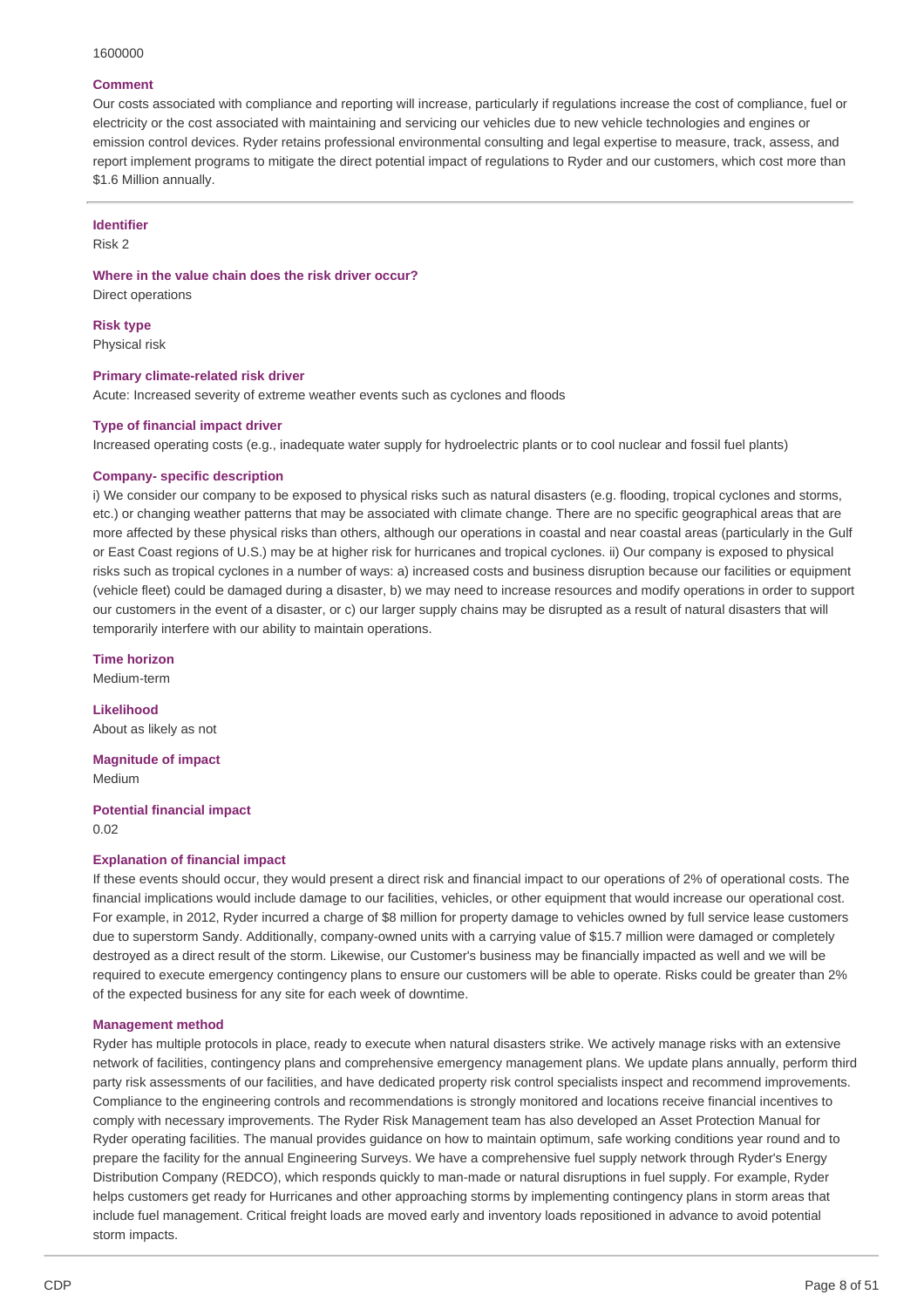# **Cost of management**

### **Comment**

 There are zero (\$0) added costs associated with methods used to prepare and implement plans for potential physical climatic risks because responding to natural disaster risks is fundamental to the services Ryder already provides to its Customers.

# **Identifier**

Risk 3

 **Where in the value chain does the risk driver occur?** Customer

**Risk type** Transition risk

 **Primary climate-related risk driver** Reputation: Shifts in consumer preferences

### **Type of financial impact driver**

Technology: Costs to adopt/deploy new practices and processes

### **Company- specific description**

 i) A potential risk is the need to expand existing business services to support customer-driven initiatives related to the measurement, reduction, and reporting of their own emission outputs. ii) As our Customers increasingly consider and quantify the direct and indirect impacts associated with their carbon emissions, as a transportation service provider, our company is required to respond with emission outputs related to the services we provide and to assist Customers to also measure the emissions associated with the movement of inbound raw materials and outbound products within their supply chain network. Our company's response has taken varied forms including responding to supplier questionnaires or assisting Customers in specifying the most fuel efficient vehicles or options to reduce fuel usage by using alternative powered vehicles.

**Time horizon**

Medium-term

**Likelihood** Likely

 **Magnitude of impact** Medium-low

 **Potential financial impact** 0.15

### **Explanation of financial impact**

 The financial implications of these identified risks are impossible to quantify long-term as much depends on other risk areas previously discussed (i.e., regulatory risks). However, the impact of risks that are not planned for will certainly be significantly greater than those that are anticipated. For example, low carbon fuel standard regulations in CA that mandate use of new fuels could increase fuel costs 5-15% and new federal fuel efficiency standards for heavy duty trucks beyond 2018 is expected to increase vehicle costs.

### **Management method**

 We manage the inherent risks through multiple approaches including education, reduced emissions equipment purchases, and by tracking and reducing emissions for our clients. Our investment in diverse types of fuel-efficient equipment plays an important role in helping customers reduce emissions. To advance alternative fuels, Ryder educates its customers with email, electronic and social media communications. Ryder works with many Customers to quantify transportation carbon emissions and to develop carbon reduction strategies that work for their business. For example, Ryder helped a customer to reduce their carbon footprint by 7% through implementation of a lean supply chain design. Complexity of new technologies and how they interact with each other will create many challenges from uptime to reliability to cost. With our combination of know-how, relationships, and experience, Ryder enables private fleet operators and companies to outsource these challenges to us in order to drive fleet efficiency and compliance. Ryder has experience in deploying these technologies in different types of duty cycles, as well as understanding the operating cost and residual value impacts this has. This is bundled together in the Ryder ChoiceLease product giving operators the best of that industry knowledge, maintenance capabilities, and asset disposition to help them get the best value and recognize the efficiencies.

### **Cost of management**

 $\Omega$ 

# **Comment**

Costs associated with risk management efforts have been minimal (\$0) as efforts have not required additional resources or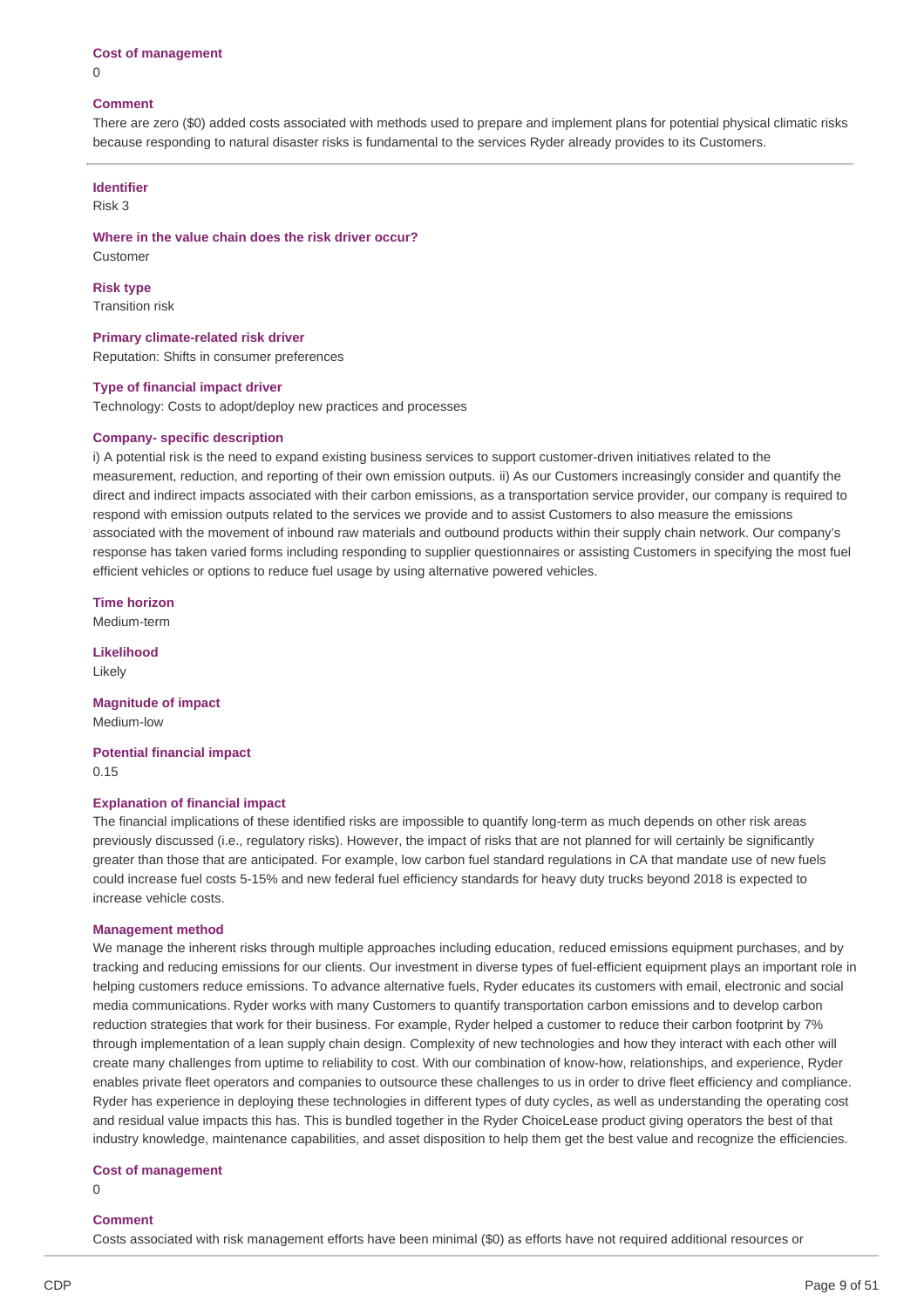significant investments. By leveraging existing management and reporting tools, Ryder is able to provide customers visibility into the "carbon footprint" associated with their transportation activities. In the future, there may be increased costs associated with supporting customer-driven initiatives, depending on the complexity of regulatory requirements that are adopted.

# C2.4

(C2.4) Have you identified any climate-related opportunities with the potential to have a substantive financial or strategic  **impact on your business?** Yes

# C2.4a

(C2.4a) Provide details of opportunities identified with the potential to have a substantive financial or strategic impact on **your business.**

**Identifier**

Opp1

 **Where in the value chain does the opportunity occur?** Direct operations

 Products and services **Opportunity type**

### **Primary climate-related opportunity driver**

Development and/or expansion of low emission goods and services

### **Type of financial impact driver**

Increased revenue through demand for lower emissions products and services

### **Company- specific description**

 i. Increasing complexity of vehicle technologies, continually changing maintenance requirements, and new United States federal and state regulatory, fuel, and emissions standards will drive more companies to outsource their transportation needs to a third party like Ryder that has the technical knowledge and expertise to handle these areas. ii. Ryder helps customers manage and reduce their own risks and costs by providing guidance and direction to our customers on regulatory rules and regulations that may impact their business. For example, a small to medium size fleet client may not have dedicated environmental and regulatory personnel, and it will be advantageous to this client to have our compliance specialists stay abreast of frequent regulatory changes rather than attempting to monitor these changes themselves.

**Time horizon**

Medium-term

**Likelihood** Likely

 **Magnitude of impact** Medium-low

 **Potential financial impact** 0.24

### **Explanation of financial impact**

 The increased complexity associated with responding to new regulations may create new opportunities in outsourced transportation management and network optimization services. New fuel economy and fuel efficiency standards could impact vehicle performance, fuel costs, and overall operating costs of our vehicles. For example, new vehicle emissions standards will increase equipment costs and estimated fuel consumption of tractor-trailers could drop as much 24%. This decrease could in turn increase Ryder revenues associated with leasing this new fuel efficient equipment.

### **Strategy to realize opportunity**

 i.Ryder has operated successfully in a highly regulated environment for years. We expect to see more GHG emissions regulations and are well positioned to service our customers with expertise and support. Starting in 2009, we assembled an Alternative Fuels and Vehicles Strategy Team to review alternative fuel platforms and to identify new market opportunities. In 2010, Ryder expanded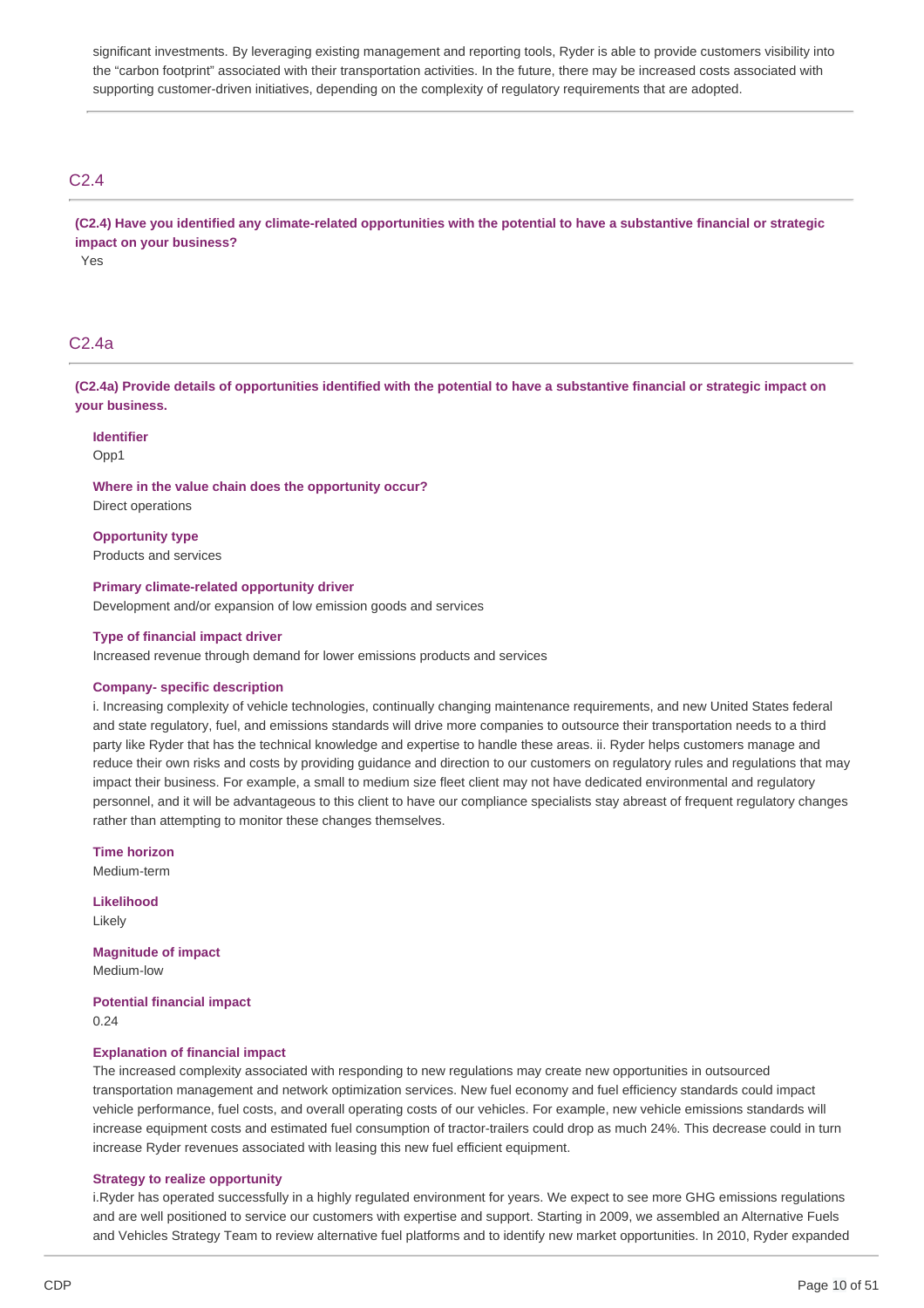these efforts with an Alternative Fuel Natural Gas Council. In 2015, Ryder announced one of the largest investments in its advanced energy portfolio: the launch of a new online NGV maintenance training program for its entire North American maintenance network. The program provides the technician workforce with knowledge of NGV platforms and configurations to better serve customers who commit to converting all or part of their fleets. ii. To date, Ryder vehicles travelled over 150 million miles, and replaced 23.1 million gallons of diesel fuel with lower emission natural gas. Ryder partnered with Anheuser-Busch to replace 66 of the beer company's diesel tractors with compressed natural gas (CNG) powered engines. With one of the largest fleets in the US, Ryder plays a leadership role in the natural gas market. Additionally, Ryder added certified clean idle vehicles to its fleet meeting the EPA 2010 emissions standard. Ryder invests in purchasing strategies including evaluation of the environmental and performance standards of suppliers.

### **Cost to realize opportunity**

100000000

### **Comment**

 We will continue to invest in state-of-the-art vehicles, fleet management and diagnostic technologies that expand these capabilities and maximize vehicle performance, cargo routing, fuel usage, and driving skills. For example, Ryder has invested \$100 million to offer Customers natural gas vehicles; has 27 NGV compliant maintenance facilities and more than 6,200 NGV trained technicians and support employees in AR, AZ, CA, FL, GA, LA, MD, MI, MN, NY, PA, TN, TX, UT, WI and Canada (Ontario and Quebec).

### **Identifier**

Opp2

# **Where in the value chain does the opportunity occur?**

Direct operations

 Products and services **Opportunity type**

### **Primary climate-related opportunity driver**

Development of new products or services through R&D and innovation

### **Type of financial impact driver**

Better competitive position to reflect shifting consumer preferences, resulting in increased revenues

### **Company- specific description**

 i) Changing consumer behavior, particularly interest in full-service transportation solutions, has increased interest in environmentally-sound transportation solutions, presenting future business opportunities for Ryder. ii) Ryder provides full-service transportation solutions, which helps customers outsource their transportation needs and lower their carbon emissions.

# **Time horizon**

Medium-term

 About as likely as not **Likelihood**

 **Magnitude of impact** Medium

### **Potential financial impact**

 $\Omega$ 

### **Explanation of financial impact**

 Ryder is continually developing new services for our outsourced transportation management and network optimization services customers. New technologies including the new application RyderGyde, offering Uber Solutions for Business, and Ryder COOP will add new revenue from these services. The potential financial impact will be indirect (\$0).

### **Strategy to realize opportunity**

 i) Ryder proactively invests developing new services for our outsourced transportation management and network optimization services customers. We help customers manage and reduce their own emissions and climate change risks through new technologies, market leadership, and research and development For example, Ryder developed the RyderGyde application for customers to allow them to manage their fleet or a single vehicle anywhere and anytime using a customized Ryder phone APP. This helps our customers more efficiently identify Ryder locations, view fleet details and compare fuel rates.

### **Cost to realize opportunity**

 $\Omega$ 

# **Comment**

The cost to realize the opportunity is \$0 as it is build into Ryder's service offerings and represents an optimization of current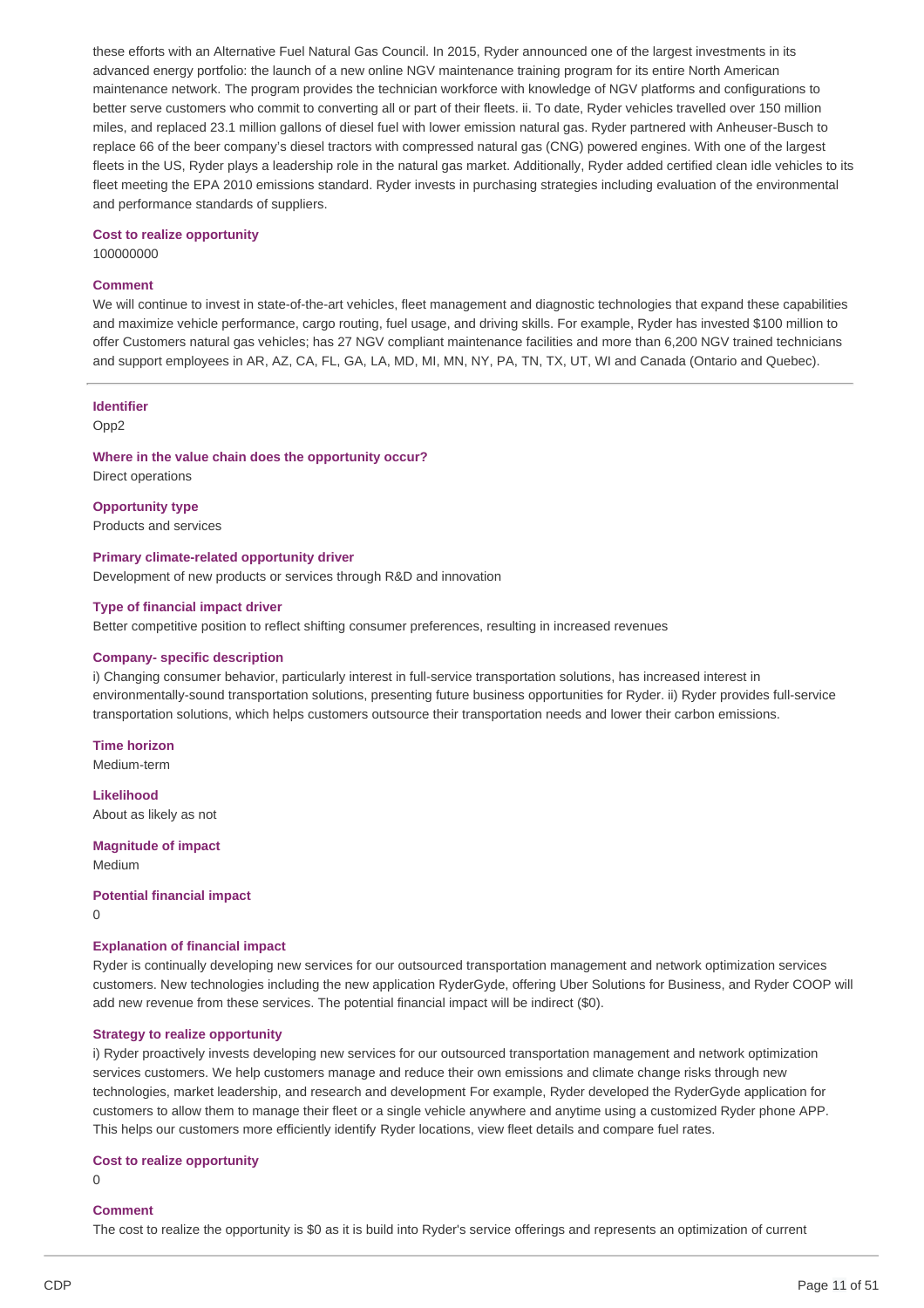# **Identifier**

Opp3

 **Where in the value chain does the opportunity occur?** Customer

# **Opportunity type**

**Markets** 

# **Primary climate-related opportunity driver**

Use of public-sector incentives

### **Type of financial impact driver**

Increased revenues through access to new and emerging markets (e.g., partnerships with governments, development banks)

# **Company- specific description**

 i) Changing consumer behavior, particularly related to business demand for energy efficient technologies, has increased interest in environmentally sound transportation solutions, presenting future business opportunities for Ryder. ii) The growth of the natural gas vehicle market is an example of one such opportunity. Ryder has obtained federal and state grants for NG equipment, and has used that funding to offset incremental costs associated with NG vehicle technologies for our Customers.

**Time horizon**

Medium-term

**Likelihood** Virtually certain

 **Magnitude of impact** Medium-low

# **Potential financial impact**

0.15

# **Explanation of financial impact**

 Federal and state incentive projects provided Ryder with a tremendous opportunity to expand our natural gas truck program with 830 units, generating additional revenues from these new vehicles. These natural gas vehicles will be 15-19% more fuel efficient for our rental and commercial full service lease customers to operate than diesel-powered units.

### **Strategy to realize opportunity**

 i) Ryder purchased nearly 1,000 heavy-duty natural gas powered trucks for use across 16 states and Canada and has transitioned more than 70 Customers into NG equipment. In MI, one of the state's largest recycling companies is leasing natural gas powered trucks from Ryder. Ultra-low LNG / CNG emission trucks were deployed into Ryder's US based leasing and rental operations network. To support these trucks, Ryder has partnered with its fuel suppliers to provide new natural gas refueling stations and works closely with its customers to identify and utilize existing natural gas refueling infrastructure. As part of Ryder's core product offering, the Company maintains these vehicles at their FMS maintenance facilities. Each maintenance facility is properly equipped for the repair of natural gas vehicles. ii) Today, Ryder's natural gas fleet has replaced more than 23.1 million gallons of diesel fuel with domestically produced low-carbon LNG / CNG. Based on estimates using CA's Carl Moyer program guidelines, the use of these natural gas vehicles has also reduced emissions by more than 52,904 MT CO2e. Ryder has assisted more than 70 Customers converting to NG vehicles including Anheuser Busch, Blu LNG, CEVA, Dean Foods, Golden Eagle Distributing, Northeast Foods and more. Ryder has developed a "Go To Market" outreach strategy that targets key national accounts and customers and has delivered joint training with OEMs to national and local Ryder sales teams.

# **Cost to realize opportunity**

95000000

# **Comment**

Ryder invested more than \$95 million annually in Maintenance infrastructure associated with NG vehicles combined.

# C2.5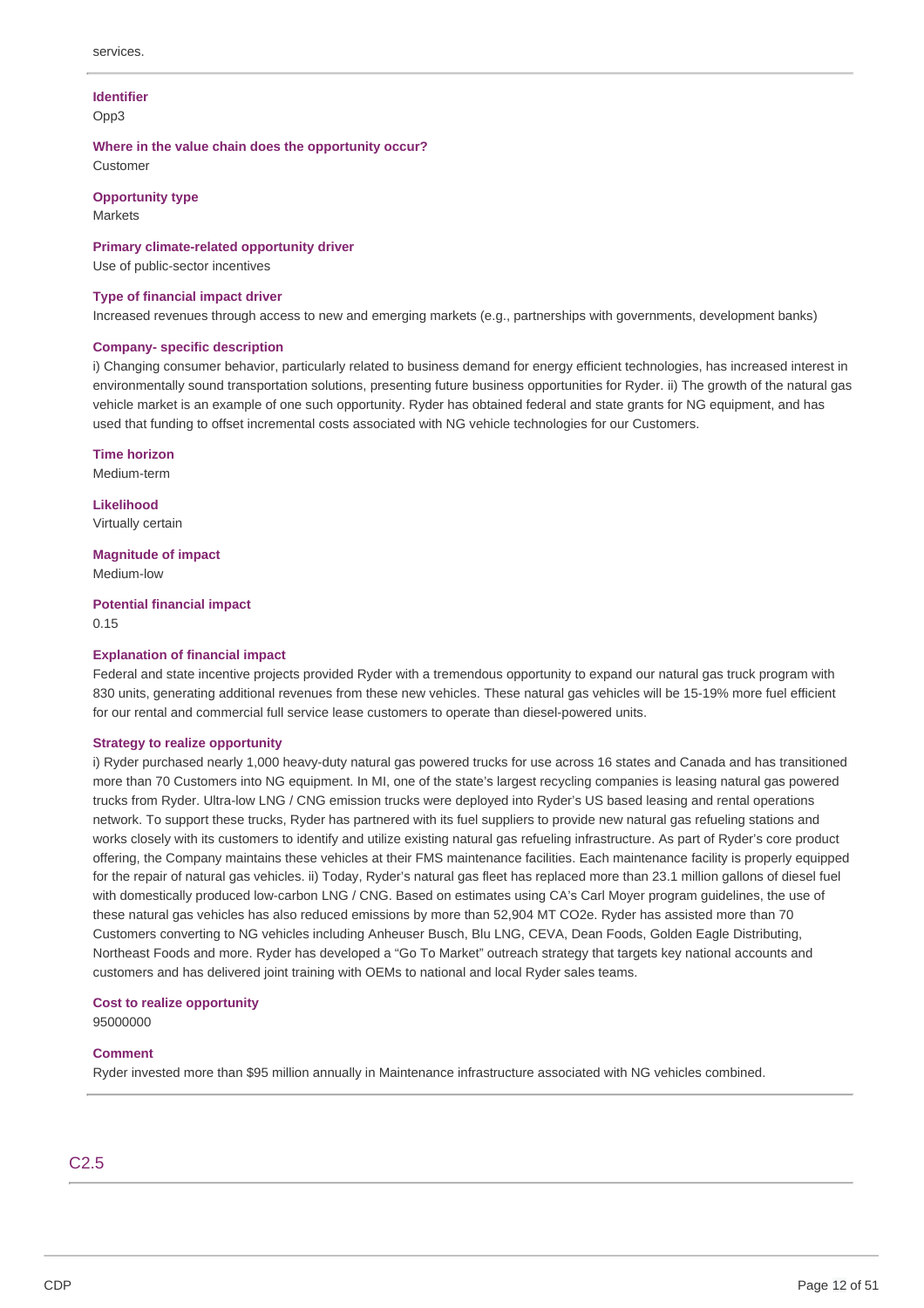### **(C2.5) Describe where and how the identified risks and opportunities have impacted your business.**

|                                             | Impact                                                                           | <b>Description</b>                                                                                                                                                                                                                                                                                                                                                                                                                                                                                                                                                                                                                                                                                                                          |
|---------------------------------------------|----------------------------------------------------------------------------------|---------------------------------------------------------------------------------------------------------------------------------------------------------------------------------------------------------------------------------------------------------------------------------------------------------------------------------------------------------------------------------------------------------------------------------------------------------------------------------------------------------------------------------------------------------------------------------------------------------------------------------------------------------------------------------------------------------------------------------------------|
| Products<br>and<br>services                 | Impacted for<br>some<br>suppliers,<br>facilities, or<br>product lines            | a) Ryder has assisted more than 70 Customers converting to NG vehicles including Anheuser Busch, Blu LNG, CEVA, Dean Foods,<br>Golden Eagle Distributing, Northeast Foods and more. b) Ryder's low carbon products and services such efficient vehicles and<br>alternative fuel vehicles have had a medium-high impact on business.                                                                                                                                                                                                                                                                                                                                                                                                         |
| Supply<br>chain<br>and/or<br>value<br>chain | Impacted for<br>some<br>suppliers,<br>facilities, or                             | a) We have a comprehensive fuel supply network through Ryder's Energy Distribution Company (REDCO), which responds quickly to<br>man-made or natural disruptions in fuel supply. For example, Ryder helps customers get ready for Hurricanes and other approaching<br>storms by implementing contingency plans in storm areas that include fuel management. Critical freight loads are moved early and<br>inventory loads repositioned in advance to avoid potential storm impacts. b) Ryder's logistics and transportation support services have<br>product lines had a medium-high impact to the business such as support to federal and state governments as well as to non-profit disaster relief<br>agencies during times of disaster. |
| and<br>mitigation<br>activities             | Adaptation   Impacted for<br>some<br>suppliers,<br>facilities, or                | a) We have a comprehensive fuel supply network through Ryder's Energy Distribution Company (REDCO), which responds quickly to<br>man-made or natural disruptions in fuel supply. For example, Ryder helps customers get ready for Hurricanes and other approaching<br>storms by implementing contingency plans in storm areas that include fuel management. Critical freight loads are moved early and<br>inventory loads repositioned in advance to avoid potential storm impacts. b) Ryder's logistics and transportation support services have<br>product lines had a medium-high impact to the business such as support to federal and state governments as well as to non-profit disaster relief<br>agencies during times of disaster. |
| in R&D                                      | Investment Impacted for<br>some<br>suppliers,<br>facilities, or<br>product lines | a) Ryder invests in state-of-the-art vehicles, fleet management and diagnostic technologies that expand these capabilities and maximize<br>vehicle performance, cargo routing, fuel usage, and driving skills. b) Ryder's investment in R&D for new low carbon vehicles and<br>technologies has had a medium-high impact to the business.                                                                                                                                                                                                                                                                                                                                                                                                   |
| Operations   Impacted                       |                                                                                  | a) Our operations have reduced operating costs by investing in energy efficiency projects. b) Ryder's operational risks and opportunities<br>have had a medium impact to the business.                                                                                                                                                                                                                                                                                                                                                                                                                                                                                                                                                      |
| Other,<br>please<br>specify                 | identified<br>any risks or<br>opportunities                                      | We have not   No other risks or opportunities.                                                                                                                                                                                                                                                                                                                                                                                                                                                                                                                                                                                                                                                                                              |

# C2.6

#### (C2.6) Describe where and how the identified risks and opportunities have factored into your financial planning process.

|                                                                                                                 | <b>Relevance</b>                                                | <b>Description</b>                                                                                                                                                                                                                                                                                                                                      |
|-----------------------------------------------------------------------------------------------------------------|-----------------------------------------------------------------|---------------------------------------------------------------------------------------------------------------------------------------------------------------------------------------------------------------------------------------------------------------------------------------------------------------------------------------------------------|
| Impacted for some<br>Revenues<br>suppliers, facilities,<br>strategy and financial planning.<br>or product lines |                                                                 | a) Ryder has developed a "Go To Market" outreach strategy that targets key national accounts and customers and has<br>delivered joint training with OEMs to national and local Ryder sales teams. b) This outreach strategy has had a high impact on                                                                                                    |
| Operating<br>costs                                                                                              | Impacted                                                        | a) Ryder has included compliance in our operating costs planning. In addition, we include potential savings from efficiency<br>projects. b) Operating costs have had a medium-low impact to our strategy and financial planning.                                                                                                                        |
| Capital<br>expenditures<br>/ capital<br>allocation                                                              | Impacted for some<br>suppliers, facilities,<br>or product lines | a) Ryder invests in state-of-the-art vehicles, fleet management and diagnostic technologies that expand these capabilities and<br>maximize vehicle performance, cargo routing, fuel usage, and driving skills. b) Capital expenditures/capital allocation has had a<br>medium-high impact to our strategy and financial planning.                       |
| Acquisitions<br>and<br>divestments                                                                              | Not impacted                                                    | a) Identified risks and opportunities from acquisitions and divestments have not impacted strategy and financial planning. b)<br>Acquisitions and divestments have had no impact to our strategy and financial planning.                                                                                                                                |
| Access to<br>capital                                                                                            | Not impacted                                                    | a) Identified risks and opportunities from access to capital have not impacted strategy and financial planning. b) Access to<br>capital has had no impact to our strategy and financial planning.                                                                                                                                                       |
| <b>Assets</b>                                                                                                   | Impacted for some<br>suppliers, facilities,<br>or product lines | a) The Ryder Risk Management team has developed an Asset Protection Manual for Ryder operating facilities. The manual<br>provides quidance on how to maintain optimum, safe working conditions year round and to prepare the facility for the annual<br>Engineering Surveys. b) Assets have had a medium impact to our strategy and financial planning. |
| Liabilities                                                                                                     | Not impacted                                                    | a) Identified risks and opportunities from liabilities have not impacted strategy and financial planning. b) Liabilities have had no<br>impact to our strategy and financial planning.                                                                                                                                                                  |
| Other                                                                                                           | We have not<br>identified any risks<br>or opportunities         | No other risks or opportunities.                                                                                                                                                                                                                                                                                                                        |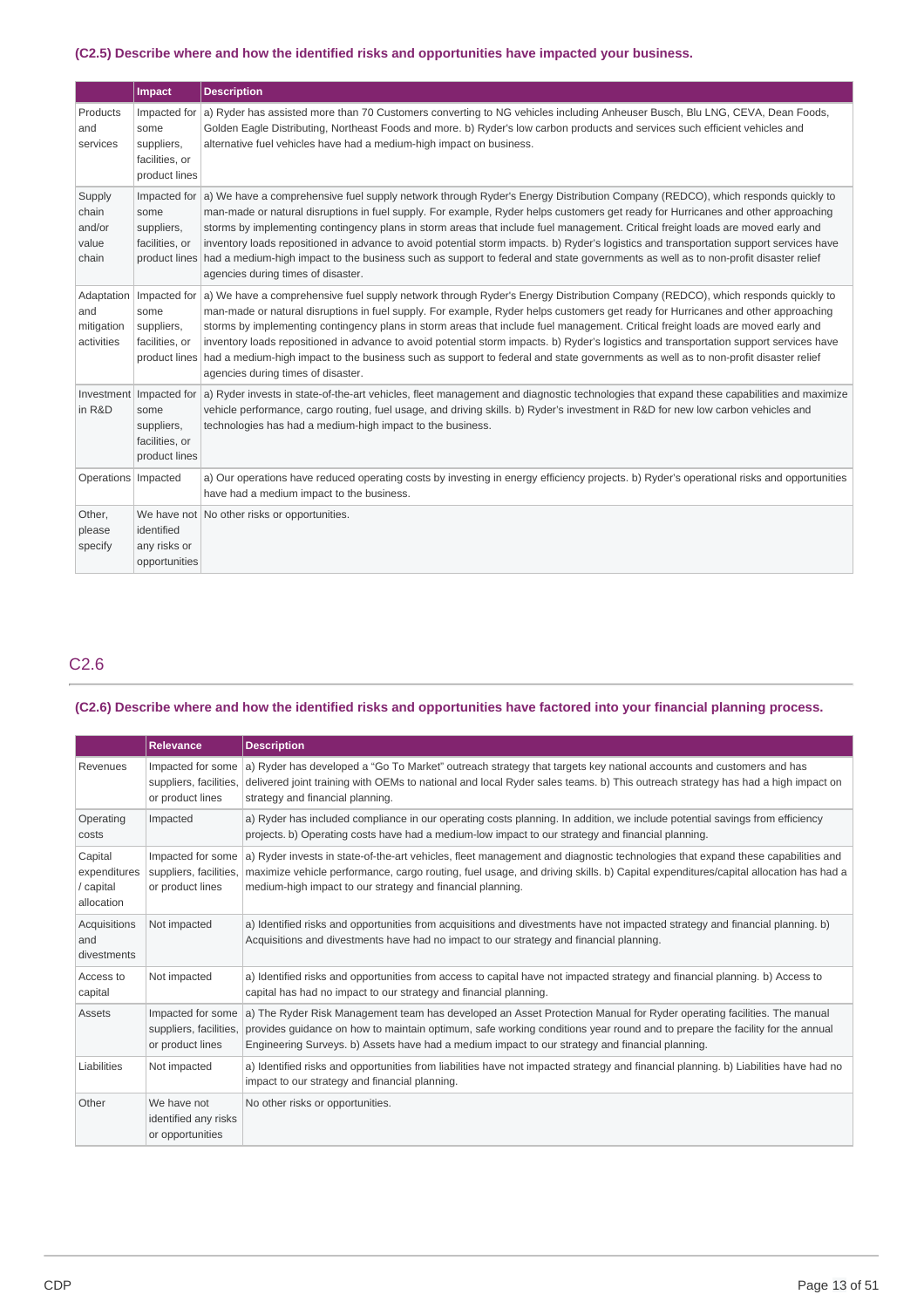# C3.1

 **(C3.1) Are climate-related issues integrated into your business strategy?** Yes

# C3.1a

 **(C3.1a) Does your organization use climate-related scenario analysis to inform your business strategy?** No, but we anticipate doing so in the next two years

# C3.1c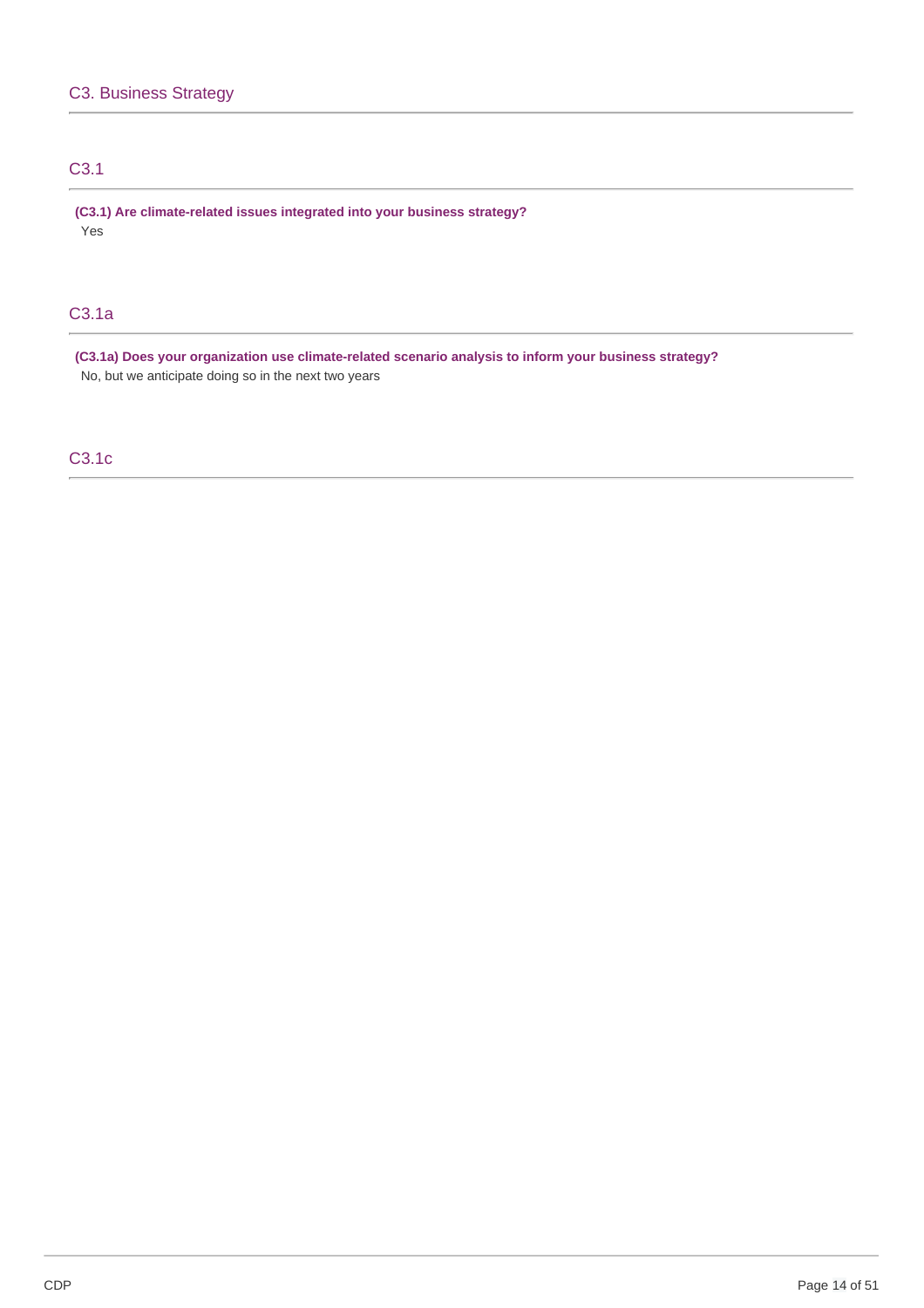#### **(C3.1c) Explain how climate-related issues are integrated into your business objectives and strategy.**

 Ryder's overall business strategy of growing fleet management and supply chain outsourcing integrates and advances our commitment to reducing greenhouse gas (GHG) emissions. With increasing business growth, we are delivering more efficient, sustainable transportation solutions resulting in emission reductions. i) Our business strategy has been influenced in our internal process for collecting and reporting information to influence energy usage and identify energy savings, which is regularly updated and occurs across multiple platforms. Energy savings are pursued through improved fuel economy, energy audits, energy tracking through internal software, employee engagement campaigns through regular communication with the field, implementation and improvement of internal equipment standards. Our business strategy has also influenced how we track potential impacts from diverse state or federal regulations, including climate change related regulations. ii) For example, since fuel usage is a fluctuating fleet expense, Ryder is identifying ways to reduce fuel costs. Ryder is working closely with manufacturers to incorporate fuel efficiencies into trucks such as aerodynamic features or researching and implementing low carbon technologies including electric or alternative fuel trucks. Through the Ryder Resource Conservation programs, we linked our business strategy to an energy reduction target of 20% below 2009 by 2020. To reduce our facility level energy usage, we launched a Ryder Energy Challenge Program in 2012 and expanded it to the Resource Conservation Program. External factors influencing our strategy include customer needs for environmental metrics such as measuring GHG outputs associated with their transportation supply chains. Our most substantial climate-related business decisions are reflected in vehicle investments, which is driven by the need for adaptation in using fuel efficient vehicles plus an opportunity to develop green business as a differentiator versus competitors. iii) Primary climate change aspects influencing our business strategy: a) Mitigating risks: reduce the potential financial impact from state or federal regulations, including climate change b) Customer compliance: support regulatory issues for our customers. iv) The most important component of our short-term strategy influenced by climate change is in response to market demands for cost-effective, environmentally friendly alternative fuel solutions. Our short-term strategy is to develop fuel-efficient and low carbon offerings for our customers and help them track their GHG performance while tracking and improving our own performance: a) Investing in fuel efficient vehicles: Our fleet provides new engine technologies and vehicles specified for optimum fuel efficiency. We follow guidelines provided by the Environmental Protection Agency (EPA)'s SmartWay® Transport program. b) Optimize fleet performance: Ryder is improving fuel- efficient vehicle offerings such as the redesigned fuel efficient MetroVan that reports 25 miles per gallon. In addition, Ryder's fleet program implements preventive maintenance schedules for even the most routine care, including checking tire conditions and inflation rates when vehicles stop to refuel to ensure optimum performance. c) Reducing Idling time: Through Ryder's FleetCare and RydeSmart, fleet owners can optimize routes and monitor idle times, all which mitigate rising fuel costs. d) Investing in new products and technologies: Ryder was the first national maintenance service provider to convert its entire bulk oil program to low viscosity, high efficiency 10W-30 grade engine oil. Using the more efficient oil, enables customers to achieve up to a 1.5 percent improvement in fuel economy translating into a collective reduction of 110,000 metric tonnes (MT) CO2e annually. e) Recycling shop waste: We upgrade our facilities and implement new programs to reduce environmental impacts of automotive waste on the environment. In 2017, we recycled 2.4 million gallons (gal) of used oil, 811,704 gal of oily water, 10,354 drums of used oil filters, 36,780 gal of solvent and 128,912 batteries, which is a reduction of almost 20,000 MT CO2e. f) Tracking GHG and energy: 1) Vehicle GHG performance: With the help of SmartWay Verified Technologies, we offer our customers industry-leading vehicle performance, optimized fuel efficiency and reduced carbon emissions. The EPA SmartWay® Program is a key sustainability initiative to promote energy efficiency and reduce GHG emissions. 2) Facility energy use: our strategy is to monitor, track and reduce electricity use. Our Resource Conservation Program targets energy and water reduction at all Ryder facilities. Locations have committed to saving energy with energy efficient shop improvements. Each shop adopts a Statement of Commitment outlining their goals including conserve energy resources, incorporate energy efficiency into daily operations, invest in energy efficiency equipment and upgrades, and engage all employees to save energy. v) The most important components of our long-term strategy influenced by climate change are business strategies to ensure disaster preparedness, our capital investment to support and expand alternative fuel vehicles and infrastructure to service our natural gas fleet. a) Our disaster preparedness strategies include third party risk onsite audits of operating facilities. Controls mitigate risks that could lead to loss of property due to fire, windstorm, flood and other physical perils. Compliance is monitored for facility financial incentives. Our Asset Protection Manual provides guidance to maintain optimum, safe working conditions year round and prepare facilities for annual Engineering Surveys. b) Investments in low-carbon technologies include offering alternative fuel and advanced technology vehicles to our customer fleet as part of a strategic process to advance natural gas ahead of regulatory drivers. Ryder's market leadership in operating advanced vehicle technologies in commercial truck applications also includes Ryder's natural gas vehicle (NGV) and maintenance solutions offering. Ryder has made significant investments to purchase close to 1,000 alternative fuel vehicles. Natural gas vehicles reduce fuel costs and well-to-wheel CO2 emissions by 25%. In addition, Ryder will roll out electric pickup trucks to their customers in a new partnership with electric truck manufacturer Workhorse. The trucks will have an estimated 75 mpg fuel efficiency rating in all electric operation. VI) Fuel efficiency is a key strategic advantage for our business and provides us with both a short-term and long-term strategic advantage. By offering fuel- efficient vehicles and services to our customers, we develop long-standing relationships that drive future revenue and business growth. This aspect of our service offering strengthens our customer relations and business retention.

# C3.1g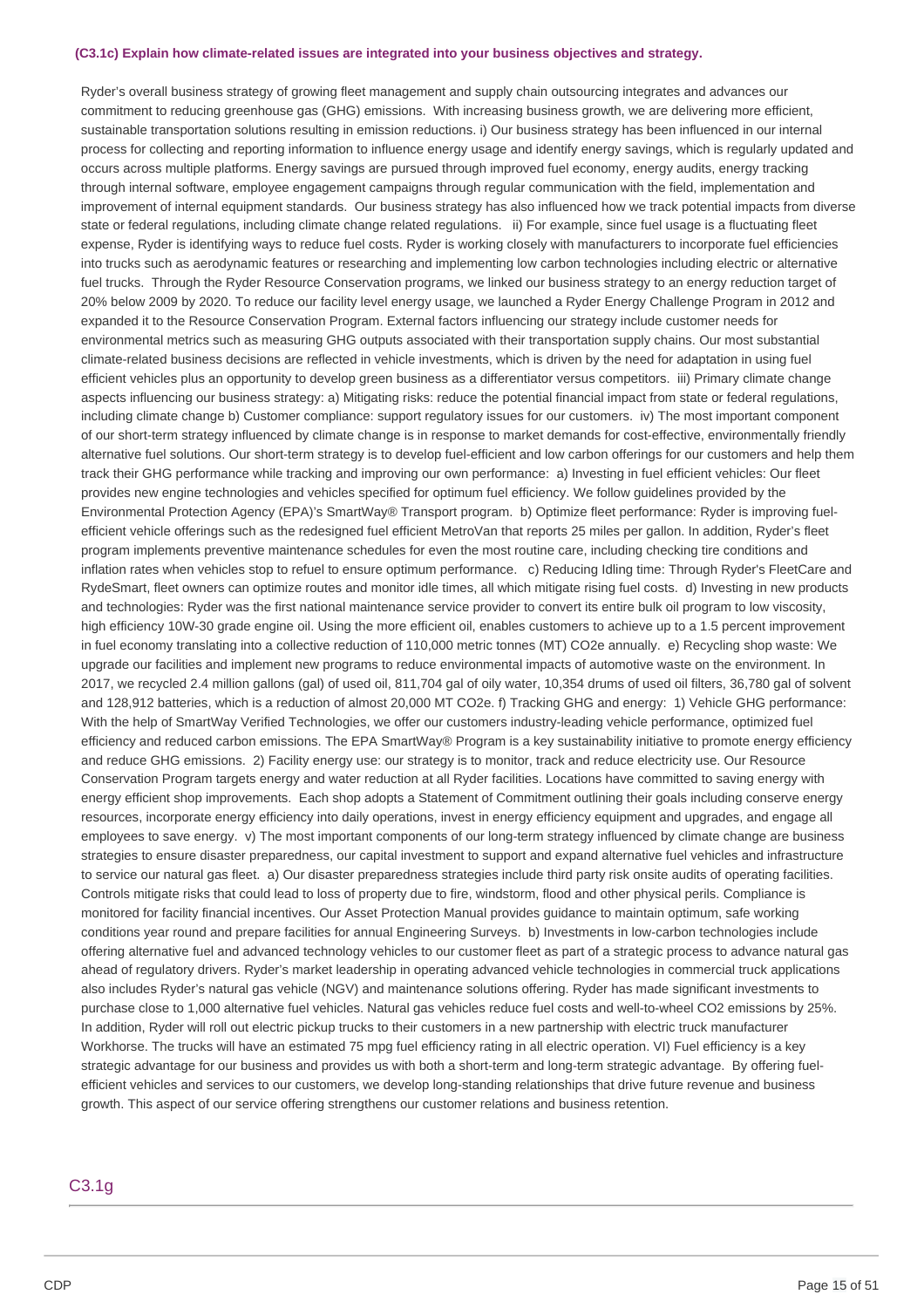### **(C3.1g) Why does your organization not use climate-related scenario analysis to inform your business strategy?**

 i. Ryder is not using a single analysis specifically targeted at climate-related scenarios, because we implement a wide-ranging risk assessment program that considers financial, market, weather and sustainability and other risks that are fully integrated in the business strategy review.

 ii. Ryder is not planning to add a stand-alone climate related scenario analysis in the near future since our company is already applying a multi-prong strategy approach. However, Ryder is continuously reviewing opportunities to improve current risk programs.

# C4. Targets and performance

# C4.1

 **(C4.1) Did you have an emissions target that was active in the reporting year?** Both absolute and intensity targets

# C4.1a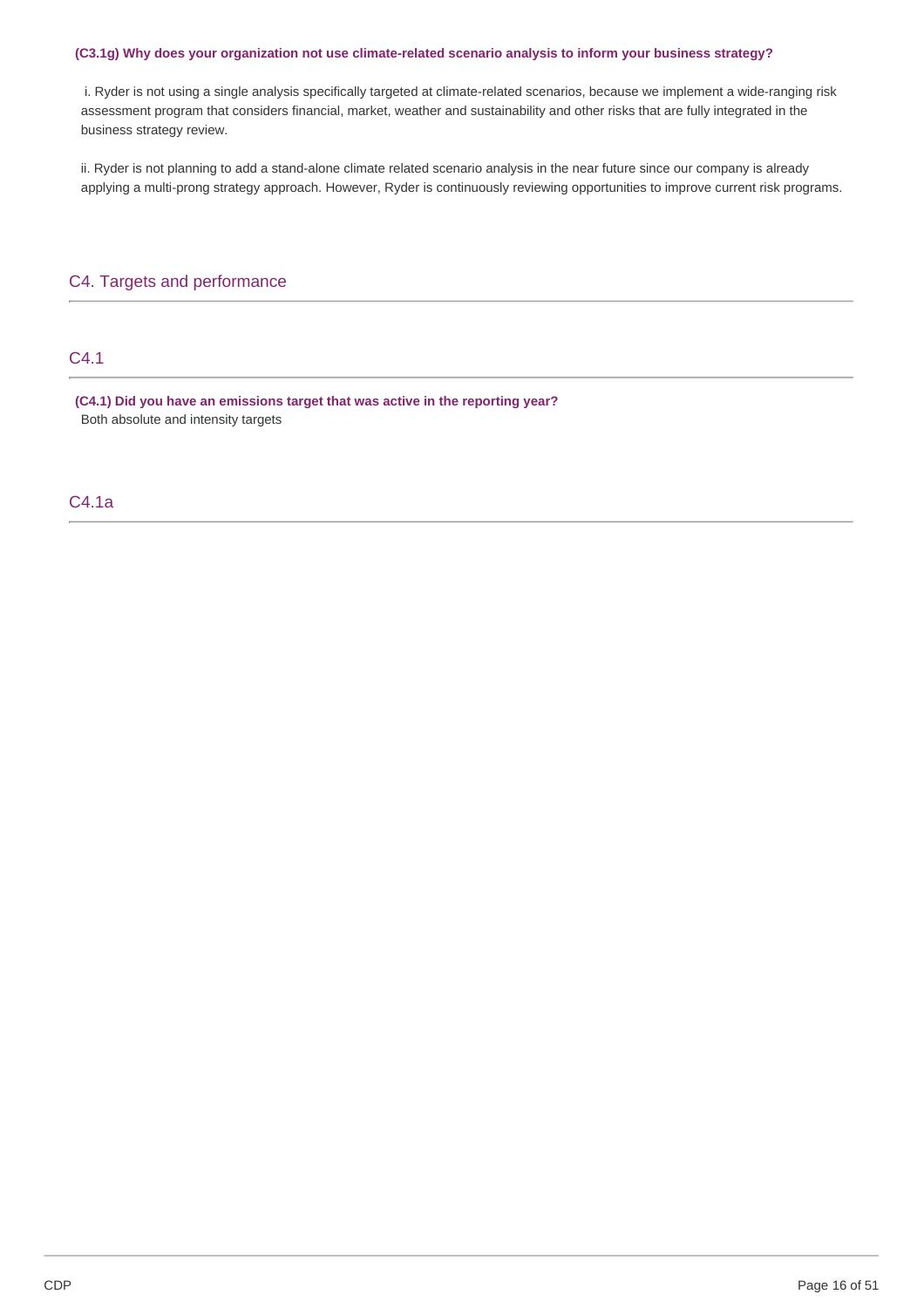#### **(C4.1a) Provide details of your absolute emissions target(s) and progress made against those targets.**

 **Target reference number**

Abs 1

**Scope**

Scope 1+2 (location-based)

 **% emissions in Scope** 15

 **% reduction from base year** 20

**Base year** 2009

**Start year** 2012

 **Base year emissions covered by target (metric tons CO2e)** 84028

**Target year** 2020

### **Is this a science-based target?**

No, and we do not anticipate setting one in the next 2 years

 **% achieved (emissions)**  $100$ 

# **Target status**

Underway

### **Please explain**

 Ryder's absolute target aims to reduce stationary emissions against a 2009 baseline and the goal is to achieve an emissions reduction of 20% by 2020 for the FMS shops, focusing on electricity and natural gas consumption. FMS shops represent 71% of the Ryder portfolio facility count. FMS 2009 Scope 1 and 2 emissions represent 15% of the total 2009 Scope 1 and 2 emissions. In 2012, Ryder launched a pilot energy challenge for high energy use locations. Then in 2013, the Resource Conservation Program (RCP) was initiated to target FMS, SCS and Admin locations across the US and Canada. Currently we are expanding internal processes to facilitate emission reduction projects on a larger strategic scale for all owned sites being upgraded or newly constructed. A primary goal is to identify best practices for electricity and natural gas reductions. The RCP framework includes three program keystones that will help managers reduce energy, water, sewer, and waste costs. The first keystone is designed to implement resource saving programs; the second keystone will make resource use more efficient in operations and processes while the third keystone will prepare for future business needs. The program encourages behavioral changes through employee engagement and energy champions. No/Low cost changes are continually reviewed to encourage energy savings such as efficient shop lighting. Shop Managers are constantly encouraged to adopt routine repair and maintenance programs, and utility energy audits are regularly conducted. Employees are provided checklists and guidelines to stay current on energy saving measures including but not limited to: temperature control for HVAC and appliances, lighting management tips, and equipment maintenance. The tools are distributed at monthly meetings, dedicated energy conservation websites and targeted email roll-outs. Several campaigns have been designed to focus on seasonal energy management improvements. Dashboards are provided to locations with current energy use. Energy efficiency education increased by providing state and utility guidelines including rebate programs, allowing improved tracking, and creating energy webinars and educational materials to reduce energy use. In 2017, Ryder began a zero-based budgeting process to increase resource conservation which includes energy saving and conservation initiatives.

# C4.1b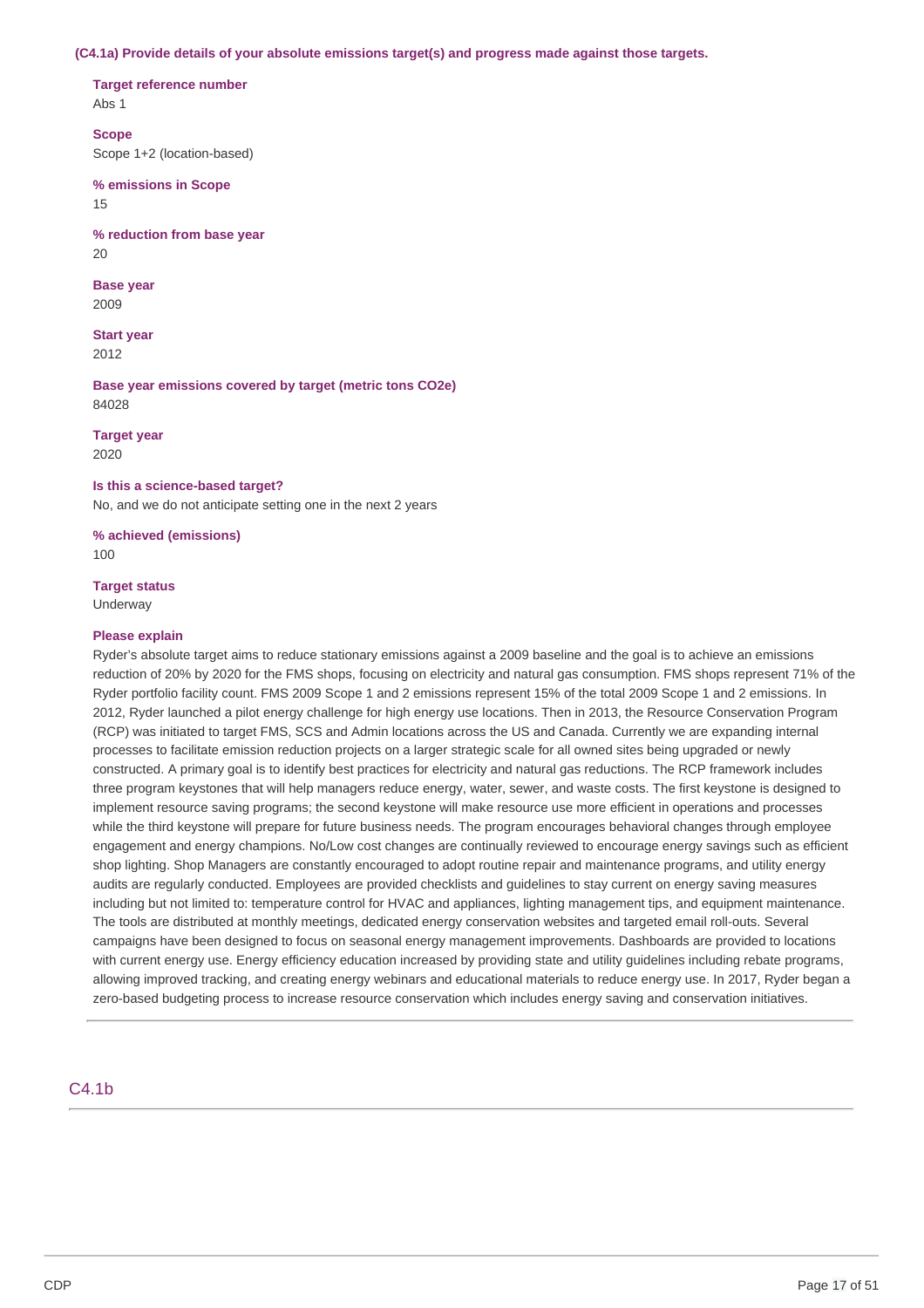#### **(C4.1b) Provide details of your emissions intensity target(s) and progress made against those target(s).**

 **Target reference number** Int 1

 Scope 1+2 (location-based) **Scope**

 **% emissions in Scope** 15

 **% reduction from baseline year** 20

### **Metric**

Metric tons CO2e per unit of service provided

**Base year** 2009

**Start year** 2009

 **Normalized baseline year emissions covered by target (metric tons CO2e)** 0.94

**Target year**

2020

 **Is this a science-based target?**

No, and we do not anticipate setting one in the next 2 years

 **% achieved (emissions)** 100

**Target status**

Underway

#### **Please explain**

 Ryder's intensity target is to reduce emissions 20% by 2020 per unit of service provided (owned trucks). This target is measured by calculating FMS business Scope 1 (stationary) and Scope 2 emissions – representing operations - divided by our total number of owned vehicles, described as our "unit of service provided." This target does not include our mobile scope 1 or scope 3 emissions. Ryder is currently investigating science-based target methods for future greenhouse gas reduction goals. Ryder completed 9 years of the total time to target completion and exceeded the target (0.75 MTCO2e/unit) with a current emission intensity of 0.47 MTCO2e/unit compared to the 2009 baseline (0.94 MTCO2e/unit). Intensity target reductions will be obtained even if absolute emissions are increased due to our business growth in fleet services provided, which is approximately 3.1% annually. Our absolute emissions include operation scope 1 stationary and scope 2 emissions, which – at 62,045 MTCO2e - already exceeded our target of 67,223 MT CO2e in 2020. Our original 20% intensity reduction target results in an absolute emission decrease of 16,806 MTCO2e (or 3% reduction) and an intensity emission decrease of 0.19 MTCO2e per unit of service provided.

```
 
% change anticipated in absolute Scope 1+2 emissions
-11
```
 **% change anticipated in absolute Scope 3 emissions**

 $\Omega$ 

# C4.2

 **(C4.2) Provide details of other key climate-related targets not already reported in question C4.1/a/b.**

C4.3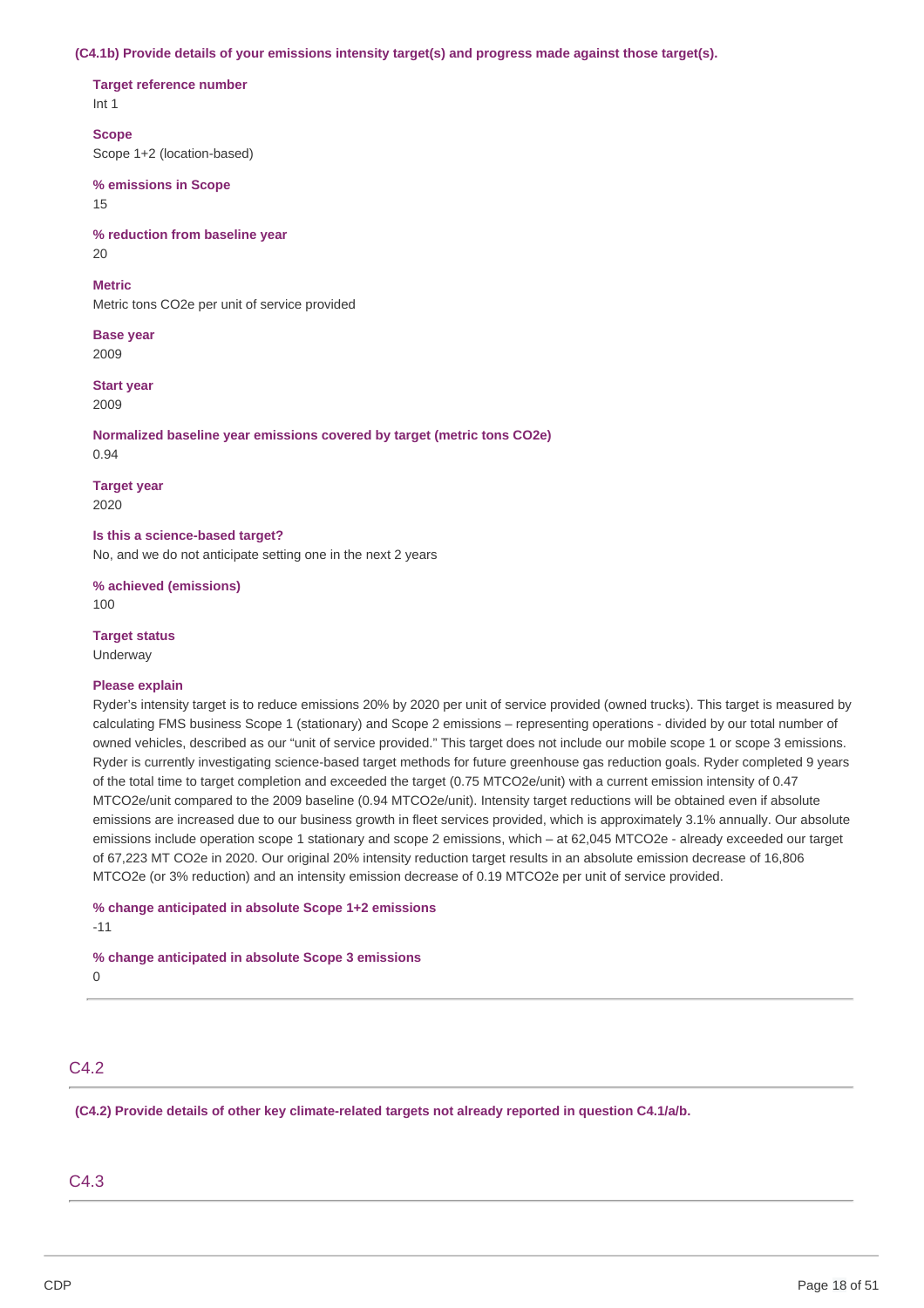(C4.3) Did you have emissions reduction initiatives that were active within the reporting year? Note that this can include  **those in the planning and/or implementation phases.** Yes

# C4.3a

(C4.3a) Identify the total number of projects at each stage of development, and for those in the implementation stages, the  **estimated CO2e savings.**

|                           | Number of projects | Total estimated annual CO2e savings in metric tonnes CO2e (only for rows marked *) |
|---------------------------|--------------------|------------------------------------------------------------------------------------|
| Under investigation       |                    |                                                                                    |
| To be implemented*        |                    | 189                                                                                |
| Implementation commenced* |                    | 5887                                                                               |
| Implemented*              |                    | 203620                                                                             |
| Not to be implemented     |                    |                                                                                    |

# C4.3b

 **(C4.3b) Provide details on the initiatives implemented in the reporting year in the table below.**

### **Activity type**

Energy efficiency: Building services

# **Description of activity**

Lighting

# **Estimated annual CO2e savings (metric tonnes CO2e)** 3342

 Scope 2 (location-based) **Scope**

**Voluntary/Mandatory** Voluntary

 **Annual monetary savings (unit currency – as specified in CC0.4)** 663787

 **Investment required (unit currency – as specified in CC0.4)** 6290784

### **Payback period**

1-3 years

### **Estimated lifetime of the initiative**

3-5 years

# **Comment**

 As of December 2017, Ryder had completed or in process, more than 219 projects to convert facilities from energy-intensive metal halides lighting fixtures to efficient LED technology. In researching the optimal lighting specification, Ryder determined that the energy efficiency of the metal halide declines by 30% after the 1st year of operation and continues to decline over the life of the lamp. This loss in energy efficiency results in reduced lumens and lower light levels. LED lights last 5 times as long as fluorescent lights and use at least 75% less energy than incandescent lighting and have an approximately 40% longer lifetime than fluorescent lights. LED lamps do not contain mercury, which is an added benefit in environmental impacts. Therefore, Ryder's customers, shareholders, and employees all benefit from initiatives that produce significant reductions in energy consumption and therein reduced scope 2 GHG emissions.

### **Activity type**

Process emissions reductions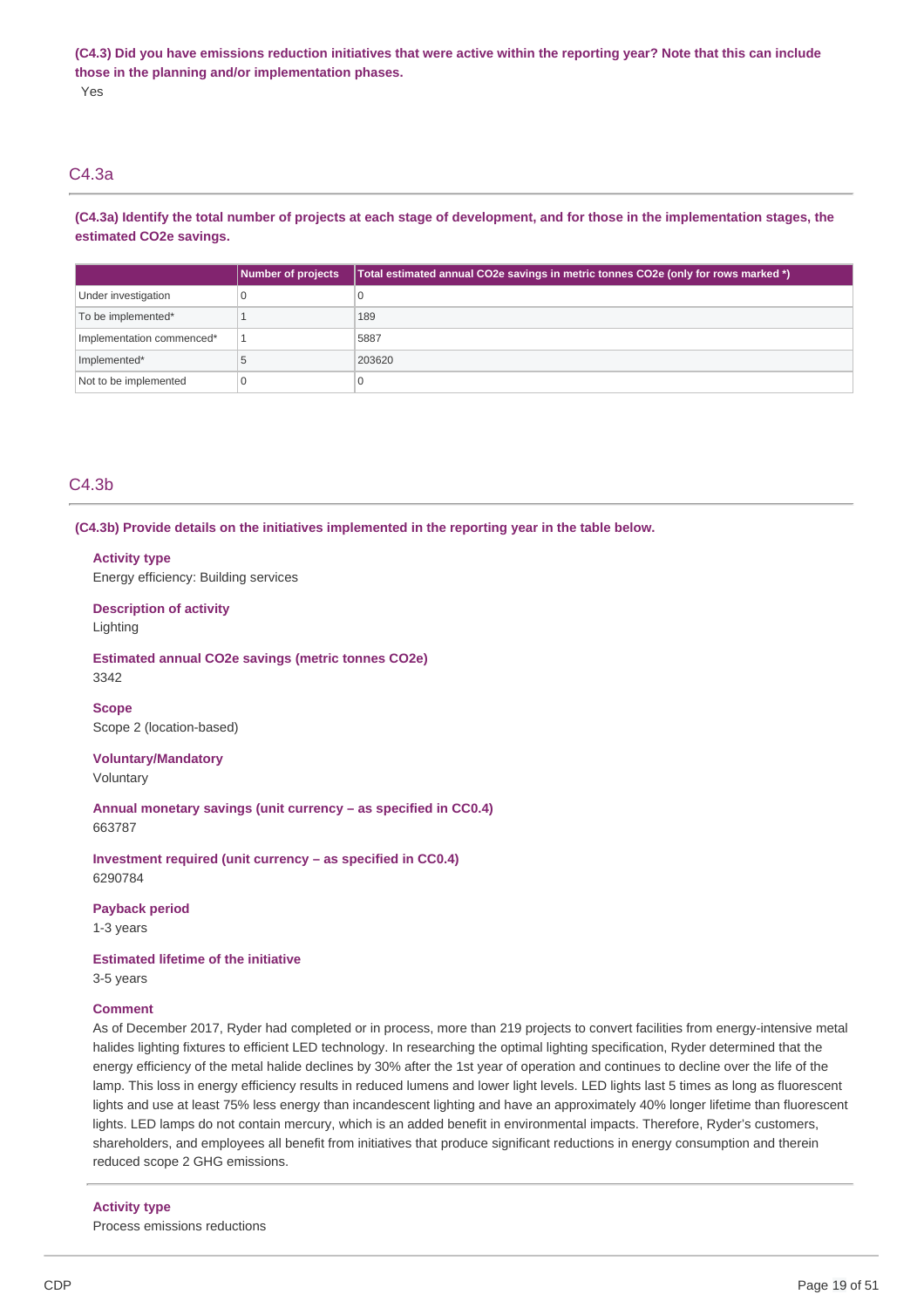# **Description of activity**

Changes in operations

# **Estimated annual CO2e savings (metric tonnes CO2e)**

6781

# **Scope**

 Scope 2 (location-based) Scope 1

# **Voluntary/Mandatory**

Voluntary

 **Annual monetary savings (unit currency – as specified in CC0.4)** 69953

 **Investment required (unit currency – as specified in CC0.4)** 9200

**Payback period**

1-3 years

 **Estimated lifetime of the initiative** 3-5 years

# **Comment**

 In 2012/2013, Ryder started the Energy Challenge to reduce electricity usage and greenhouse gas emissions through employee created energy reduction projects. The program targets scope 2 emissions as part of a voluntary effort. In 2014, the program was expanded to all of Ryder facilities. The program will conclude in 2020.

# **Activity type**

Process emissions reductions

# **Description of activity** Changes in operations

 **Estimated annual CO2e savings (metric tonnes CO2e)** 12616

**Scope** Scope 3

# **Voluntary/Mandatory**

Voluntary

 **Annual monetary savings (unit currency – as specified in CC0.4)** 68159038

 **Investment required (unit currency – as specified in CC0.4)** 272636152

# **Payback period**

4 - 10 years

 **Estimated lifetime of the initiative**

11-15 years

# **Comment**

 Ryder reduces emissions significantly through RydeSmart. In existence since 2008, this program delivers up to a 10-15% reduction in fuel consumption through better routing, driving habits and reduced unauthorized use and idle time, directly leading to avoided scope 1 emissions for our customers. RydeSmart is a full-featured GPS fleet location, tracking, and vehicle performance system which lowers operating expenses and allows customers to know where their fleet is at all times. Vehicles can be easily monitored from a central location. RydeSmart allows customers to pinpoint their vehicle location, get accurate mileage or performance data or find out which truck is closest to their location. Ryder annually reduces approximately 12,616 MTCO2e of customers' scope 1 emissions with the RydeSmart telematics program. Units that are equipped with RydeSmart achieved a 10% reduction in vehicle speeding, hard braking and reduced idling, resulting in 0.1 gallons/mile fuel savings. The emission reduction estimates are based on fuel savings from RydeSmart, miles travelled, and average mileage. b) Emission factors: Ryder established the SmartWay Tool as the technical basis and source for all mobile emission factors. Scope 1 and Scope 3 mobile emissions are based on a factor of 22.2 lbs of CO2 per gallon of diesel fuel, as documented in the US EPA Office of Transportation and Air Quality EPA 420-F-05-001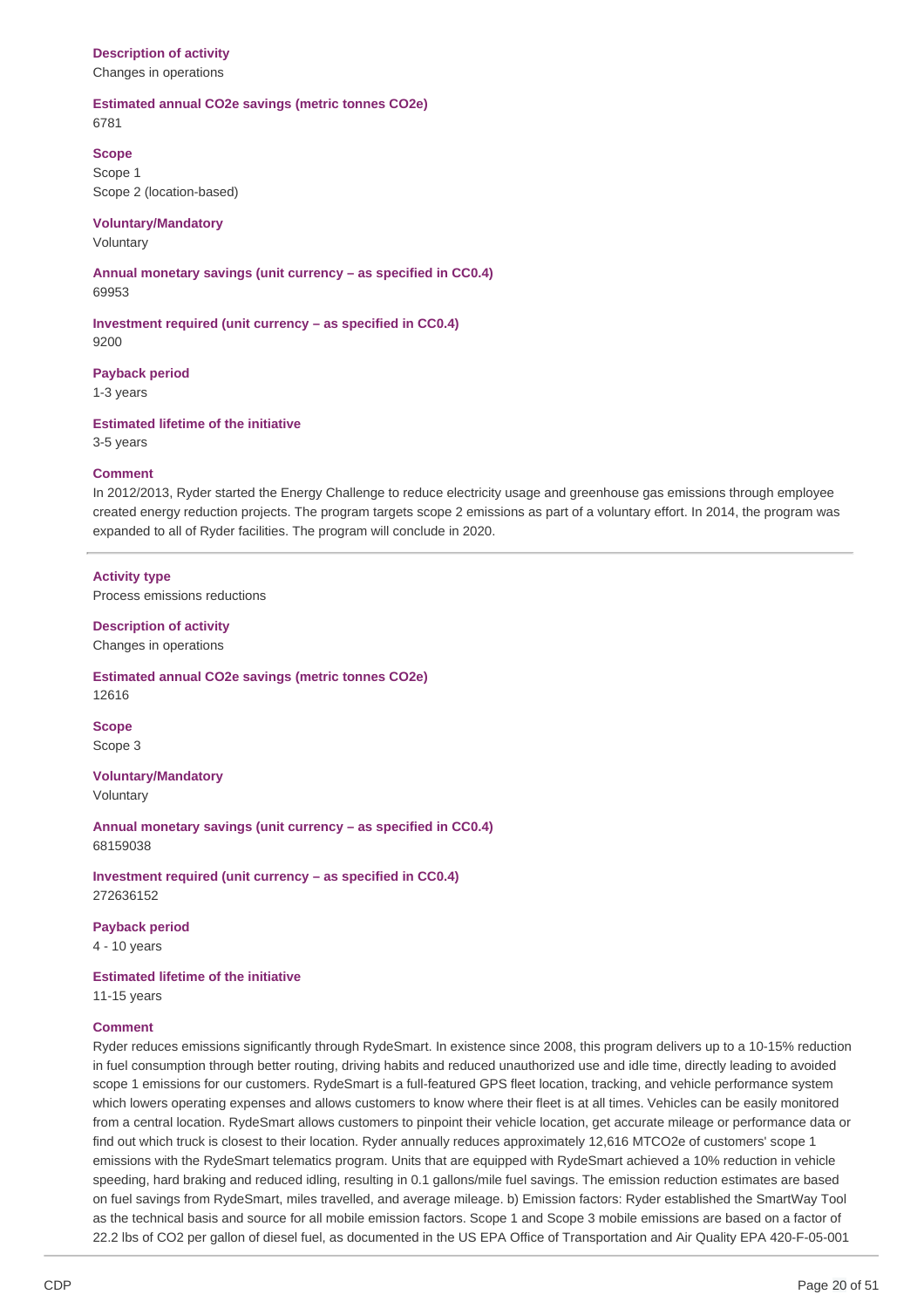**Activity type**

Process emissions reductions

 **Description of activity** Process materials selection

 **Estimated annual CO2e savings (metric tonnes CO2e)** 129561

#### **Scope**

Scope 1 Scope 3

**Voluntary/Mandatory** Voluntary

 **Annual monetary savings (unit currency – as specified in CC0.4)** 8646713

 **Investment required (unit currency – as specified in CC0.4)** 16551553

**Payback period**

<1 year

 **Estimated lifetime of the initiative**

3-5 years

### **Comment**

 Ryder is the first national maintenance service provider to convert its entire bulk oil program to low viscosity, high efficiency 10W- 30 grade engine oil. Using the more efficient oil, enables customers to achieve up to a 1.5 percent improvement in fuel economy translating into a collective reduction of 130,000 metric tonnes (MT) CO2e annually.

 Process emissions reductions **Activity type**

 **Description of activity** New equipment

 **Estimated annual CO2e savings (metric tonnes CO2e)** 51320

**Scope** Scope 1

**Voluntary/Mandatory** Voluntary

 **Annual monetary savings (unit currency – as specified in CC0.4)** 6664105

 **Investment required (unit currency – as specified in CC0.4)** 95000000

**Payback period** 11-15 years

 **Estimated lifetime of the initiative**

16-20 years

# **Comment**

 Value-added differentiation of the full service leasing, maintenance and commercial rental services, as well as continued commitment to offer innovative products and solutions, such as natural gas vehicles, has been and will continue to be Ryder's emphasis. To date, Ryder has a combined distance of over 150 million miles of natural gas vehicle experience where the Company has replaced more than 23.1 million gallons of diesel fuel with lower emission domestically produced natural gas. In markets where Ryder has natural gas vehicles running in customer operations, the company has engineered its maintenance facilities to be compliant for the indoor services of natural gas vehicles. Ryder currently operates a fleet of 875 natural gas vehicles, and 27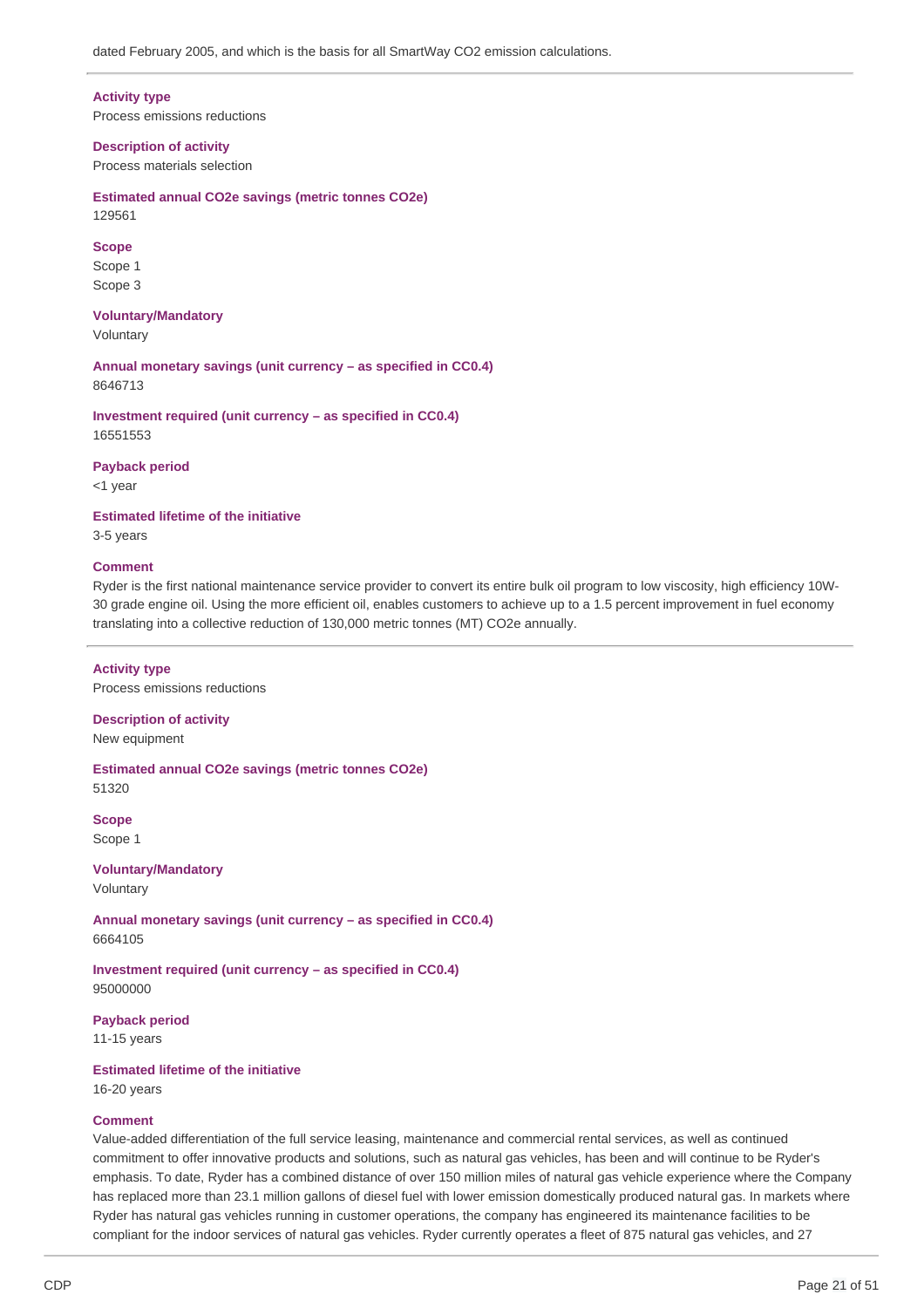natural gas compliant maintenance facilities, with 12 additional facilities scheduled for upgrades. The calculation is based on Argonne Lab Data assuming 0.061 g/BTU for CNG versus 0.08 g/BTU for diesel. The differential results in emission reductions of 20% less emissions since 2014. Savings were calculated by comparing costs of diesel versus CNG energy equivalent basis using the U.S. Department of Energy Clean Cities Alternative Fuel Price Report (2017).

# C4.3c

### **(C4.3c) What methods do you use to drive investment in emissions reduction activities?**

| <b>Method</b> | <b>Comment</b>                                                                                                                                                        |
|---------------|-----------------------------------------------------------------------------------------------------------------------------------------------------------------------|
|               | Dedicated Ryder's on-going commitment to assist companies, across multiple industries reduce fuel costs, lower carbon output, and meet their environmental            |
| budget        | objectives, is achieved through tracking emerging fleet technologies, incentive programs and government rebates to deliver competitive rates for                      |
|               | for energy customers interested in alternative fuel vehicles. As an example, Ryder facility lighting upgrade projects are incentivized by providing corporate project |
| efficiency    | management support. The environmental corporate team solicits utility rebates to offset costs and provides technical, project management support to                   |
|               | complete upgrades. Over 219 energy efficient lighting projects have been completed at an average per project upgrade cost of \$28,725 and an average                  |
|               | facility savings of 31,961 kWh. Facility lighting upgrades result in safer and more efficient work spaces. Cost savings and incentives to operating                   |
|               | facilities are sustained with oversight of project budget estimates and management by the corporate environmental team.                                               |

# C4.5

(C4.5) Do you classify any of your existing goods and/or services as low-carbon products or do they enable a third party to  **avoid GHG emissions?**

Yes

# C4.5a

(C4.5a) Provide details of your products and/or services that you classify as low-carbon products or that enable a third party  **to avoid GHG emissions.**

 **Level of aggregation**

Company-wide

# **Description of product/Group of products**

 The EPA SmartWay® Program is central to Ryder's overall emission reduction strategy and is a key sustainability initiative to promote energy efficiency and reduce greenhouse gas GHG emissions (GHG). With best-in-class SmartWay Verified Technologies, Ryder offers its customers industry-leading vehicle performance, optimized fuel efficiency, and reduced carbon emissions. Ryder also reduces emissions significantly through the RydeSmart telematics program. This program is designed to deliver up to a 10- 15% reduction in fuel consumption through improved routing, driving habits and reduction of unauthorized use and idle time, which directly leads to avoided scope 1 emissions for our customers. The program has been in existence since 2008, delivering annual reductions since its inception. RydeSmart is a full-featured GPS fleet location- tracking, and vehicle performance management system which lowers operating expenses and allows customers to know where their fleet is at all times and monitor driver performance. Vehicles can be easily monitored from a central location, anytime, anywhere. RydeSmart provides customers with the ability to pinpoint their vehicle location, get accurate mileage or performance data or find out which truck is closest to their location.

 **Are these low-carbon product(s) or do they enable avoided emissions?**

Avoided emissions

 **Taxonomy, project or methodology used to classify product(s) as low-carbon or to calculate avoided emissions** Other, please specify (SmartWay Tool)

### **% revenue from low carbon product(s) in the reporting year**

0.1

# **Comment**

 Ryder reduces approximately 12,616 MTCO2e of scope 1 emissions for our customers annually through the RydeSmart telematics program. Emissions reductions are calculated based on the following methodology and assumptions: Ryder Full Service Lease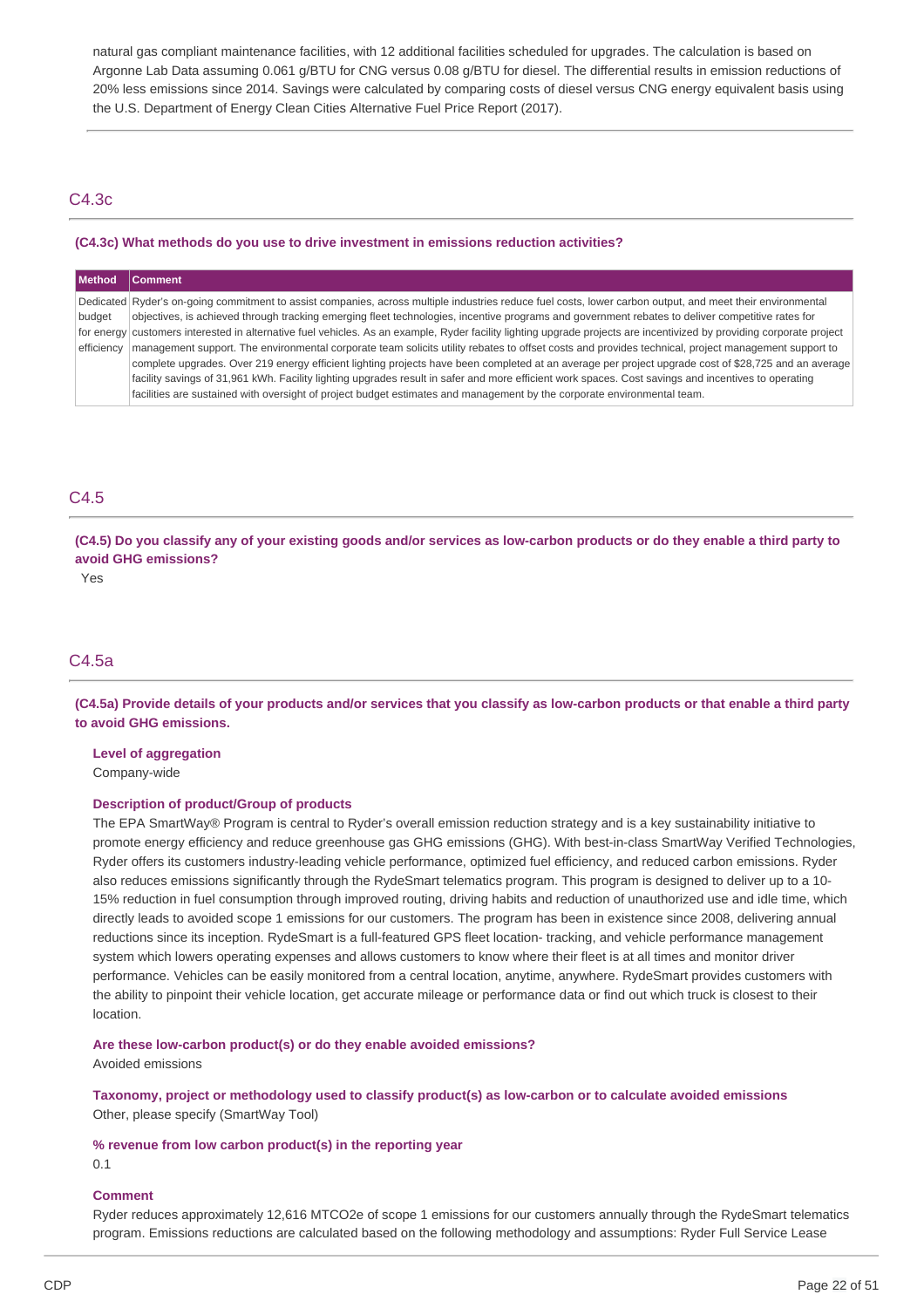units that are equipped with RydeSmart achieved a 10% reduction in vehicle speeding and hard braking, and a 10% reduction in reduced idling, resulting in 0.1 gallons/mile fuel savings improvement. The emission reduction estimates are based on fuel savings from RydeSmart vehicles, calculated based on total annual miles travelled, average miles per gallon of fuel use, and applying the 0.1 gallons/mile fuel savings. Ryder has established the SmartWay Tool as the technical basis and source for all mobile emission factors. Scope 1 and Scope 3 mobile emissions are based on a factor of 22.2 lbs of CO2 per gallon of diesel fuel, as documented in the US EPA Office of Transportation and Air Quality EPA 420-F-05-001 dated February 2005, and which is the basis for all SmartWay CO2 emission calculations. Ryder is computing CO2 emission reductions only. CO2 has a GWP of 1.

### **Level of aggregation**

Group of products

### **Description of product/Group of products**

 Alternative Fuel Fleet: Ryder has built an extensive natural gas vehicle network that allows customer to lease alternative fuel vehicles and use Ryder natural gas fueling stations and repair facilities. Natural gas vehicles are built from the ground up to deliver better emissions performance than conventional diesel vehicles. A natural gas fleet can help cut fuel costs, reduce carbon footprint and tap into more predictable fuel pricing. In addition to lowering fuel costs, natural gas vehicles can reduce well-to-wheel CO2 emissions by as much as 25% and are powered by a more secure source of domestic energy.

 **Are these low-carbon product(s) or do they enable avoided emissions?** Avoided emissions

 **Taxonomy, project or methodology used to classify product(s) as low-carbon or to calculate avoided emissions** Other, please specify (ANL: 0.061 g/BTU CNG vs 0.08 diesel )

### **% revenue from low carbon product(s) in the reporting year** 0.01

# **Comment**

 By 2017, Ryder had over 150 million miles using natural gas vehicles which is compared to the emissions created if these miles were run on diesel fuel. The calculation is based on Argonne Lab Data assuming 0.061 g/BTU for CNG versus 0.08 g/BTU for diesel. The differential results in emission reductions of 20% less emissions since 2014. Savings were calculated by comparing costs of diesel versus CNG energy equivalent basis using the U.S. Department of Energy Clean Cities Alternative Fuel Price Report (2017). Revenue was 0.0001%, which did not fit in the field above.

### **Level of aggregation**

Group of products

### **Description of product/Group of products**

 Supply Chain Solutions (SCS): Through Ryder SCS services, customers can more precisely align inbound and outbound shipments, synchronize returns with optimized fleet use and arrange backhauls that offset transportation costs and minimize empty miles.

### **Are these low-carbon product(s) or do they enable avoided emissions?**

Avoided emissions

 **Taxonomy, project or methodology used to classify product(s) as low-carbon or to calculate avoided emissions** Other, please specify (SmartWay Tool)

 **% revenue from low carbon product(s) in the reporting year** 0.02

### **Comment**

 Ryder helped a customer to reduce their carbon footprint by 7% through implementation of a lean supply chain design that includes optimal transportation and fleet solutions, including the use of a dedicated fleet. Through multi-stop truckload routing, total miles driven were reduced by nearly 50%.

### **Level of aggregation**

Group of products

### **Description of product/Group of products**

 Preventative Maintenance: Ryder offers customers quality preventive and ongoing maintenance to optimize vehicle and fleet performance. Better-maintained vehicles are more efficient and burn less fuel. Ryder has an extensive program that implements rigorous preventive maintenance schedules for even the most routine care by checking tire conditions and inflation rates every time vehicles stop to refuel.

 **Are these low-carbon product(s) or do they enable avoided emissions?** Avoided emissions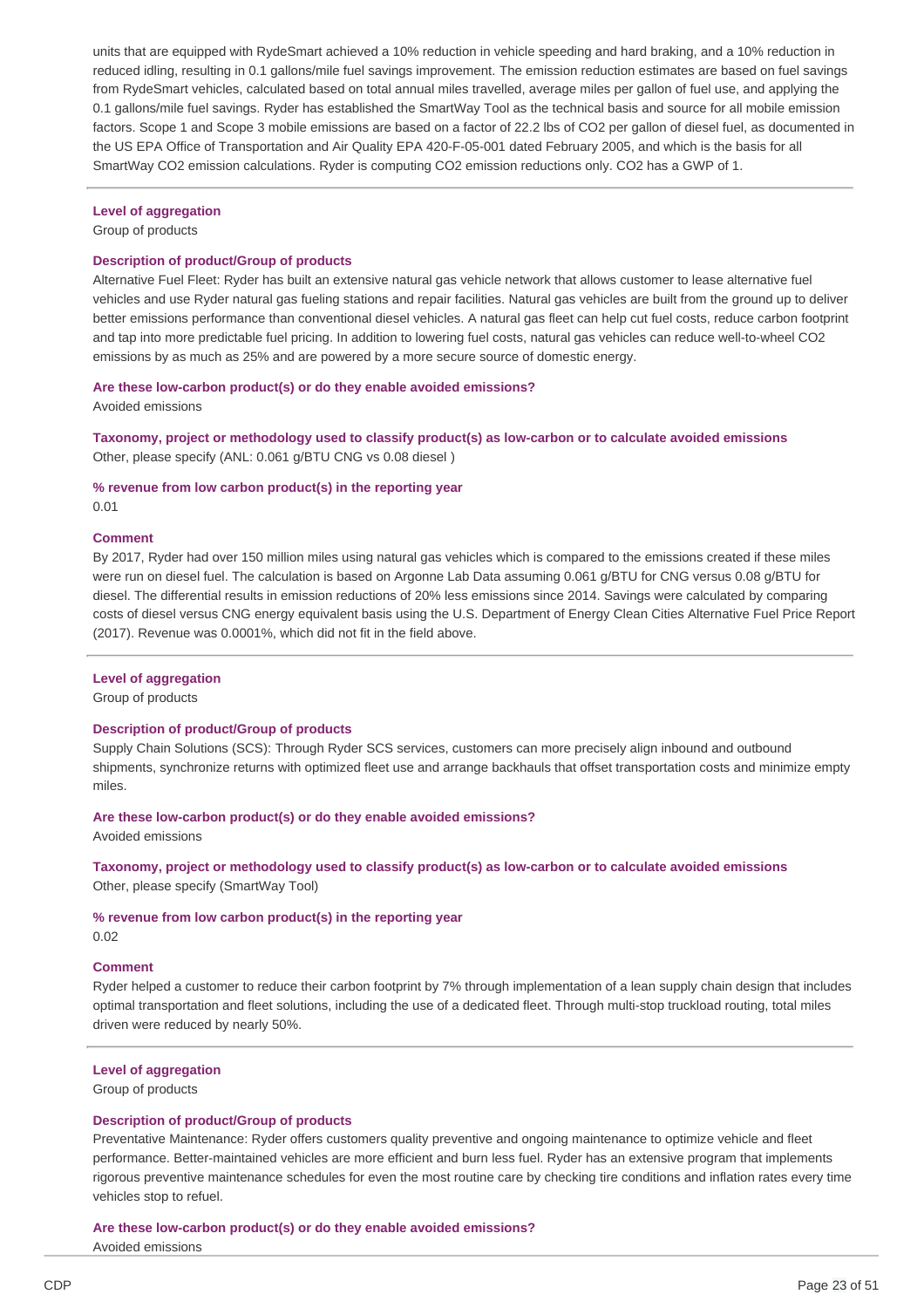**Taxonomy, project or methodology used to classify product(s) as low-carbon or to calculate avoided emissions** Other, please specify (SmartWay Tool )

 **% revenue from low carbon product(s) in the reporting year** 0.07

### **Comment**

 Ryder's Total Tire Management program utilizes low rolling resistance fuel efficient original tires and retreads to meet our customer's requirements for energy savings vehicles. We outfit all of our trailers and most of our rental tractors with the same fuel efficient tires. Operating on properly inflated fuel efficient tires can represent up to 4% in fuel savings compared to a similar vehicle operating on on-fuel efficient tires.

# C5. Emissions methodology

# C5.1

 **(C5.1) Provide your base year and base year emissions (Scopes 1 and 2).**

#### **Scope 1**

 **Base year start** January 1 2009

 **Base year end** December 31 2009

 **Base year emissions (metric tons CO2e)** 473934

**Comment**

 **Scope 2 (location-based)**

 **Base year start** January 1 2009

 **Base year end** December 31 2009

 **Base year emissions (metric tons CO2e)** 96177

**Comment**

 **Scope 2 (market-based)**

 **Base year start** January 1 2009

 **Base year end** December 31 2009

 **Base year emissions (metric tons CO2e)** 96177

**Comment**

C5.2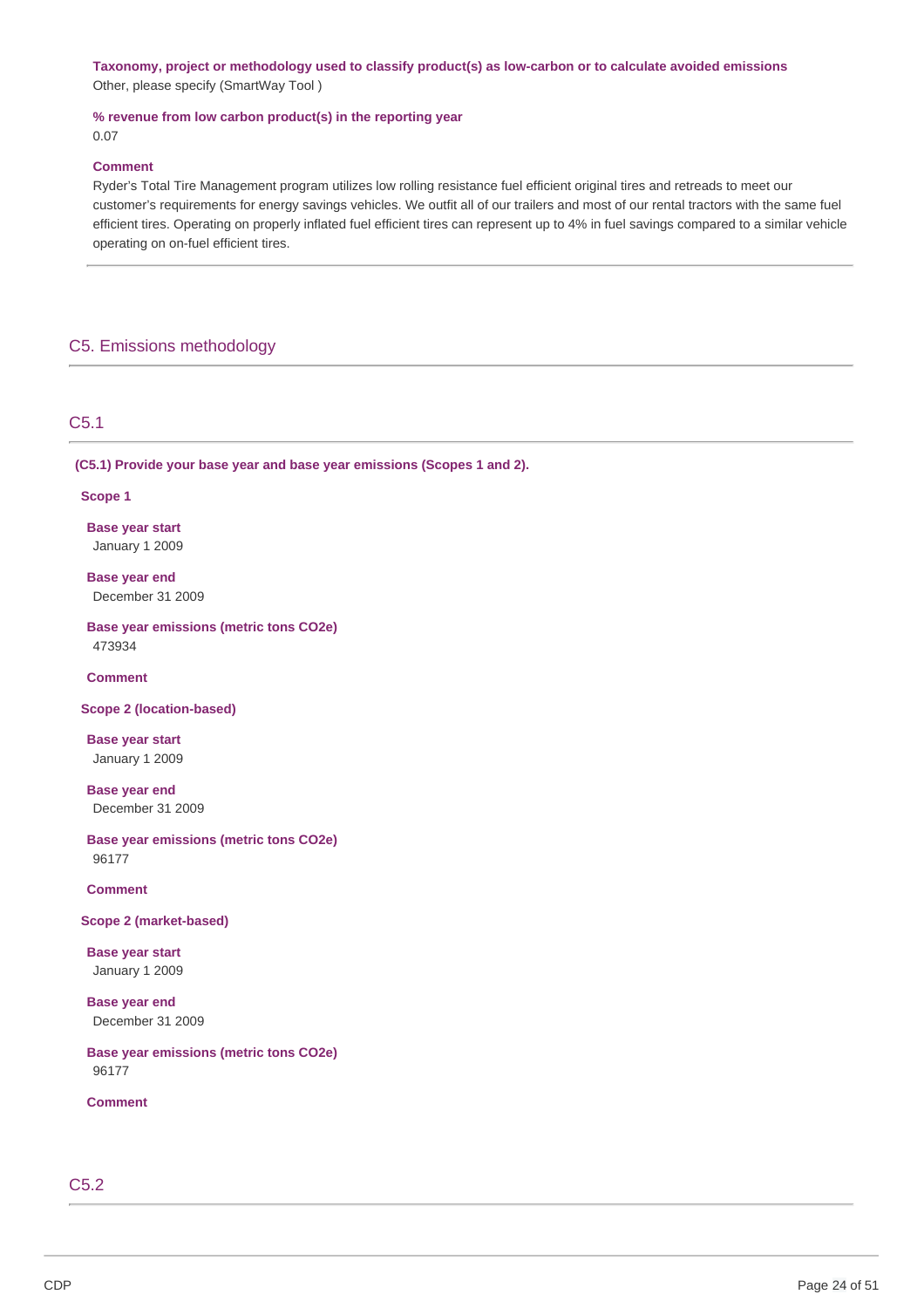(C5.2) Select the name of the standard, protocol, or methodology you have used to collect activity data and calculate Scope  **1 and Scope 2 emissions.**

 The Greenhouse Gas Protocol: A Corporate Accounting and Reporting Standard (Revised Edition) Other, please specify

# C5.2a

(C5.2a) Provide details of the standard, protocol, or methodology you have used to collect activity data and calculate Scope  **1 and Scope 2 emissions.**

US EPA Office of Transportation and Air Quality Emission Facts EPA420 -F-05-001

# C6. Emissions data

# C6.1

 **(C6.1) What were your organization's gross global Scope 1 emissions in metric tons CO2e?**

### **Row 1**

 **Gross global Scope 1 emissions (metric tons CO2e)** 687633

 **End-year of reporting period** <Not Applicable>

**Comment**

# C6.2

 **(C6.2) Describe your organization's approach to reporting Scope 2 emissions.**

### **Row 1**

 **Scope 2, location-based**

We are reporting a Scope 2, location-based figure

#### **Scope 2, market-based**

We are reporting a Scope 2, market-based figure

# **Comment**

 We continue our due diligence to obtain as much Market-Based information as possible from suppliers and from publicly available information.

# C6.3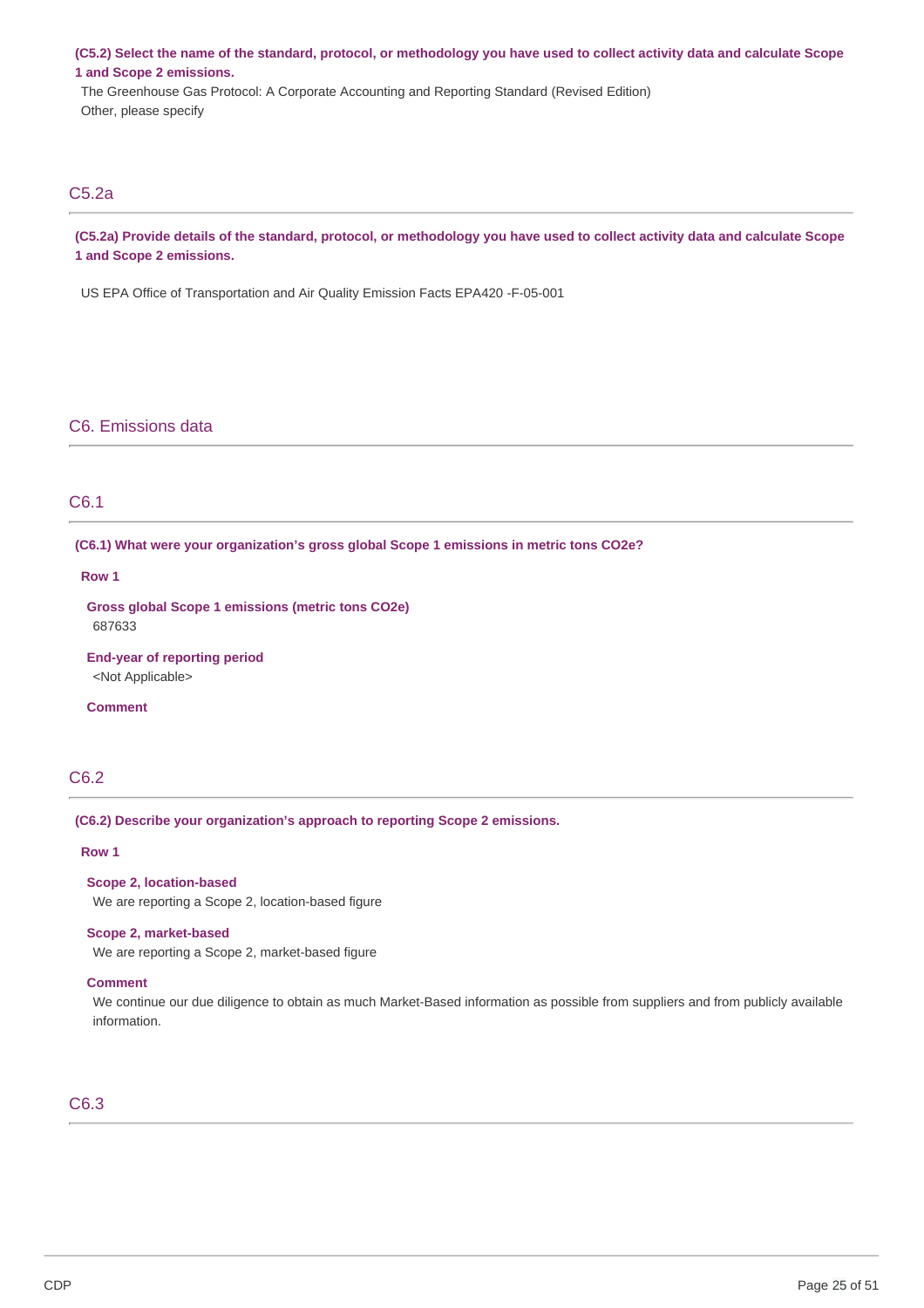#### **(C6.3) What were your organization's gross global Scope 2 emissions in metric tons CO2e?**

#### **Row 1**

 **Scope 2, location-based** 115677

 **Scope 2, market-based (if applicable)** 114760

 **End-year of reporting period** <Not Applicable>

### **Comment**

We were able to obtain Market-Based factors for 17% of scope 2 emissions.

# C6.4

(C6.4) Are there any sources (e.g. facilities, specific GHGs, activities, geographies, etc.) of Scope 1 and Scope 2 emissions  **that are within your selected reporting boundary which are not included in your disclosure?** Yes

### C6.4a

(C6.4a) Provide details of the sources of Scope 1 and Scope 2 emissions that are within your selected reporting boundary  **which are not included in your disclosure.**

**Source** Heating Oil

 **Relevance of Scope 1 emissions from this source** Emissions are not relevant

 **Relevance of location-based Scope 2 emissions from this source** No emissions from this source

 **Relevance of market-based Scope 2 emissions from this source (if applicable)** No emissions from this source

#### **Explain why the source is excluded**

 Heating oil usage for 8 locations was not available at the time we submitted this report and they represent approximately 0.27% (2155 MTCO2) of our total emissions (0.31% of scope 1) (including the other omissions).

### **Source**

Lighting Flat Rate Meters

 **Relevance of Scope 1 emissions from this source**

No emissions from this source

### **Relevance of location-based Scope 2 emissions from this source**

Emissions are not relevant

#### **Relevance of market-based Scope 2 emissions from this source (if applicable)**

Emissions are not relevant

#### **Explain why the source is excluded**

 There are approximately 149 facilities that have outdoor lighting meters where actual kWh usage is not provided. The emissions were estimated at 2,958 MTCO2. This represents 0.4% of the total Scope 1 and 2 inventory (3% of scope 2) (including the other omissions).

#### **Source**

Refrigerants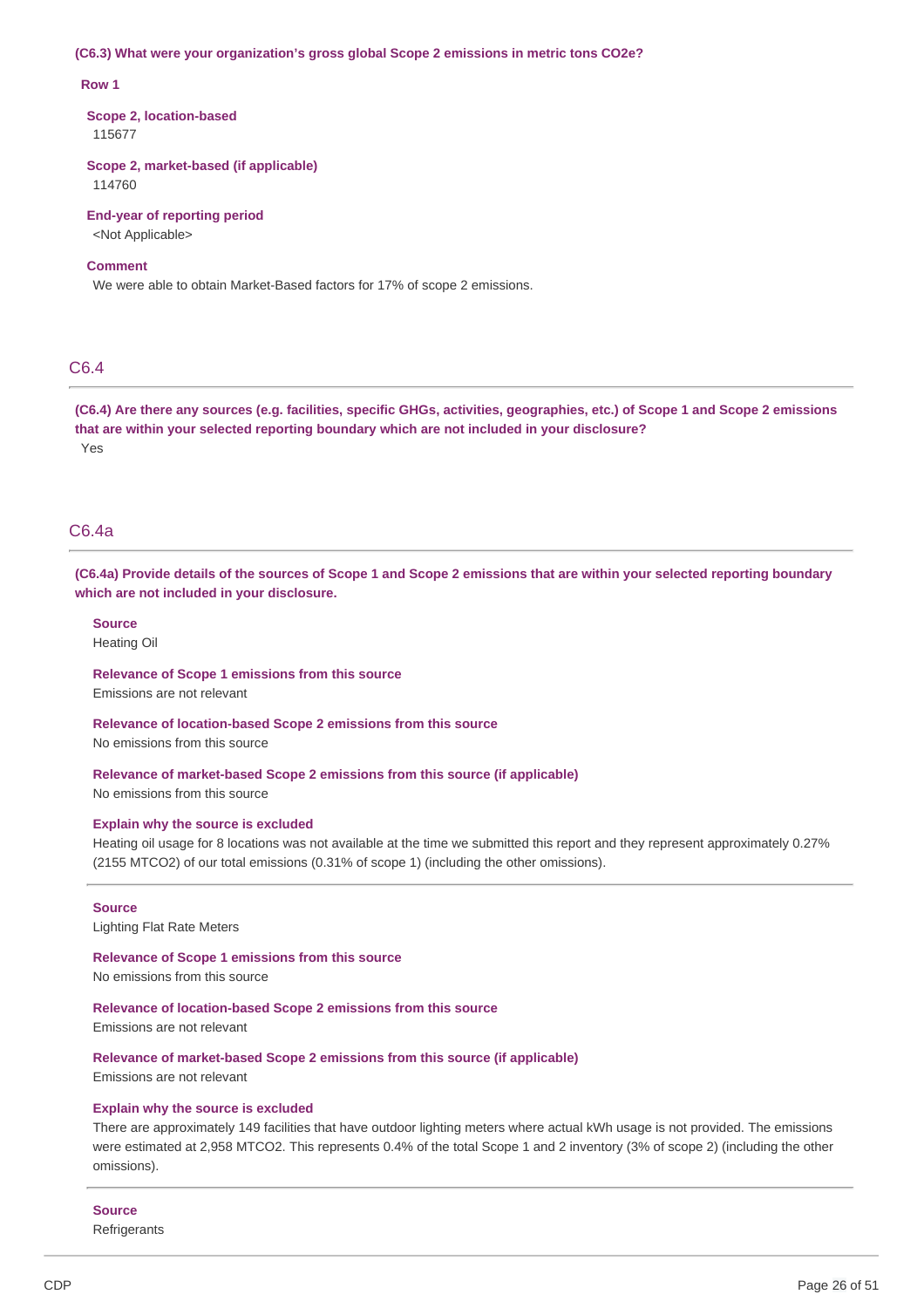**Relevance of Scope 1 emissions from this source** Emissions are not relevant

### **Relevance of location-based Scope 2 emissions from this source**

No emissions from this source

### **Relevance of market-based Scope 2 emissions from this source (if applicable)**

No emissions from this source

### **Explain why the source is excluded**

 Relevance was determined from estimating the size of refrigerants emissions as compared to a materiality threshold of 5%. Since refrigerant emissions make up 0.5% (3,986 MTCO2) of the scope 1 and 2 emissions (0.6% of scope 1), they are considered not material and therefore not relevant. Ryder also considers if emissions are relevant by determining if Ryder can drive reductions, the cost-benefit of gathering data, stakeholder expectations, and potential uses of the data (including the other omissions).

### **Source** HVAC

### **Relevance of Scope 1 emissions from this source**

Emissions are not relevant

# **Relevance of location-based Scope 2 emissions from this source**

No emissions from this source

# **Relevance of market-based Scope 2 emissions from this source (if applicable)**

No emissions from this source

### **Explain why the source is excluded**

 HVAC emissions are excluded as they are not relevant to our emissions. Using TCR GRP's screening method and assuming a conservative 1,137 A/C units (1 per site) and using R-407C refrigerants results in emissions of 17,351 MTCO2e. This is 2.2% of scope 1 and 2 (2.5% of scope 1) emissions and does not cause the materiality threshold of 5% to become exceeded (including the other omissions).

### **Source**

CH4/N2O Emissions

# **Relevance of Scope 1 emissions from this source**

Emissions are not relevant

### **Relevance of location-based Scope 2 emissions from this source**

No emissions from this source

### **Relevance of market-based Scope 2 emissions from this source (if applicable)**

No emissions from this source

# **Explain why the source is excluded**

 CH4 and N2O emissions are not estimated as they are considered deminimis. They represent approximately 0.1% of scope 1 and 2 emissions (including the other omissions).

# C6.5

 **(C6.5) Account for your organization's Scope 3 emissions, disclosing and explaining any exclusions.**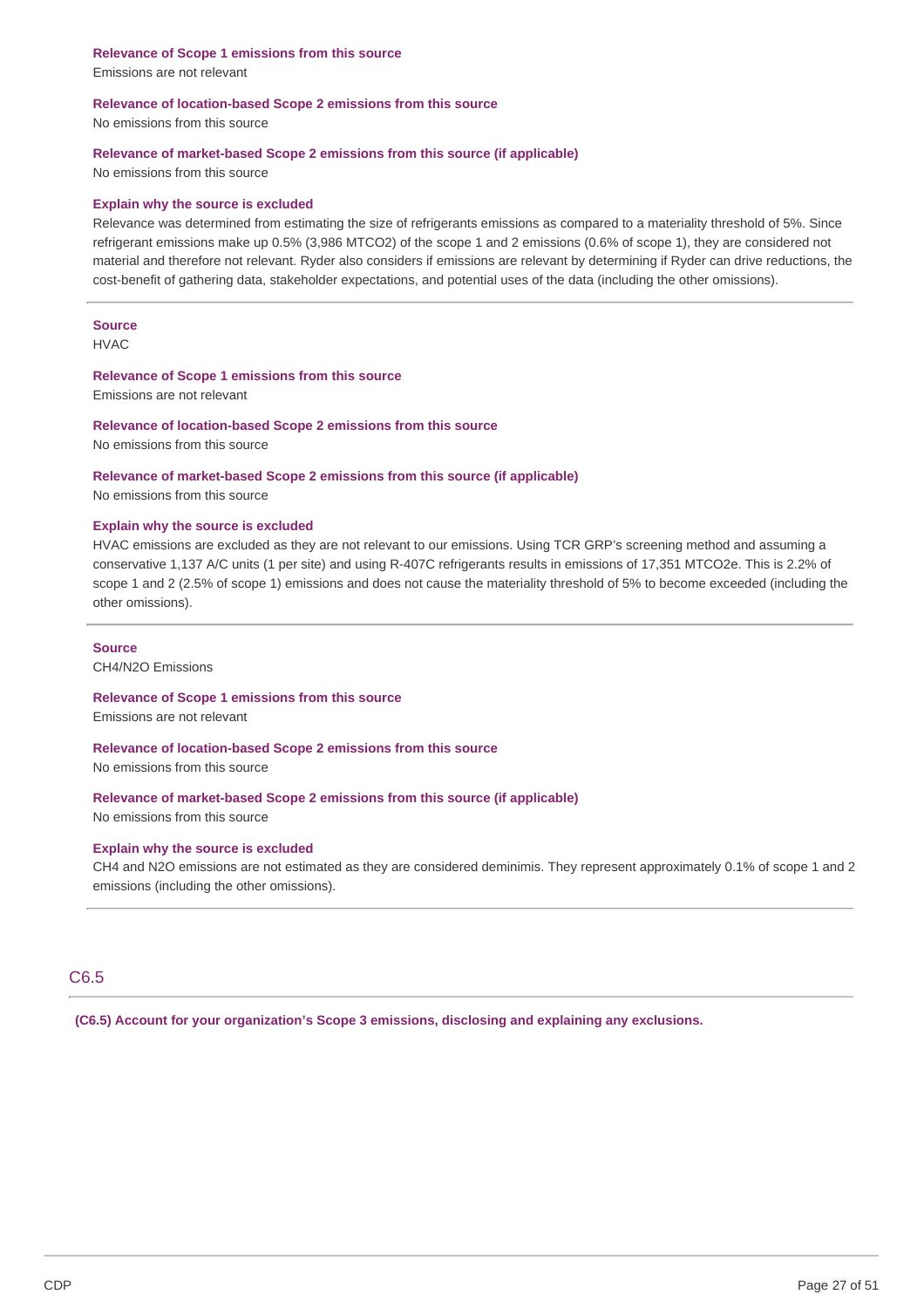#### **Purchased goods and services**

# **Evaluation status**

Relevant, calculated

# **Metric tonnes CO2e**

268034

### **Emissions calculation methodology**

 The WRI/WBCSD Scope 3 average-data method and supplier specific method were applied to calculate the category 1: purchased goods and services. This category includes GHG emissions associated with the extraction, production and transportation of fuel purchased by Ryder through REDCO. Fuel production and transportation emission factors from the Ecoinvent V3 database were generated in the SimaPro life cycle assessment software using the IPCC 2007 GWP 100a characterization method.

#### **Percentage of emissions calculated using data obtained from suppliers or value chain partners**

 $\Omega$ 

### **Explanation**

 Ryder customers purchase fuel through REDCO resulting in GHG emissions from extraction, production and transportation to distributor. Non-fuel purchased goods (e.g., tires, motor oil) are not relevant and not included in emissions calculations.

### **Capital goods**

# **Evaluation status**

Relevant, calculated

# **Metric tonnes CO2e**

79489

### **Emissions calculation methodology**

 The WRI/WBCSD Scope 3 average-data method was applied to calculate the category 2: Capital Goods. This category includes GHG emissions associated with the production of trucks purchased by Ryder during the reporting year. The WRI/WBCSD Scope 3 average product method was applied estimating emissions from purchased trucks using industry average lifecycle emission factors published by Ecoinvent V3.2 Truck Lifecycle Dataset.

# **Percentage of emissions calculated using data obtained from suppliers or value chain partners**

100

### **Explanation**

This includes upstream emissions from new trucks added to the Ryder fleet in 2017.

### **Fuel-and-energy-related activities (not included in Scope 1 or 2)**

**Evaluation status** Relevant, calculated

# **Metric tonnes CO2e**

124523

### **Emissions calculation methodology**

 The WRI/WBCSD Scope 3 average-data method and supplier-specific method were applied to calculate the category 3: fuel and energy related activities not included in scope 1 or scope 2 emissions. This category assesses GHG emissions associated with fuel distributed to the Ryder fleet using gallons of fuel retrieved through the internal database and used for scope 1 calculations. We used the average-data method to calculate the upstream emissions of Ryder fuels used in their operations including extraction, production, and transportation to storage. We used the supplier-specific method to calculate the upstream distribution of Ryder fuels used in their operations from the bulk supplier to Ryder. Fuel production and transportation emission factors from the Ecoinvent V3 database were generated in the SimaPro life cycle assessment software using the IPCC 2007 GWP 100a characterization method.

# **Percentage of emissions calculated using data obtained from suppliers or value chain partners**

 $\Omega$ 

# **Explanation**

 Ryder's owned fleet consumes fuel in their U.S. and Canadian Operations. This accounts for GHG emissions from extraction, production and transport to distributor and to Ryder locations for the RIL fleet.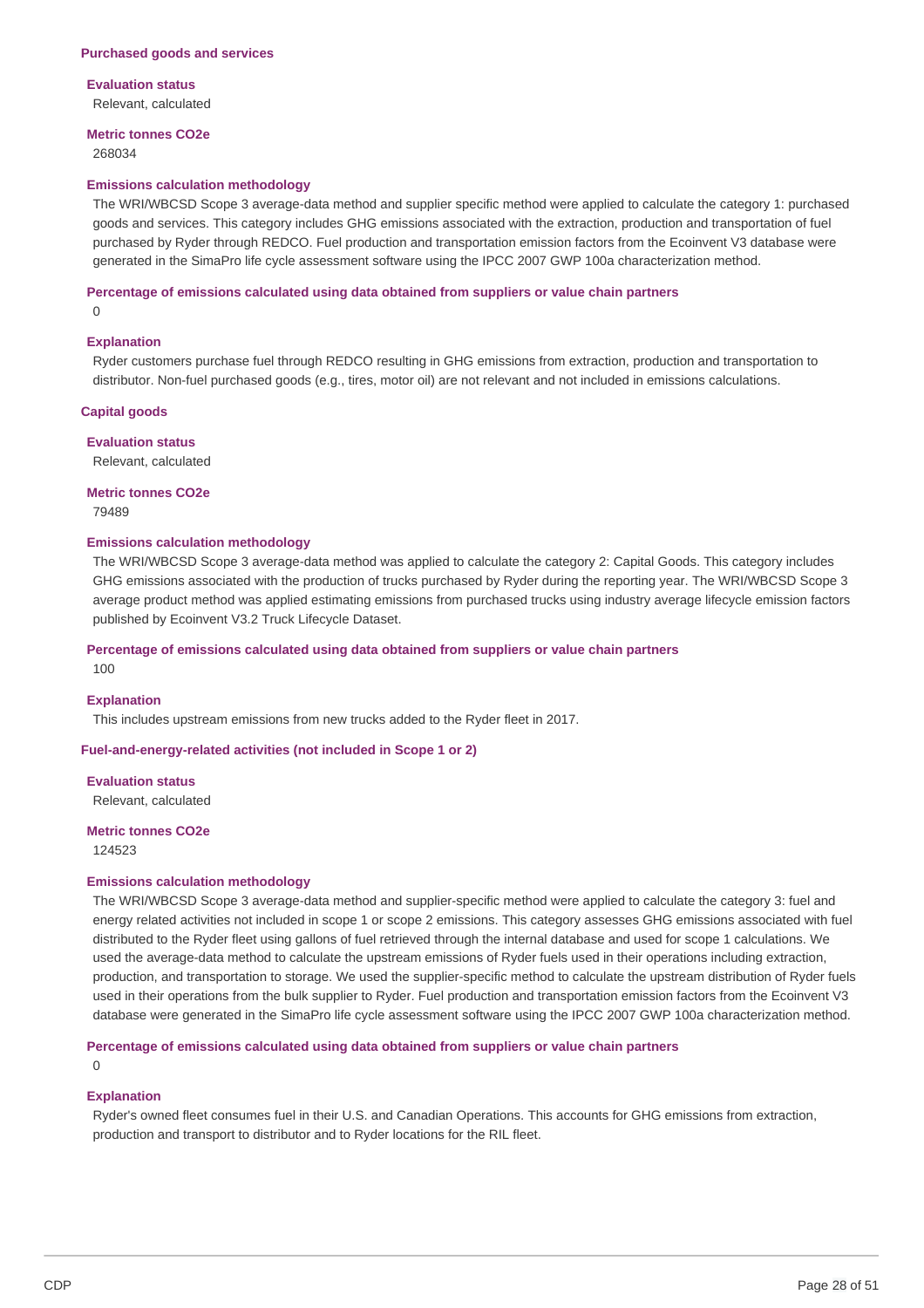#### **Upstream transportation and distribution**

# **Evaluation status**

Relevant, calculated

# **Metric tonnes CO2e**

2004

#### **Emissions calculation methodology**

 The WRI/WBCSD Scope 3 distance-based method was applied to calculate the category 4: upstream transportation and distribution emissions from fuel Ryder sold to customers. This category assesses GHG emissions associated with fuel usage by customer fleet that is distributed through Ryder REDCO. Excluded are emissions for fuel used in the Ryder owned fleet (this is included in category 3). Transportation emission factors from the Ecoinvent V3 database were generated in the SimaPro life cycle assessment software using the IPCC 2007 GWP 100a

#### **Percentage of emissions calculated using data obtained from suppliers or value chain partners**

0

### **Explanation**

 This is the transportation of customer sold fuels provided through REDCO in the U.S. and Canada. It includes GHG emissions from the transportation from distributor to Ryder locations.

### **Waste generated in operations**

# **Evaluation status**

Relevant, calculated

### **Metric tonnes CO2e**

1884

#### **Emissions calculation methodology**

 The average cost data method was applied to calculate category 5: Ryder waste hauling costs are approximately 0.018% of the waste vendor's total revenue. The vendor's scope 1 and 2 emissions are 16,392,940 MTCO2e and therefore Ryder's scope 3 category is approximately 1884 MTCO2e.

# **Percentage of emissions calculated using data obtained from suppliers or value chain partners**

50

### **Explanation**

 Ryder generated mixed solid waste is tracked and annual cost is reported. The scope 3 emissions are based on scope 1 and 2 emissions that are reported by the waste hauler. The current cost incurred is approximately 66% of all company-wide MSW disposal and is extrapolated to all operations.

### **Business travel**

**Evaluation status** Relevant, calculated

 **Metric tonnes CO2e** 16777

### **Emissions calculation methodology**

 TraveLeaders provides annual reporting that categorizes air travel as short, medium and long haul flights and computes varying amounts of GHG emitted based on air mileage. The calculation methodologies are based on various widely accepted protocols that can all be traced back or related to the GHG Protocol. They include The Climate Registry General Reporting Protocol and the EPA GHG Calculator. Also included in this category are GHG emissions based on annual mileage and mpg reports from Ryder's preferred rental car partners.

 **Percentage of emissions calculated using data obtained from suppliers or value chain partners** 100

### **Explanation**

 Ryder employs approximately 34,300 full time employees in North America. Ryder has made significant progress reducing air miles travelled each year and reducing GHG emissions associated with employee travel miles. Ryder's travel partner, TraveLeaders, developed real-time measurements of each traveller based on airline travel. Ryder's preferred rental car companies provided the vehicle rental miles travelled.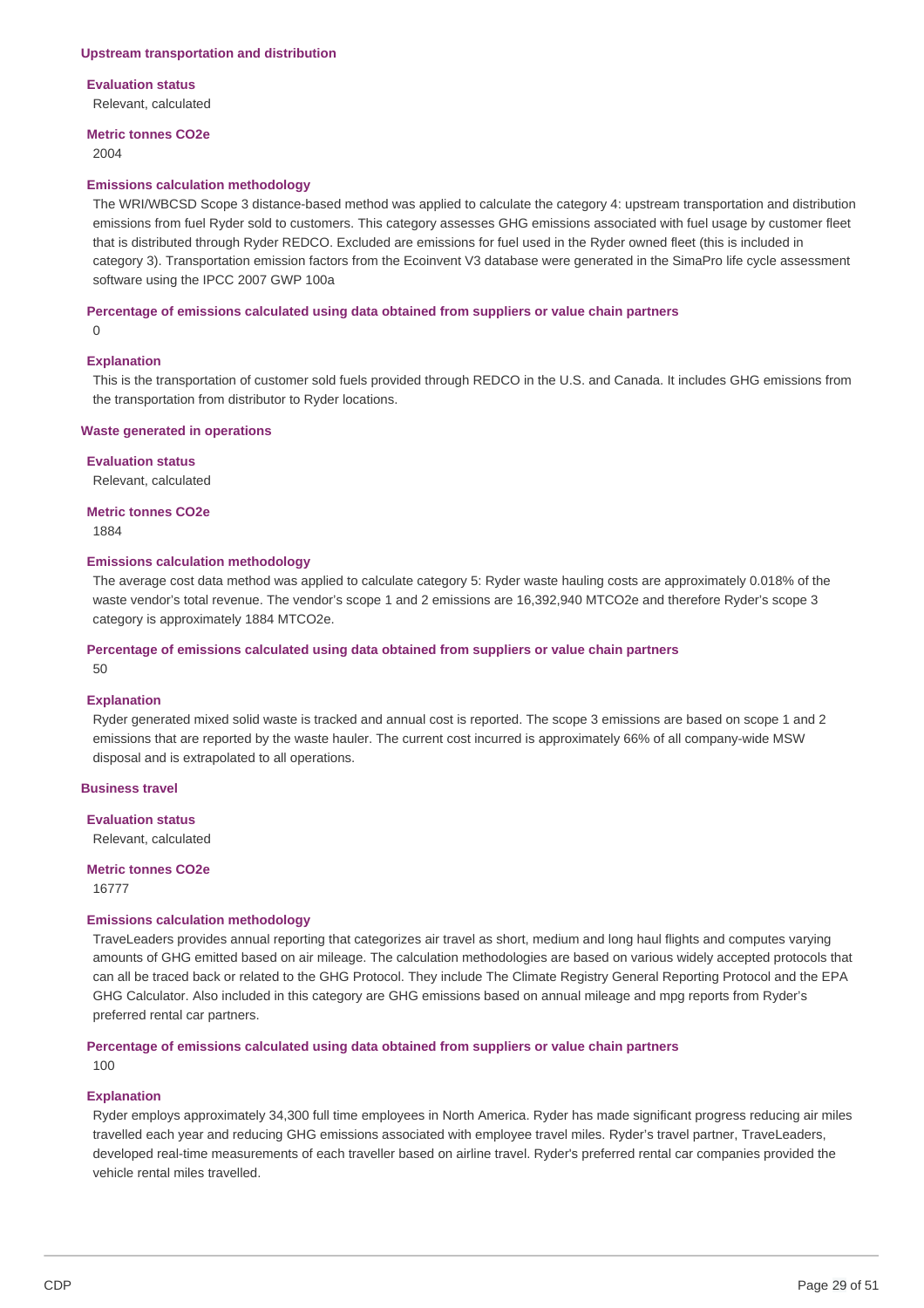### **Employee commuting**

### **Evaluation status**

Relevant, calculated

# **Metric tonnes CO2e**

93934

### **Emissions calculation methodology**

 Employee commuting patterns were surveyed in 2012 (Miami HQ). The responses showed that approximately 98.2% of HQ employees drive to work alone/carpool with an average commuting distance of 42 miles. Assuming an average fuel efficiency and EPA gasoline emission factor of 8.78 kg/gal this translates into 3.65 MTCO2e/year/employee. In 2017, there were 34,300employees in North America (excluding truck drivers) resulting in 93,934 MTCO2e for commuting activities.

### **Percentage of emissions calculated using data obtained from suppliers or value chain partners**

 $\mathfrak{D}$ 

### **Explanation**

 The calculation is only a high level approximation based on a single commuter survey. Actual commuting patterns will vary significantly from state to state.

### **Upstream leased assets**

### **Evaluation status**

Not relevant, explanation provided

#### **Metric tonnes CO2e**

**Emissions calculation methodology**

### **Percentage of emissions calculated using data obtained from suppliers or value chain partners**

### **Explanation**

Ryder does not have significant upstream leased assets.

### **Downstream transportation and distribution**

### **Evaluation status**

Not relevant, explanation provided

#### **Metric tonnes CO2e**

**Emissions calculation methodology**

### **Percentage of emissions calculated using data obtained from suppliers or value chain partners**

#### **Explanation**

Ryder does not have significant sold products.

### **Processing of sold products**

 Not relevant, explanation provided **Evaluation status**

 **Metric tonnes CO2e**

**Emissions calculation methodology**

#### **Percentage of emissions calculated using data obtained from suppliers or value chain partners**

# **Explanation**

 Ryder does not have significant sold products. Ryder sold fuel is included as a fuel purchased option with their leased vehicles and is included in category 13 in addition to fuel purchased elsewhere (not from Ryder).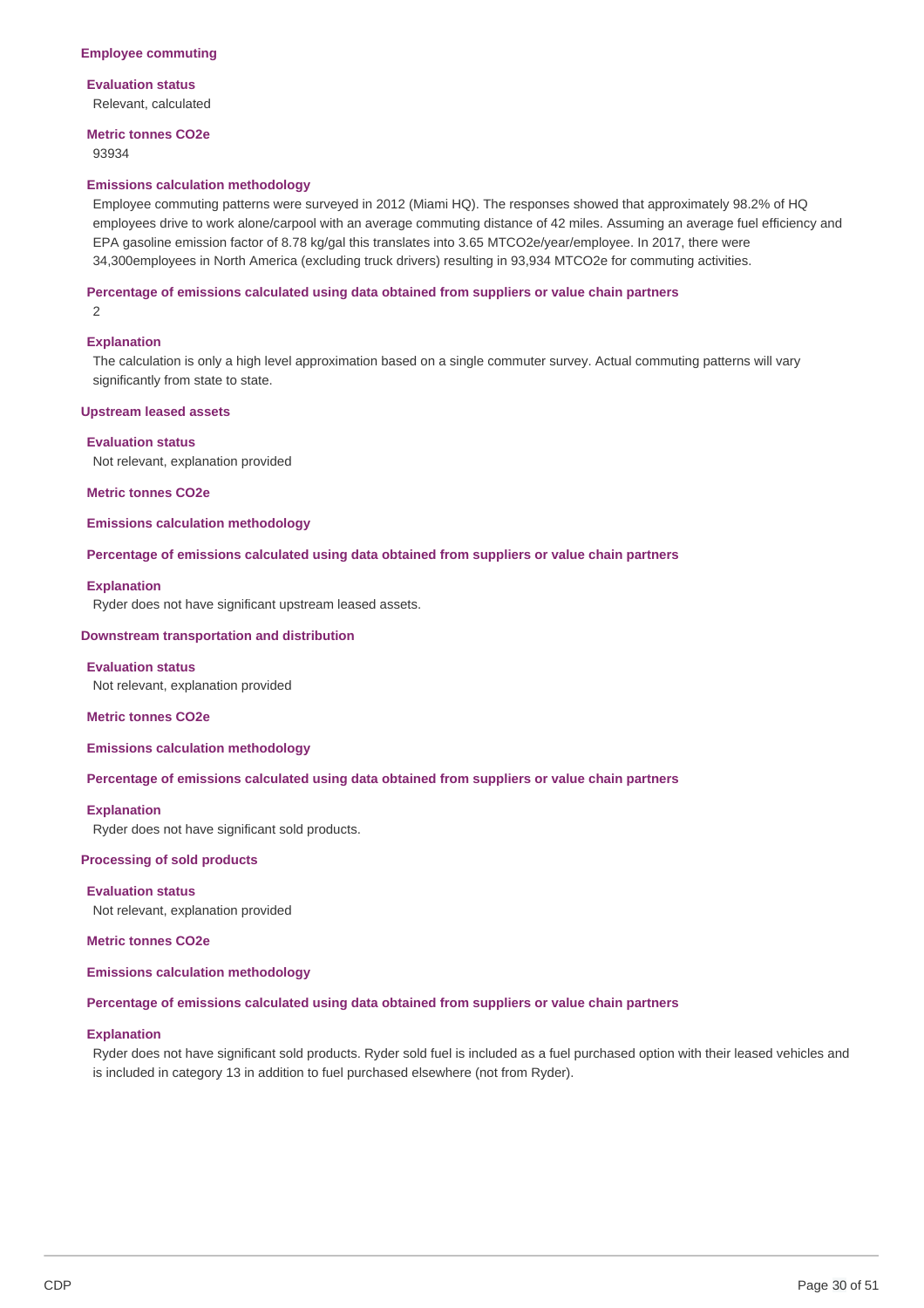**Evaluation status** Relevant, calculated

### **Metric tonnes CO2e** 481224

### **Emissions calculation methodology**

 The category includes the emissions from the use of used trucks sold by Ryder in the reporting year. The trucks consumed energy resulting in direct use-phase emissions. Ryder has established the SmartWay Tool as the technical basis and source for all mobile emission factors. Scope 1 and Scope 3 mobile emissions are based on a factor of 22.2 lbs of CO2 per gallon of diesel fuel, as documented in the US EPA Office of Transportation and Air Quality EPA 420-F-05-001 dated February 2005, and which is the basis for all SmartWay CO2 emission calculations.

### **Percentage of emissions calculated using data obtained from suppliers or value chain partners**

0

### **Explanation**

 The sale of used trucks was added to Ryder's scope 3 emissions. In 2017, Ryder held 6,000 trucks for sale. Based on average truck mileages, this equates to using 539,522,163 gallons. With the 22.2 lb/gal emission factor, this is 481,224 MT CO2e. Ryder does not have any other significant sold products. Ryder sold fuel is included as a fuel purchased option with their leased vehicles and is included in category 13 in addition to fuel purchased elsewhere (not from Ryder).

### **End of life treatment of sold products**

#### **Evaluation status**

Not relevant, explanation provided

 **Metric tonnes CO2e**

#### **Emissions calculation methodology**

 **Percentage of emissions calculated using data obtained from suppliers or value chain partners**

#### **Explanation**

Ryder does not have significant sold products.

#### **Downstream leased assets**

**Evaluation status** Relevant, calculated

 **Metric tonnes CO2e** 9137843

### **Emissions calculation methodology**

 The WRI/WBCSD Scope 3 direct use-phase emissions method was applied to calculate the category 13: downstream leased assets emissions from fuels combusted in Ryder leased vehicles. This category assesses fuel combustion and lifecycle GHG emissions associated with customer trucks fuel usage. The category includes the emissions from the use phase of the leased products (combustion) and life cycle emission factor for diesel production. Ryder has established the SmartWay Tool as the technical basis and source for all mobile emission factors. Scope 1 and Scope 3 mobile emissions are based on a factor of 22.2 lbs of CO2 per gallon of diesel fuel, as documented in the US EPA Office of Transportation and Air Quality EPA 420-F-05-001 dated February 2005, and which is the basis for all SmartWay CO2 emission calculations.

#### **Percentage of emissions calculated using data obtained from suppliers or value chain partners**

 $\Omega$ 

# **Explanation**

 This category accounts for GHG emissions resulting from the combustion of fuel used in customer leased vehicles in the U.S. and Canada.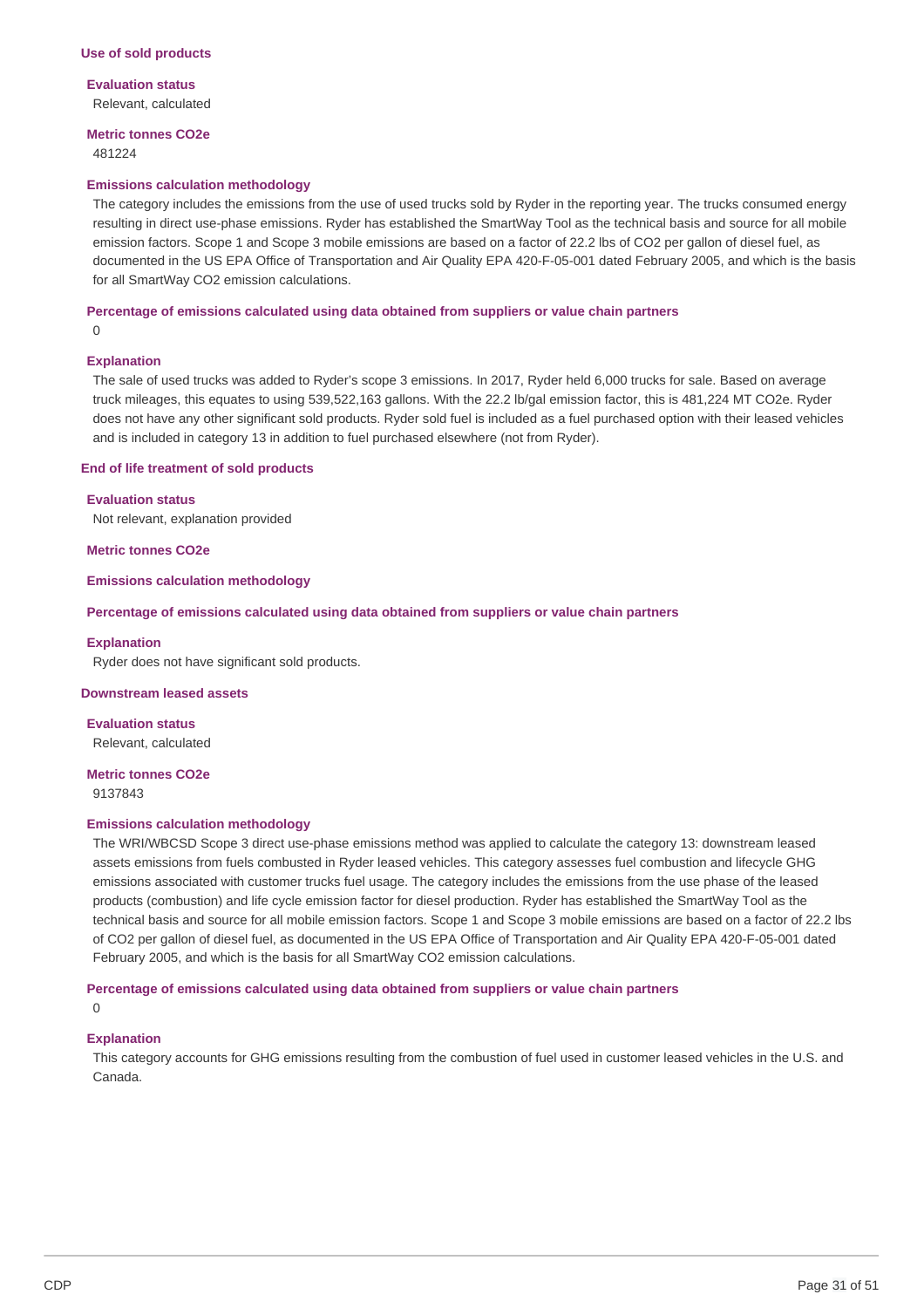### **Franchises**

#### **Evaluation status**

Not relevant, explanation provided

#### **Metric tonnes CO2e**

**Emissions calculation methodology**

#### **Percentage of emissions calculated using data obtained from suppliers or value chain partners**

#### **Explanation**

Ryder does not have any franchise operations.

### **Investments**

 Not relevant, explanation provided **Evaluation status**

 **Metric tonnes CO2e**

**Emissions calculation methodology**

#### **Percentage of emissions calculated using data obtained from suppliers or value chain partners**

### **Explanation**

Ryder does not own any GHG releasing investments

### **Other (upstream)**

 Not relevant, explanation provided **Evaluation status**

 **Metric tonnes CO2e**

**Emissions calculation methodology**

#### **Percentage of emissions calculated using data obtained from suppliers or value chain partners**

### **Explanation**

Ryder does not have other scope 3 emissions.

### **Other (downstream)**

 Not relevant, explanation provided **Evaluation status**

 **Metric tonnes CO2e**

**Emissions calculation methodology**

 **Percentage of emissions calculated using data obtained from suppliers or value chain partners**

### **Explanation**

Ryder does not have other scope 3 emissions.

# C6.7

 **(C6.7) Are carbon dioxide emissions from biologically sequestered carbon relevant to your organization?** Yes

# C6.7a

(C6.7a) Provide the emissions from biologically sequestered carbon relevant to your organization in metric tons CO2. 105060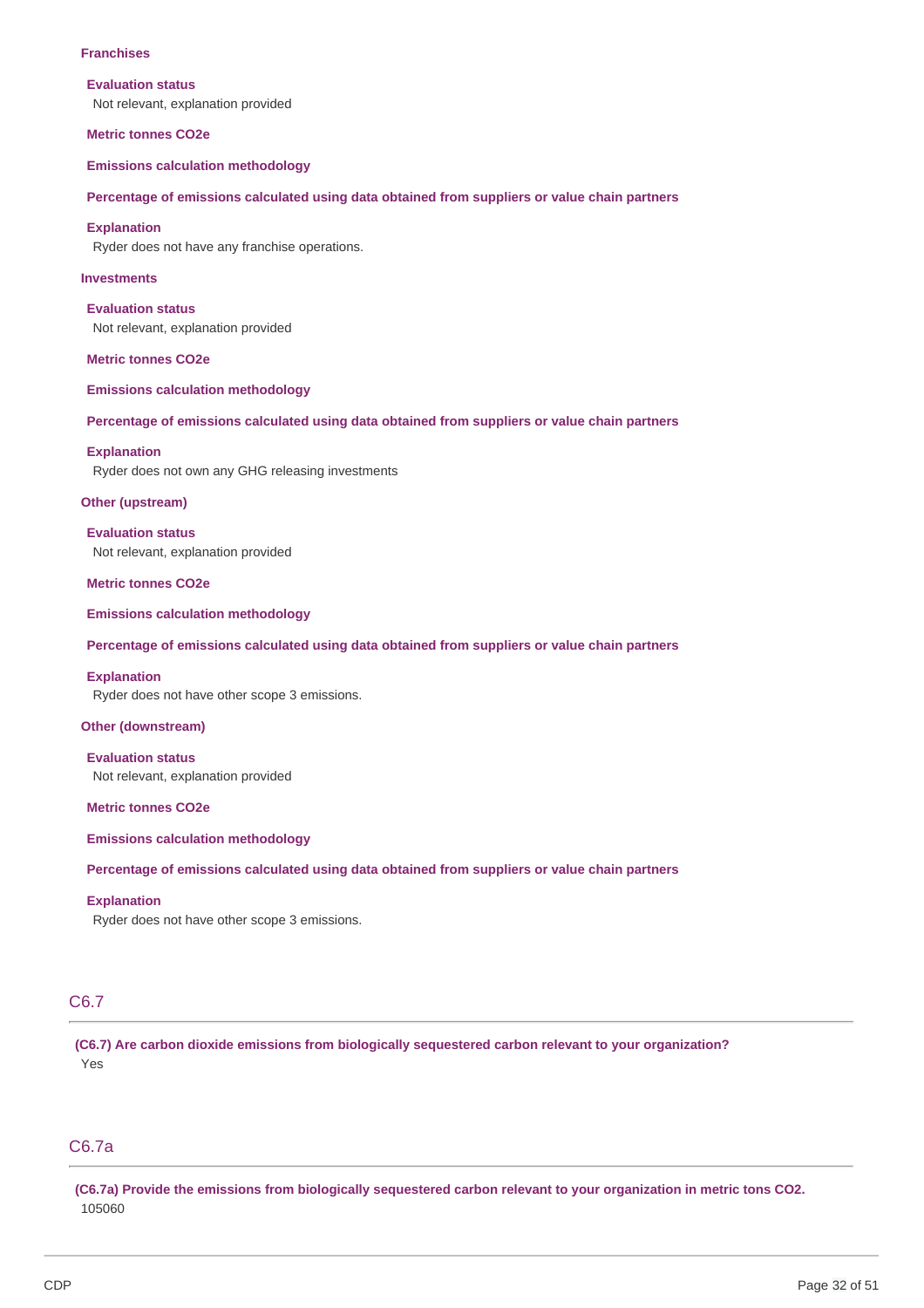# C6.10

(C6.10) Describe your gross global combined Scope 1 and 2 emissions for the reporting year in metric tons CO2e per unit currency total revenue and provide any additional intensity metrics that are appropriate to your business operations.

# **Intensity figure**

0.00011

 **Metric numerator (Gross global combined Scope 1 and 2 emissions)** 803310

# **Metric denominator**

unit total revenue

 **Metric denominator: Unit total** 7329599000

 **Scope 2 figure used** Location-based

 **% change from previous year** 14.4

 **Direction of change** Decreased

# **Reason for change**

 Revenue increased 8% from \$6,786,984,000 in 2016 while we realized emissions reductions from our 4 major emission reduction activities: Lighting Projects (3,342 MTCO2e/yr), Energy Conservation Program (6,781 MTCO2e/yr), High efficiency oil (9,860 MTCO2e) and Natural Gas Fleet replacing diesel usage (632 MTCO2e).

# **Intensity figure**

22.25

 **Metric numerator (Gross global combined Scope 1 and 2 emissions)** 803310

 full time equivalent (FTE) employee **Metric denominator**

 **Metric denominator: Unit total** 36100

 **Scope 2 figure used** Location-based

 **% change from previous year** 7.5

 **Direction of change** Decreased

# **Reason for change**

 FTE increased 4.6% from 34,500 in 2016 while we realized emissions reductions from our 4 major emission reduction activities: Lighting Projects (3,342 MTCO2e/yr), Energy Conservation Program (6,781 MTCO2e/yr), High efficiency oil (9,860 MTCO2e) and Natural Gas Fleet replacing diesel usage (632 MTCO2e).

# C7. Emissions breakdowns

# C7.1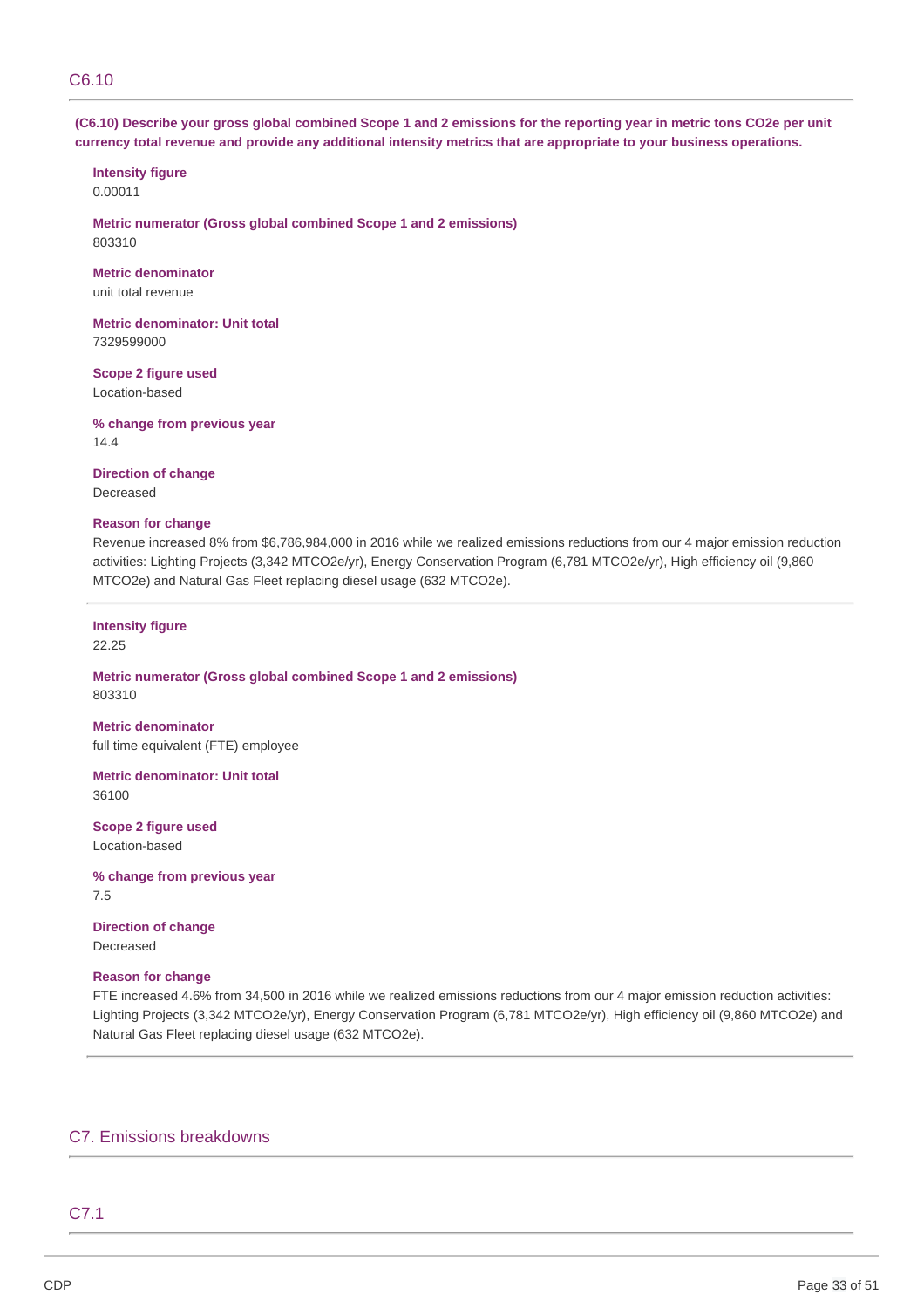# C7.1a

(C7.1a) Break down your total gross global Scope 1 emissions by greenhouse gas type and provide the source of each used  **greenhouse warming potential (GWP).**

| CO <sub>2</sub> | IPCC Second Assessment Report (SAR - 100 year) |
|-----------------|------------------------------------------------|
| CH4             | IPCC Second Assessment Report (SAR - 100 year) |
| N2O             | IPCC Second Assessment Report (SAR - 100 year) |

# C7.2

### **(C7.2) Break down your total gross global Scope 1 emissions by country/region.**

| United States of America | 608736 |
|--------------------------|--------|
| Canada                   | 69600  |
| Mexico                   | 9296   |
| Asia Pacific (or JAPA)   | 0      |
| Europe                   | O      |

# C7.3

 **(C7.3) Indicate which gross global Scope 1 emissions breakdowns you are able to provide.**

- By business division
- By activity

# C7.3a

### **(C7.3a) Break down your total gross global Scope 1 emissions by business division.**

| 656796 |
|--------|
| 21451  |
| 89     |
| 9296   |
|        |

# C7.3c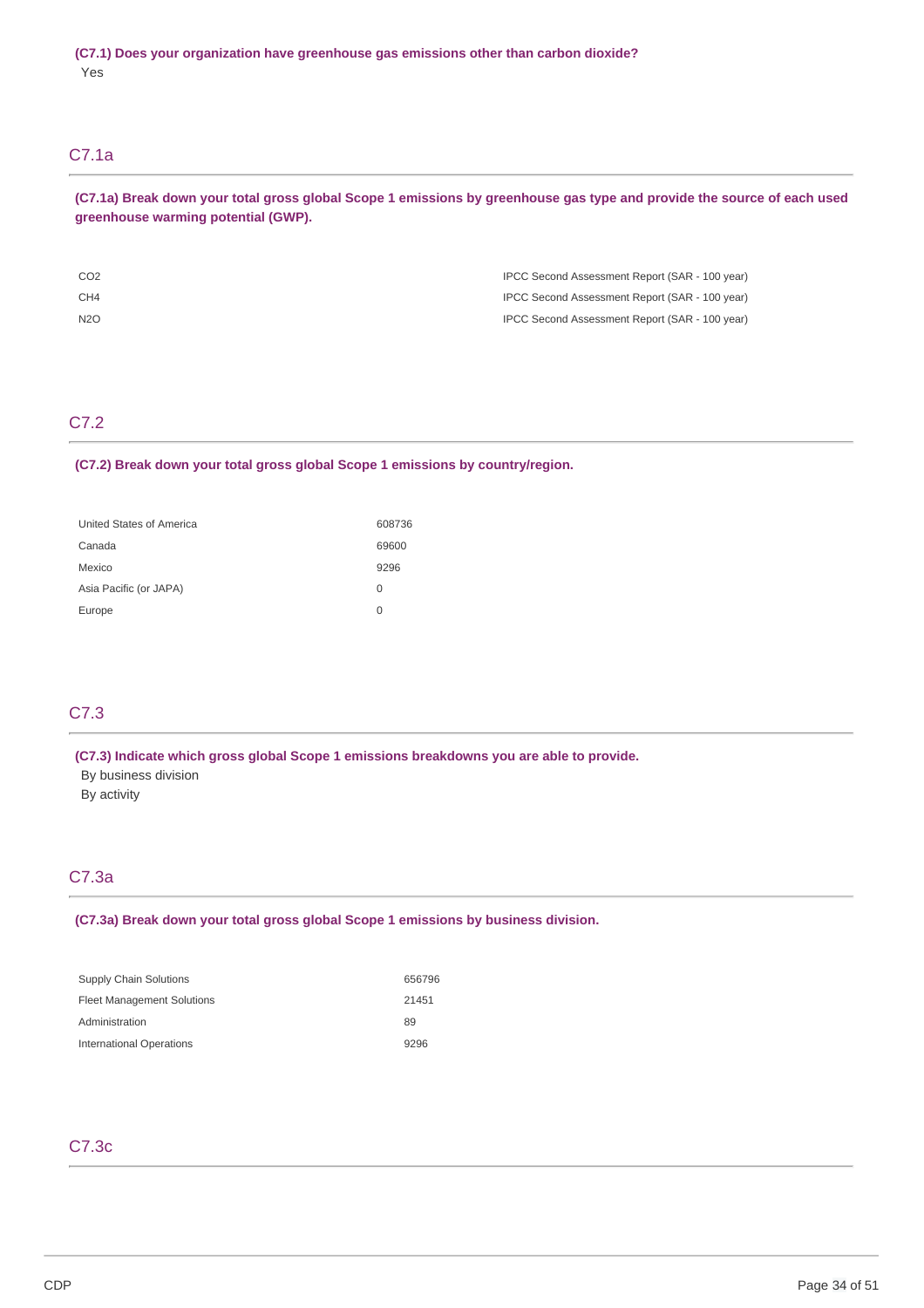### **(C7.3c) Break down your total gross global Scope 1 emissions by business activity.**

| <b>Transportation Service/Fleet activity</b> | 665215 |
|----------------------------------------------|--------|
| Fleet Maintenance activity                   | 22328  |
| Administrative activity                      | 89     |

# C7.5

 **(C7.5) Break down your total gross global Scope 2 emissions by country/region.**

| United States of 102820<br>America |      | 101903 | 201776 | 198922 |
|------------------------------------|------|--------|--------|--------|
| Canada                             | 1170 | 1170   | 9238   | 9238   |
| Mexico                             | 7277 | 7277   | 13234  | 13234  |
| Asia Pacific (or<br>JAPA)          | 2183 | 2183   | 4241   | 4241   |
| Europe                             | 2223 | 2223   | 6034   | 6034   |

# C7.6

 **(C7.6) Indicate which gross global Scope 2 emissions breakdowns you are able to provide.**

By business division

By activity

# C7.6a

### **(C7.6a) Break down your total gross global Scope 2 emissions by business division.**

| Supply Chain Solutions            | 54584 | 52961 |
|-----------------------------------|-------|-------|
| <b>Fleet Management Solutions</b> | 42708 | 43422 |
| Administration                    | 6699  | 6691  |
| <b>International Operations</b>   | 11685 | 11685 |

# C7.6c

 **(C7.6c) Break down your total gross global Scope 2 emissions by business activity.**

| <b>Transportation Service/Fleet activity</b> | 54584 | 52961 |
|----------------------------------------------|-------|-------|
| Fleet Maintenance activity                   | 54393 | 55107 |
| Administrative activity                      | 6699  | 6691  |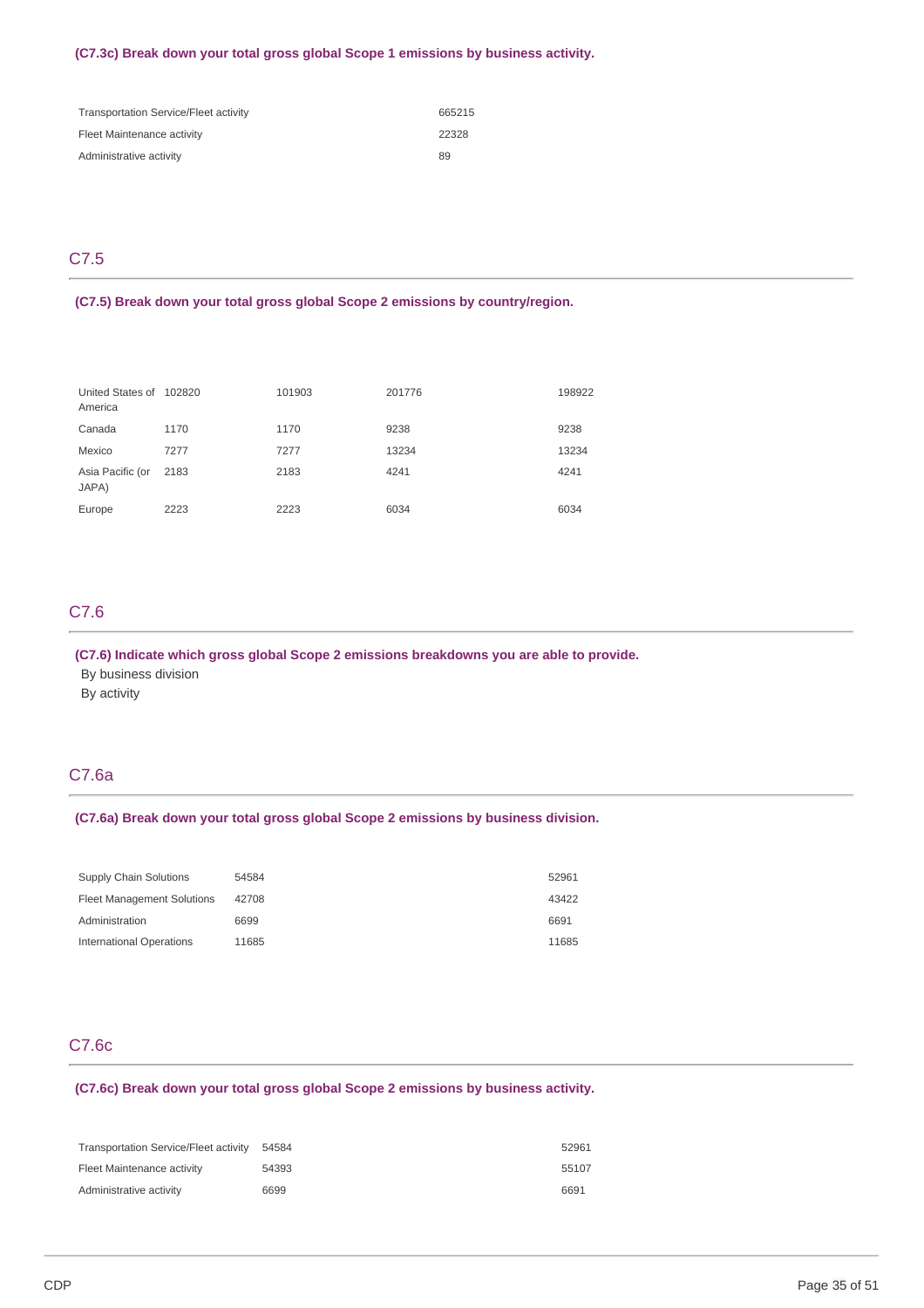# C7.9

(C7.9) How do your gross global emissions (Scope 1 and 2 combined) for the reporting year compare to those of the  **previous reporting year?**

Decreased

# C7.9a

(C7.9a) Identify the reasons for any change in your gross global emissions (Scope 1 and 2 combined) and for each of them  **specify how your emissions compare to the previous year.**

| Change in<br>renewable<br>energy<br>consumption  | $\Omega$ | No change 0   | Ryder did not have a change in renewable energy consumption in 2017.                                                                                                                                                                                                                                      |
|--------------------------------------------------|----------|---------------|-----------------------------------------------------------------------------------------------------------------------------------------------------------------------------------------------------------------------------------------------------------------------------------------------------------|
| Other<br>emissions<br>reduction<br>activities    | 20615    | Decreased 2.3 | Ryder implemented the following emissions reduction activities in 2017 for our operations (not including<br>scope 3): FMS Program, LED Lighting, RydeSmart, High efficiency oil (RIL fleet), Natural Gas Fleet<br>replacing diesel usage (20,615 MT CO2e/ 877,354 MT CO2e 2017 Emissions = 2.3% Decrease) |
| <b>Divestment</b>                                | 0        | No change 0   | Ryder did not have divestments in 2017.                                                                                                                                                                                                                                                                   |
| Acquisitions                                     | 0        | No change 0   | Ryder did not have acquisitions in 2017.                                                                                                                                                                                                                                                                  |
| Mergers                                          | $\Omega$ | No change 0   | Ryder did not have mergers in 2017.                                                                                                                                                                                                                                                                       |
| Change in<br>output                              | 59881    | Decreased 6.8 | Change in output – decreased truck mileages (59,881 MT CO2e/ 877,354 MT CO2e 2017 Emissions =<br>6.8% Decrease)                                                                                                                                                                                           |
| Change in<br>methodology                         | 22821    | Increased 3   | % increase from updating emission factors (22821 MT CO2e/ 877,354 MT CO2e 2017 Emissions = 3%<br>increase)                                                                                                                                                                                                |
| Change in<br>boundary                            | 34455    | Decreased 3.9 | Change in boundary to include service trucks and removed scope 1 CO2 emissions from biologically<br>sequestered carbon used in purchased fuels were subtracted from mobile emissions/scope 1 (This is<br>the first year reporting). (34,455 MT CO2e/ 877,354 MT CO2e 2017 Emissions = 3.9% decrease)      |
| Change in<br>physical<br>operating<br>conditions | 2644     | Decreased 0.3 | Change in physical operating conditions/ weather related (2,644 MT CO2e/ 877,354 MT CO2e 2017<br>Emissions = 0.3% Decrease)                                                                                                                                                                               |
| Unidentified                                     | 18624    | Increased 2.1 | Unidentified changes (18,624 MT CO2e/ 877,354 MT CO2e 2017 Emissions = 2.1 % Increase)                                                                                                                                                                                                                    |
| Other                                            | 0        | No change 0   | No other changes                                                                                                                                                                                                                                                                                          |

# C7.9b

(C7.9b) Are your emissions performance calculations in C7.9 and C7.9a based on a location-based Scope 2 emissions figure  **or a market-based Scope 2 emissions figure?**

Location-based

# C8. Energy

# C8.1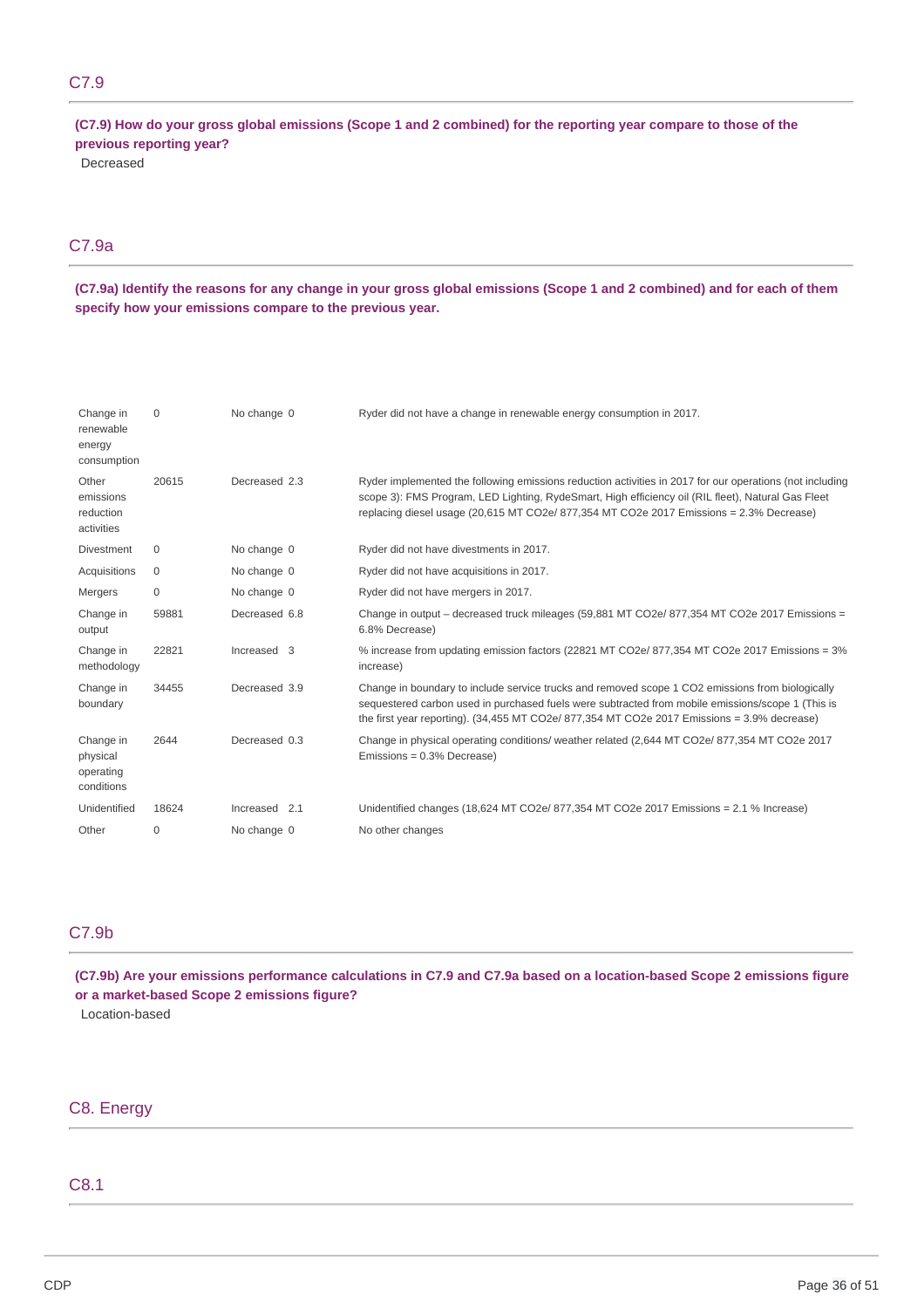More than 0% but less than or equal to 5%

# C8.2

#### **(C8.2) Select which energy-related activities your organization has undertaken.**

| Consumption of fuel (excluding feedstocks)         | Yes |
|----------------------------------------------------|-----|
| Consumption of purchased or acquired electricity   | Yes |
| Consumption of purchased or acquired heat          | No  |
| Consumption of purchased or acquired steam         | No  |
| Consumption of purchased or acquired cooling       | No  |
| Generation of electricity, heat, steam, or cooling | Yes |

# C8.2a

#### **(C8.2a) Report your organization's energy consumption totals (excluding feedstocks) in MWh.**

| Consumption of fuel (excluding feedstock)                  | LHV (lower heating<br>value) | $\mathbf 0$               | 155070                    | 155070                 |
|------------------------------------------------------------|------------------------------|---------------------------|---------------------------|------------------------|
| Consumption of purchased or acquired electricity           | <not applicable=""></not>    | $\mathbf 0$               | 234526                    | 234526                 |
| Consumption of purchased or acquired heat                  | <not applicable=""></not>    | <not applicable=""></not> | <not applicable=""></not> | $<$ Not<br>Applicable> |
| Consumption of purchased or acquired steam                 | <not applicable=""></not>    | <not applicable=""></not> | <not applicable=""></not> | $<$ Not<br>Applicable> |
| Consumption of purchased or acquired cooling               | <not applicable=""></not>    | <not applicable=""></not> | <not applicable=""></not> | $<$ Not<br>Applicable> |
| Consumption of self-generated non-fuel renewable<br>energy | <not applicable=""></not>    | $\mathbf 0$               | <not applicable=""></not> | 0                      |
| Total energy consumption                                   | <not applicable=""></not>    | $\mathbf 0$               | 389597                    | 389597                 |

# C8.2b

### **(C8.2b) Select the applications of your organization's consumption of fuel.**

| Consumption of fuel for the generation of electricity   | No. |
|---------------------------------------------------------|-----|
| Consumption of fuel for the generation of steam         | No. |
| Consumption of fuel for the generation of cooling       | No. |
| Consumption of fuel for co-generation or tri-generation | No. |

# C8.2c

# **(C8.2c) State how much fuel in MWh your organization has consumed (excluding feedstocks) by fuel type.**

# **Fuels (excluding feedstocks)** Fuel Oil Number 2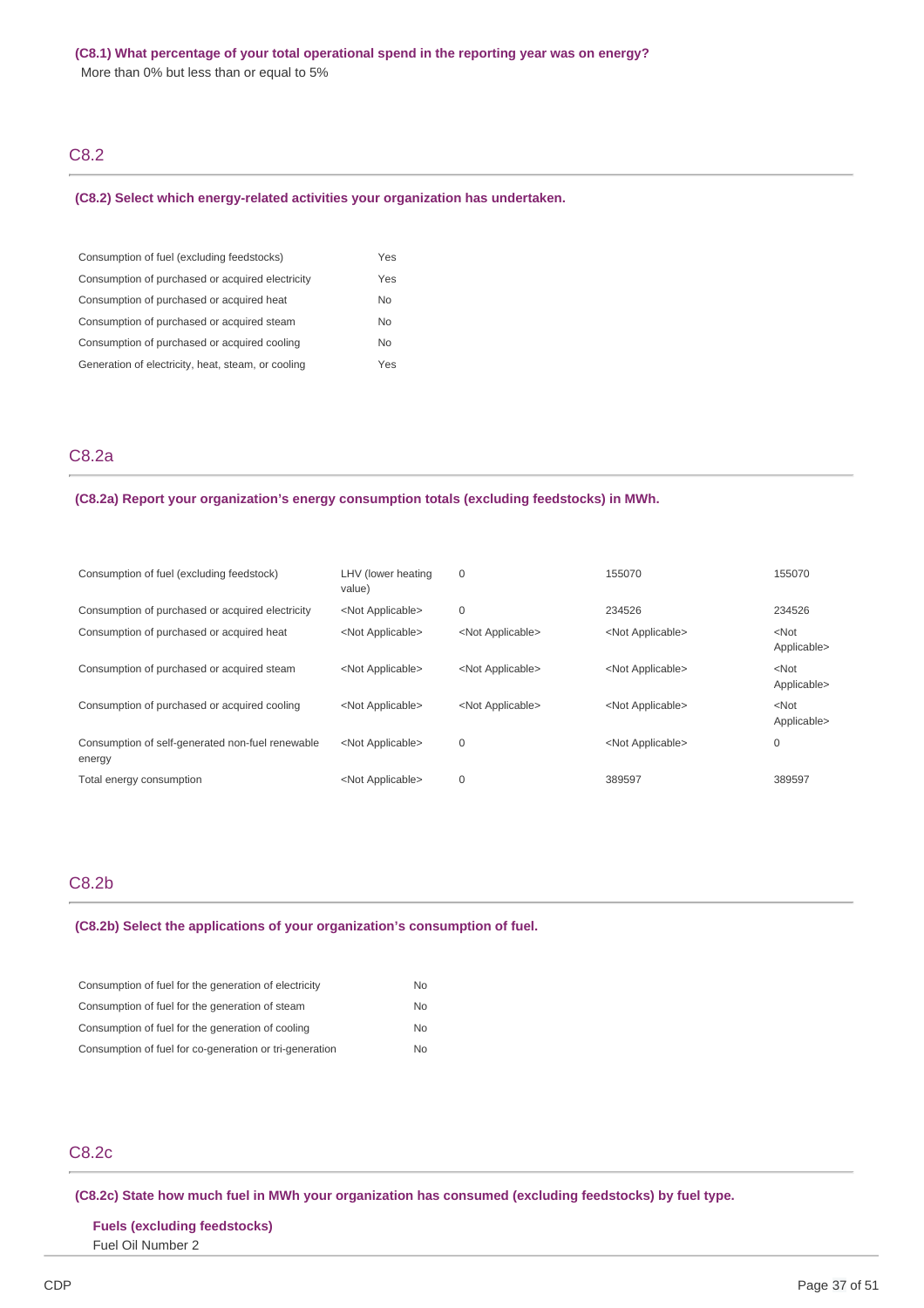LHV (lower heating value) **Heating value**

 **Total fuel MWh consumed by the organization** 2999

 **MWh fuel consumed for the self-generation of electricity** <Not Applicable>

 **MWh fuel consumed for self-generation of heat** <Not Applicable>

 **MWh fuel consumed for self-generation of steam** <Not Applicable>

 **MWh fuel consumed for self-generation of cooling** <Not Applicable>

 **MWh fuel consumed for self- cogeneration or self-trigeneration** <Not Applicable>

 **Fuels (excluding feedstocks)** Natural Gas

 LHV (lower heating value) **Heating value**

 **Total fuel MWh consumed by the organization** 151925

 **MWh fuel consumed for the self-generation of electricity** <Not Applicable>

 **MWh fuel consumed for self-generation of heat** <Not Applicable>

 **MWh fuel consumed for self-generation of steam** <Not Applicable>

 **MWh fuel consumed for self-generation of cooling** <Not Applicable>

 **MWh fuel consumed for self- cogeneration or self-trigeneration** <Not Applicable>

 **Fuels (excluding feedstocks)** Propane Gas

 LHV (lower heating value) **Heating value**

 **Total fuel MWh consumed by the organization** 147

 **MWh fuel consumed for the self-generation of electricity** <Not Applicable>

 **MWh fuel consumed for self-generation of heat** <Not Applicable>

 **MWh fuel consumed for self-generation of steam** <Not Applicable>

 **MWh fuel consumed for self-generation of cooling** <Not Applicable>

 **MWh fuel consumed for self- cogeneration or self-trigeneration** <Not Applicable>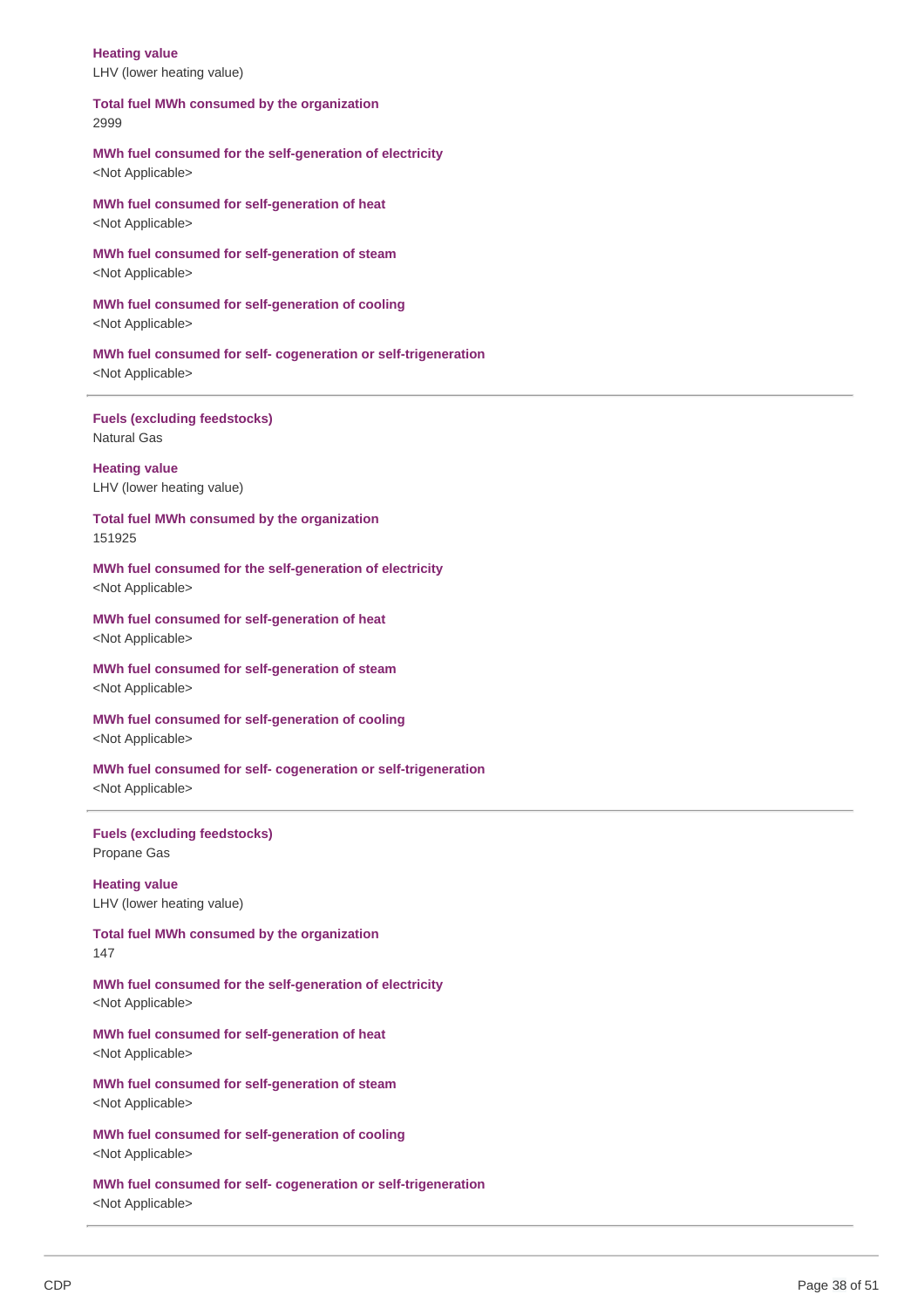### **(C8.2d) List the average emission factors of the fuels reported in C8.2c.**

### **Fuel Oil Number 2**

**Emission factor** 372.58

 lb CO2 per million Btu **Unit**

### **Emission factor source**

The Climate Registry

# **Comment**

UK emission factor (Heating Oil/Fuel Oil). We also used fuel oil number 2 emission factors for red diesel and burning oil.

# **Natural Gas**

# **Emission factor**

117.07

 lb CO2e per million Btu **Unit**

### **Emission factor source**

The Climate Registry

### **Comment**

US emission factor. We also used the Canada emission factor of 115.74 MT CO2 per cubic meter.

# **Propane Gas**

### **Emission factor**

177.26

**Unit**

lb CO2e per million Btu

 **Emission factor source** The Climate Registry

**Comment**

UK emission factor.

# C8.2e

(C8.2e) Provide details on the electricity, heat, steam, and cooling your organization has generated and consumed in the **reporting year.**

| Electricity 0 |        |        | 0 | 0 |
|---------------|--------|--------|---|---|
| Heat          | 155070 | 155070 | O | 0 |
| Steam         | 0      |        | O | 0 |
| Cooling 0     |        |        |   | 0 |

# C8.2f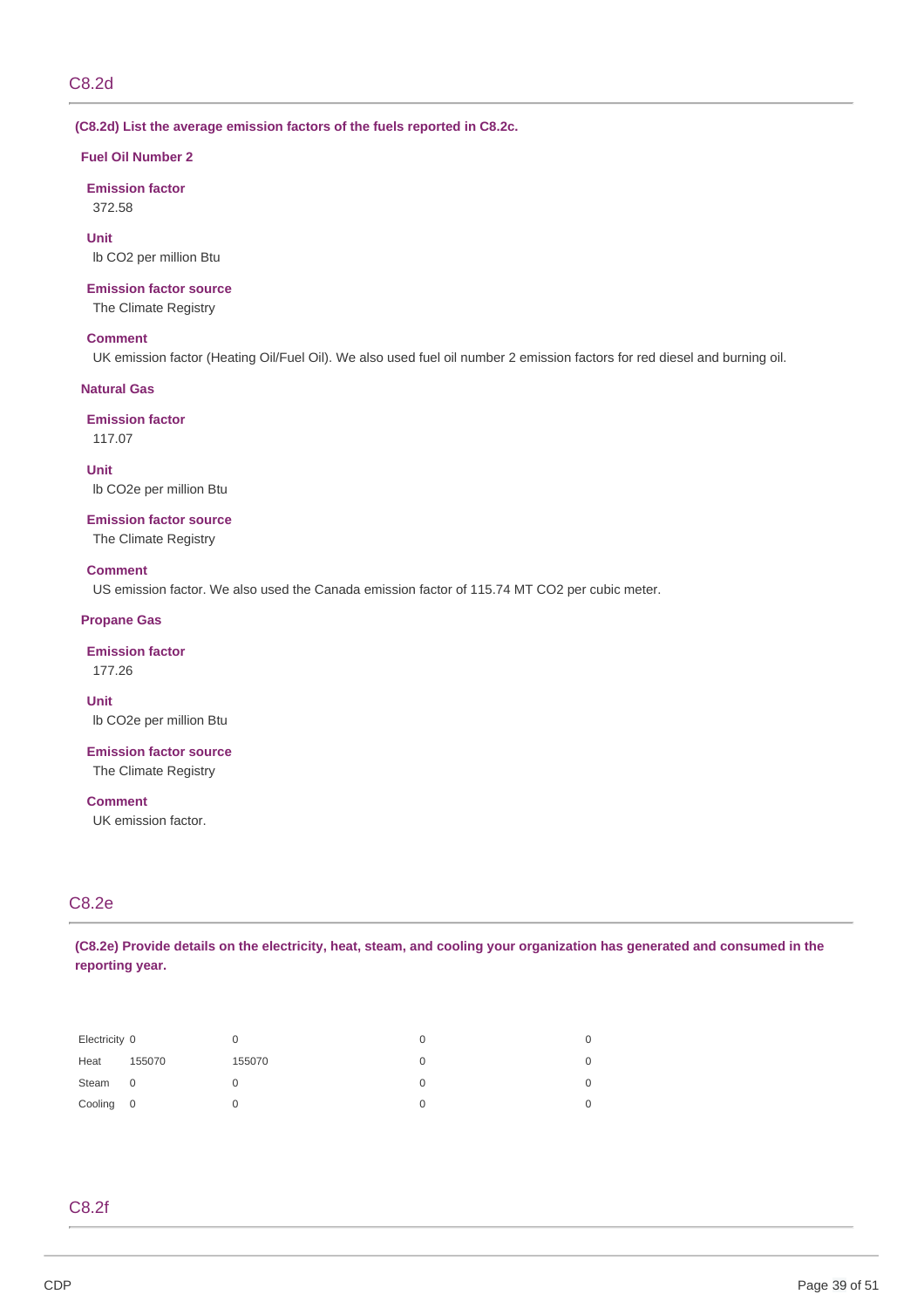# (C8.2f) Provide details on the electricity, heat, steam and/or cooling amounts that were accounted for at a low-carbon  **emission factor in the market-based Scope 2 figure reported in C6.3.**

 **Basis for applying a low-carbon emission factor** Grid mix of renewable electricity

### **Low-carbon technology type**

Other low-carbon technology, please specify (average mix of renewable energy on grid)

 **MWh consumed associated with low-carbon electricity, heat, steam or cooling** 231669

 **Emission factor (in units of metric tons CO2e per MWh)**

0.51

# **Comment**

 Ryder has market-based emission factors that differ from location-based emission factors but did not have specific low carbon electricity purchases in 2017.

# C9. Additional metrics

# C9.1

 **(C9.1) Provide any additional climate-related metrics relevant to your business.**

# C10. Verification

# C10.1

### **(C10.1) Indicate the verification/assurance status that applies to your reported emissions.**

| Scope 1                                  | Third-party verification or assurance process in place |
|------------------------------------------|--------------------------------------------------------|
| Scope 2 (location-based or market-based) | Third-party verification or assurance process in place |
| Scope 3                                  | Third-party verification or assurance process in place |

# C10.1a

(C10.1a) Provide further details of the verification/assurance undertaken for your Scope 1 and/or Scope 2 emissions and  **attach the relevant statements.**

**Scope** Scope 1

 **Verification or assurance cycle in place** Annual process

 **Status in the current reporting year** Complete

 **Type of verification or assurance** Limited assurance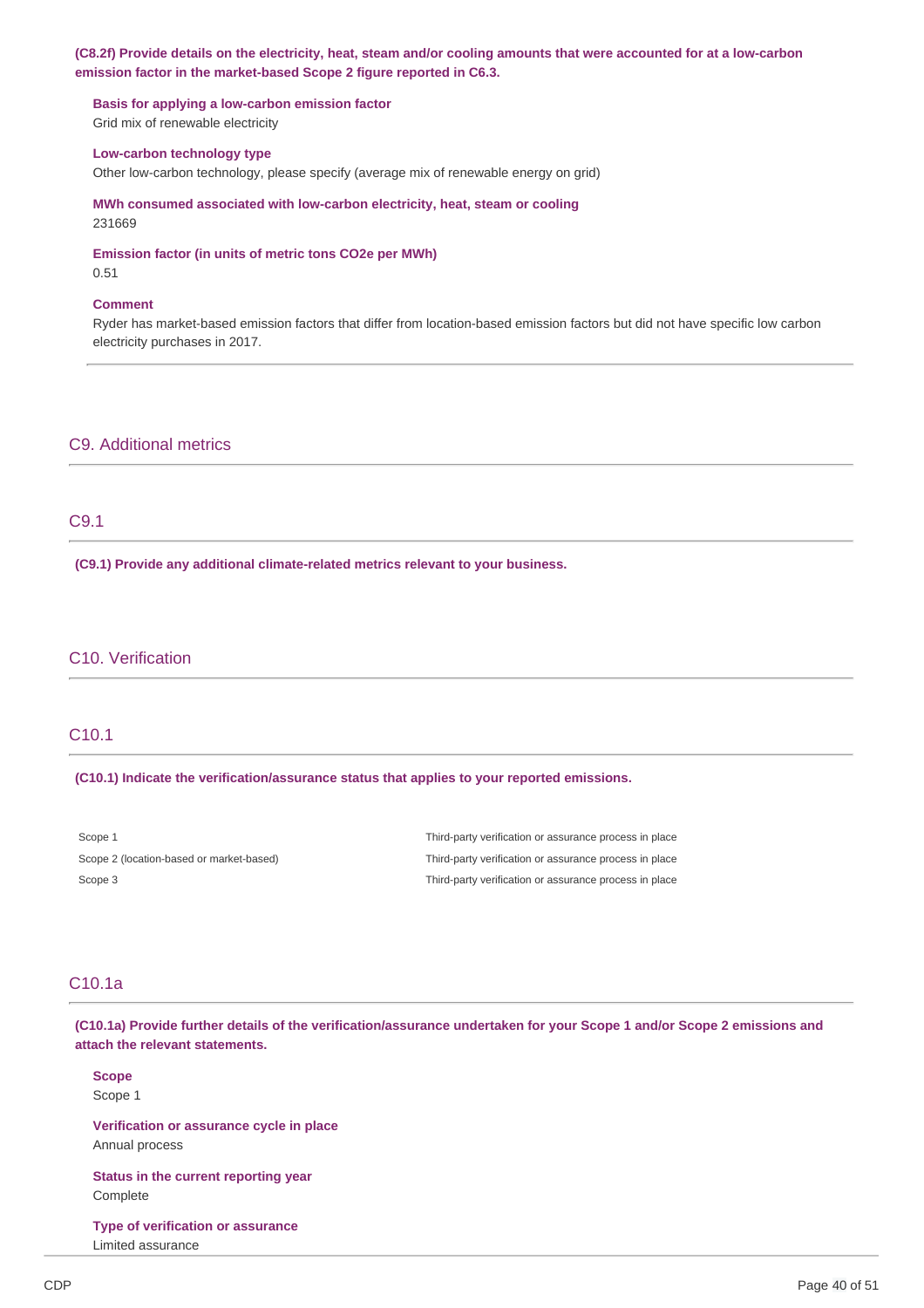# **Attach the statement** Ryder\_2017 GHG Verification Statement\_13August2018.pdf

 **Page/ section reference** Pages 1-3

**Relevant standard** ISO14064-3

 **Proportion of reported emissions verified (%)** 100

# **Scope**

Scope 2 location-based

 **Verification or assurance cycle in place** Annual process

 **Status in the current reporting year** Complete

 **Type of verification or assurance** Limited assurance

 **Attach the statement**

Ryder\_2017 GHG Verification Statement\_13August2018.pdf

# **Page/ section reference** Pages 1-3

**Relevant standard** ISO14064-3

 **Proportion of reported emissions verified (%)** 100

 Scope 2 market-based **Scope**

 **Verification or assurance cycle in place** Annual process

 **Status in the current reporting year** Complete

 **Type of verification or assurance** Limited assurance

 **Attach the statement** Ryder\_2017 GHG Verification Statement\_13August2018.pdf

 **Page/ section reference** Pages 1-3

**Relevant standard** ISO14064-3

 **Proportion of reported emissions verified (%)** 100

# C10.1b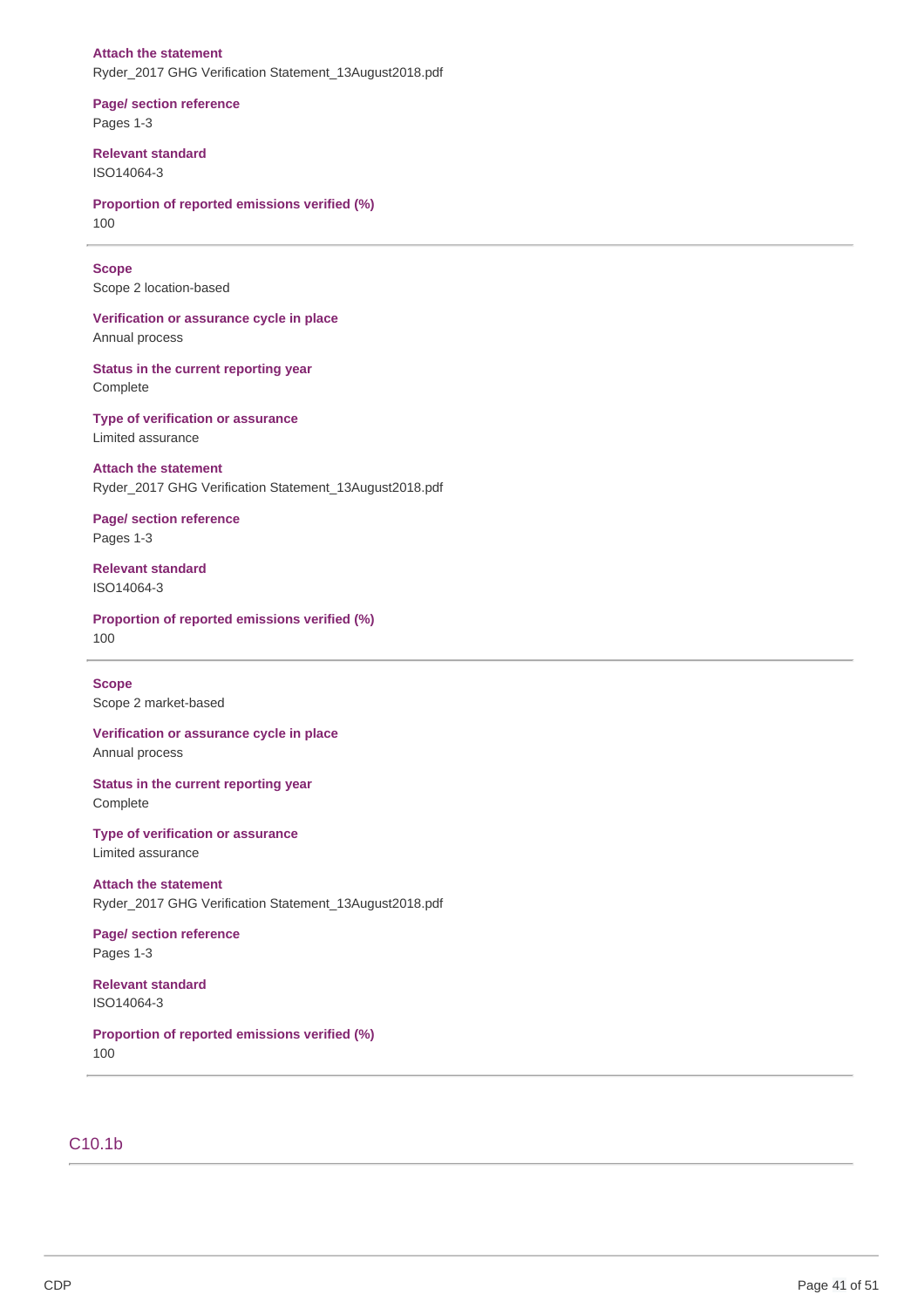(C10.1b) Provide further details of the verification/assurance undertaken for your Scope 3 emissions and attach the relevant **statements.**

 Scope 3- all relevant categories **Scope**

 **Verification or assurance cycle in place** Annual process

 **Status in the current reporting year** Complete

 **Attach the statement** Ryder\_2017 GHG Verification Statement\_13August2018.pdf

**Page/section reference** Pages 1-3

**Relevant standard** ISO14064-3

# C10.2

(C10.2) Do you verify any climate-related information reported in your CDP disclosure other than the emissions figures  **reported in C6.1, C6.3, and C6.5?**

Yes

# C10.2a

(C10.2a) Which data points within your CDP disclosure have been verified, and which verification standards were used?

C7. Emissions breakdown

(Scope 1 and 2)

 C7. Emissions breakdown Year on year change in emissions ISO14064-3 Our third party verifier reviews question C7.9a during our annual verification process.

# C11. Carbon pricing

# C11.1

(C11.1) Are any of your operations or activities regulated by a carbon pricing system (i.e. ETS, Cap & Trade or Carbon Tax)? No, and we do not anticipate being regulated in the next three years

# C11.2

(C11.2) Has your organization originated or purchased any project-based carbon credits within the reporting period? No

# C11.3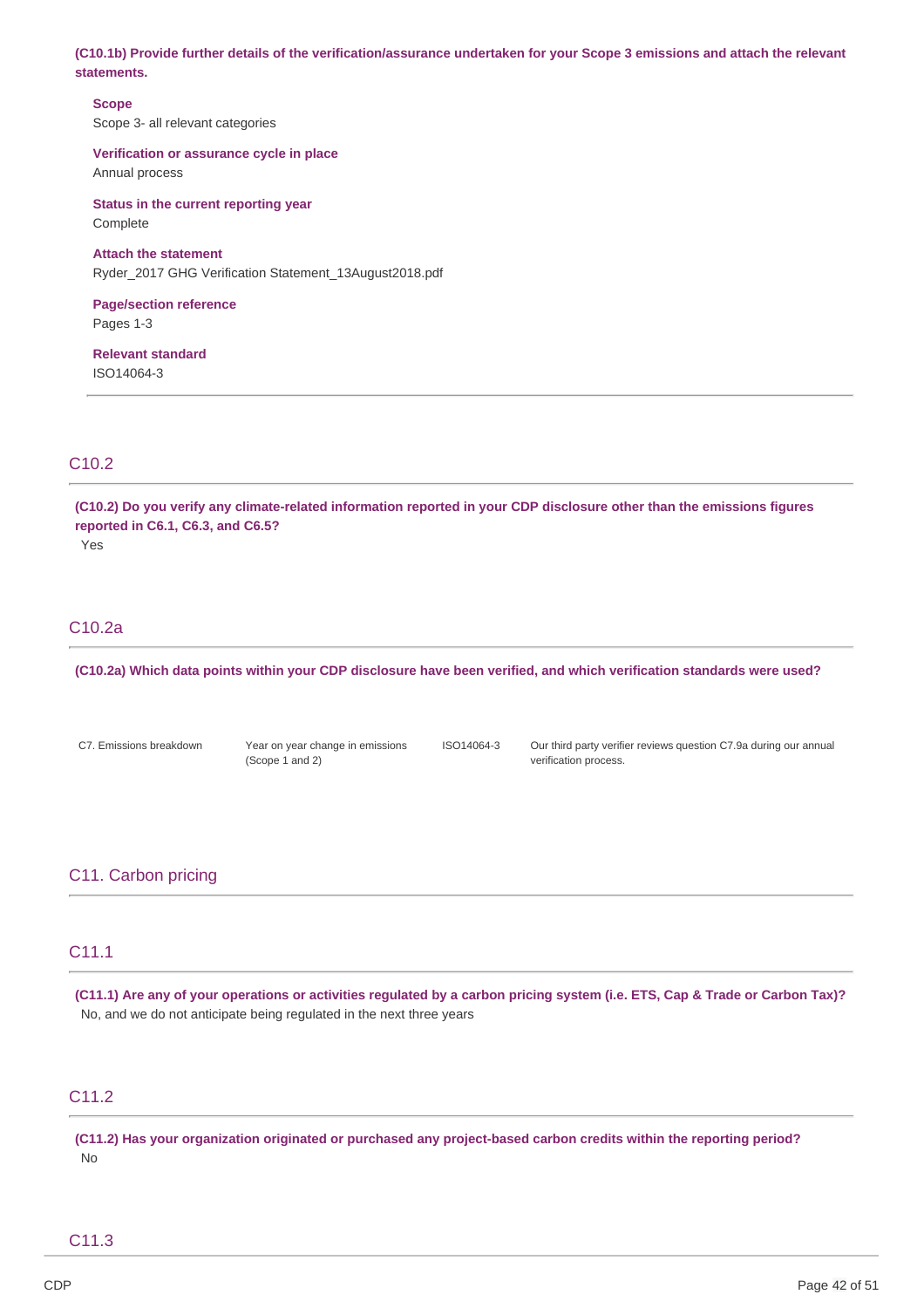No, and we do not currently anticipate doing so in the next two years

# C12. Engagement

# C12.1

 **(C12.1) Do you engage with your value chain on climate-related issues?**

Yes, our customers

Yes, other partners in the value chain

# C12.1b

 **(C12.1b) Give details of your climate-related engagement strategy with your customers.**

 **Type of engagement** Collaboration & innovation

 **Details of engagement** Run a campaign to encourage innovation to reduce climate change impacts

 **Size of engagement**

89

 **% Scope 3 emissions as reported in C6.5**

89

### **Please explain the rationale for selecting this group of customers and scope of engagement**

 Ryder engages with its customers on GHG emissions and climate change strategies through several initiatives and offerings. i) Ryder's innovative ChoiceLease offers our customers the option to convert some or all of their fleet to greener, more fuel-efficient vehicles at any time. Ryder's alternative fuel fleet includes compressed and liquid natural gas vehicles, which are offered in select markets as well as hybrid vehicles, which are available in most U.S. markets. Ryder customers are educated and provided a menu of green-to-greener services, with some solutions requiring a higher initial capital investment to produce the maximum amount of emission reductions long-term. Customers can also select optimum network designs for maximum fuel savings and emission reduction, and they can incorporate carbon offsets to neutralize their transportation related emissions. Ryder's strategy for prioritizing engagements is to meet customer demand for low carbon solutions.

### **Impact of engagement, including measures of success**

 i. The impact of the engagement has been the successful creation of business opportunities and reduction in emissions. For example, Michigan-based beverage container recycling company UBCR, LLC has operated its Ryder NGV fleet for more than 7 million miles since 2011. As an early adopter of Ryder's NGV solution, UBCR has reduced its greenhouse gas emissions by approximately 2,704 MTCO2e and replaced more than one million gallons of diesel fuel with lower-emission, domestically produced natural gas. Sixteen compressed natural gas vehicles, designed with the latest modifications and technological advances, will replace UBCR's entire truck fleet. ii. Ryder measures success as expanding business opportunities

# C12.1c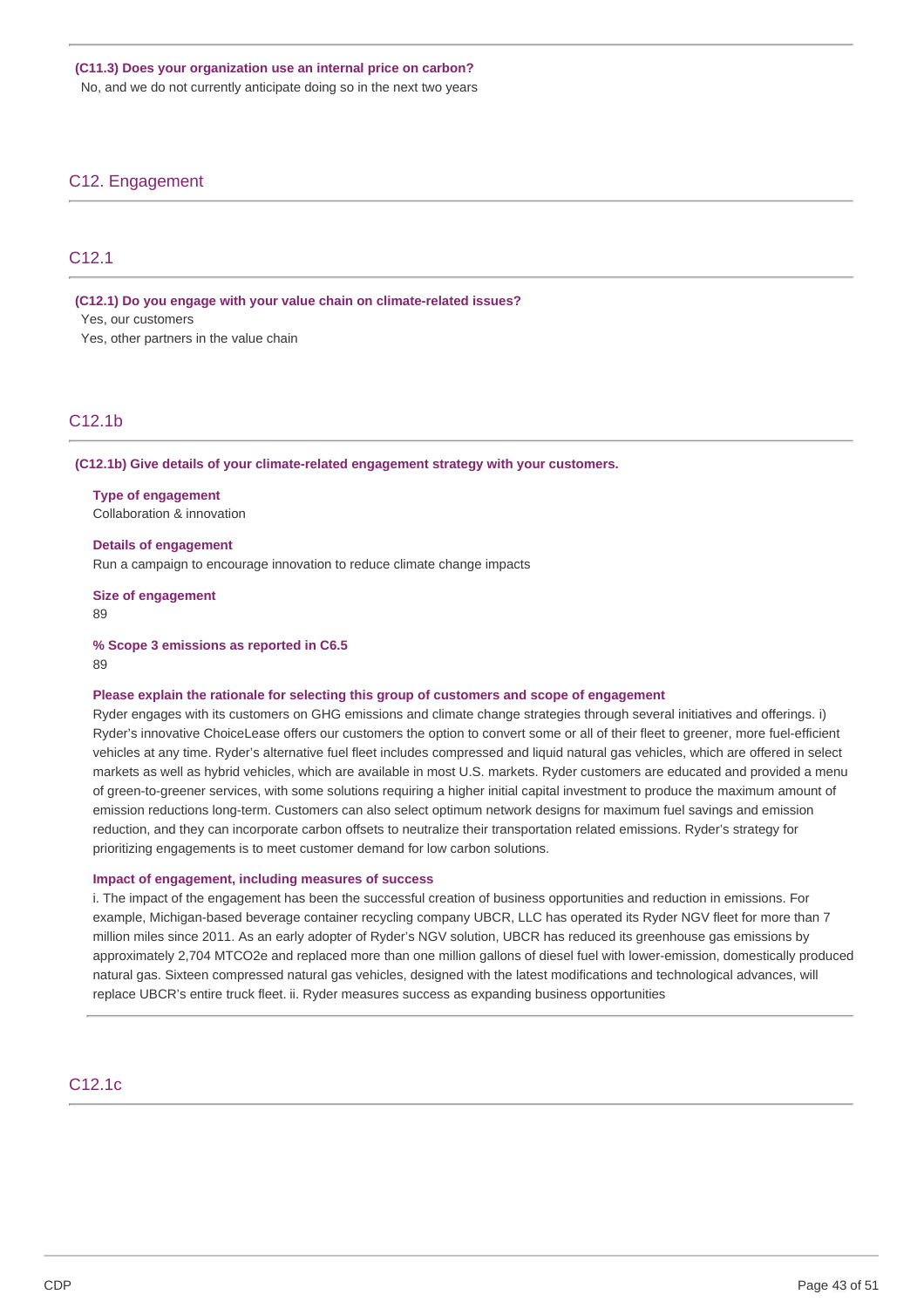#### **(C12.1c) Give details of your climate-related engagement strategy with other partners in the value chain.**

 i. Ryder maintains close relationships with the Original Engine Manufacturers (OEM) who help support deployment of emerging fuel- efficient [technologies.ii.](https://technologies.ii) The relationships also ensure that integration is looked at through the lens of a fleet operator and not a truck manufacturer. Ryder has recognized the value of making investments in advanced fuel equipment, technologies, and processes to improve fuel economy for our Customers, enhance safety, and reduce operating costs as part of an overall strategy to improve transportation efficiencies.

 ii. For example, Ryder and Freightliner have supplied compressed natural gas-fueled trucks to Indian River Transport Company. The CNG trucks are used for 10 to 12 runs a day and run 24 hours a day. This was the request of Indian River Transport customers who were looking for smaller carbon footprints, lower fuel costs and reduced noise level in the communities where these trucks are operating.

# C12.3

(C12.3) Do you engage in activities that could either directly or indirectly influence public policy on climate-related issues  **through any of the following?**

Direct engagement with policy makers

# C12.3a

#### **(C12.3a) On what issues have you been engaging directly with policy makers?**

| Energy<br>efficiency | Support | (a) Ryder directly supported advocacy efforts with policy makers on tax, vehicle GHG emission standards and other<br>incentives to promote the development and adoption of new federal engine emission standards & the use of<br>alternative truck technologies to reduce fuel consumption (b) Ryder has worked with federal and state policy makers<br>throughout the US and Canada to recommend and define alternative fuel legislation. Ryder works closely with<br>government as well as trade associations like NGVA, ATA, TRALA, US Chamber of Commerce, Business Round<br>Table and other organizations to provide policy makers with legislative comments that support the needs of both<br>business and the environment. | Ryder supports this<br>legislation without<br>exceptions. |
|----------------------|---------|-----------------------------------------------------------------------------------------------------------------------------------------------------------------------------------------------------------------------------------------------------------------------------------------------------------------------------------------------------------------------------------------------------------------------------------------------------------------------------------------------------------------------------------------------------------------------------------------------------------------------------------------------------------------------------------------------------------------------------------|-----------------------------------------------------------|
| Mandatory Support    |         | Ryder advocates directly with U.S policy makers on the NHTSA/EPA GHG standards through its network of                                                                                                                                                                                                                                                                                                                                                                                                                                                                                                                                                                                                                             | Ryder supports                                            |
| carbon               |         | professional & trucking trade associations to provide for emissions mitigation through decreased fuel consumption                                                                                                                                                                                                                                                                                                                                                                                                                                                                                                                                                                                                                 | federal, universal                                        |
| reporting            |         | standards                                                                                                                                                                                                                                                                                                                                                                                                                                                                                                                                                                                                                                                                                                                         | standard and                                              |

legislation for carbon reporting versus state-specific standards and requirements.

# C12.3f

# (C12.3f) What processes do you have in place to ensure that all of your direct and indirect activities that influence policy are  **consistent with your overall climate change strategy?**

 Ryder's Executive Vice President, Chief Legal Officer and Corporate Secretary is responsible for overseeing the company's direct and indirect activities that influence public policy development and government relations that are related to Ryder's business across all services and geographies. Ryder's Vice President of Environmental, Real Estate, and Fuel Services maintains operational responsibility for environmental and sustainability programs including climate change strategy and Ryder's General Counsel oversees day to day activities related to Government Affairs. This executive reporting alignment ensures that all of our direct and indirect activities that influence policy are integrated, aligned and consistent with our overall climate change strategy.

# C12.4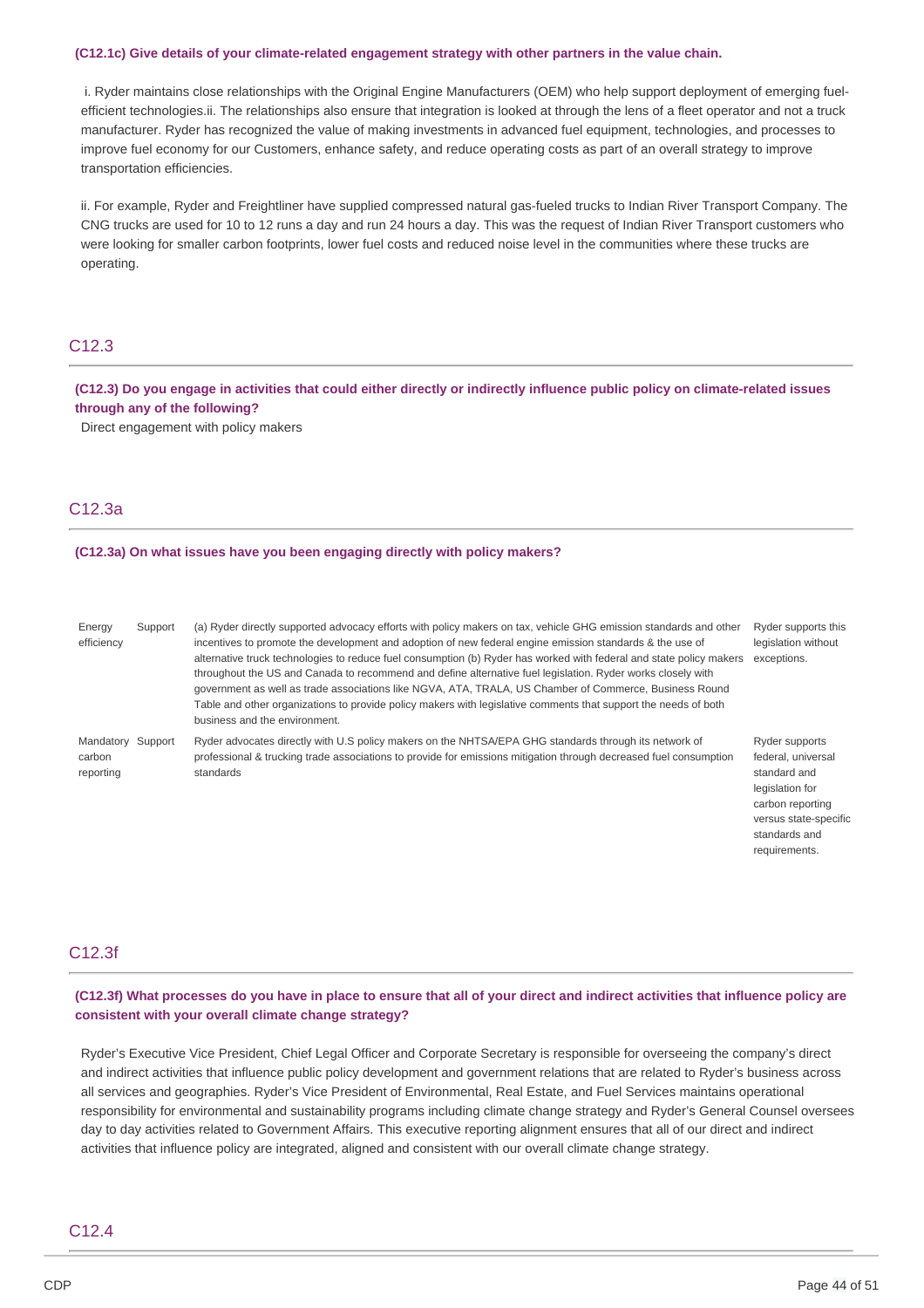**(C12.4) Have you published information about your organization's response to climate change and GHG emissions** performance for this reporting year in places other than in your CDP response? If so, please attach the publication(s).

**Publication**

In mainstream reports

**Status** Complete

 **Attach the document** P02988\_RYDER-INC\_10K\_V1\_2018.pdf

# **Content elements**

 Risks & opportunities **Strategy** 

# **Publication**

In voluntary sustainability report

 Underway – previous year attached **Status**

### **Attach the document**

Ryder\_CSR\_2014-2015\_Supplement (1).pdf

**Content elements**

Risks & opportunities

 In voluntary communications **Publication**

**Status**

Complete

# **Attach the document** Understanding Greenhouse Gas Phase 2 Regulations and Reaching Desired EPA Targets.pdf

### **Content elements**

 Risks & opportunities Governance **Strategy** Emissions figures Emission targets Other metrics

# C14. Signoff

# C-FI

(C-FI) Use this field to provide any additional information or context that you feel is relevant to your organization's response.  **Please note that this field is optional and is not scored.**

# C14.1

 **(C14.1) Provide details for the person that has signed off (approved) your CDP climate change response.**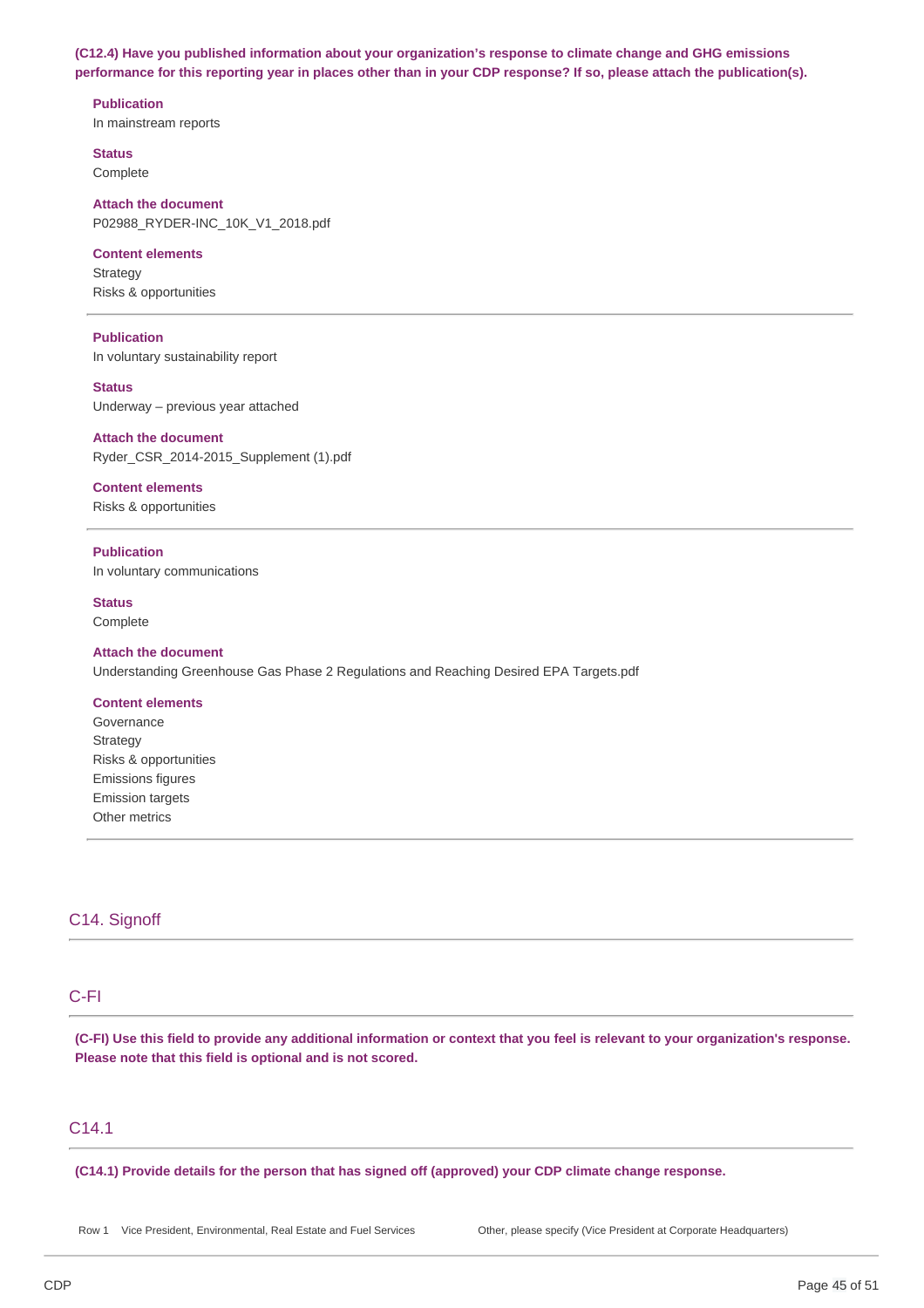# SC0.0

### **(SC0.0) If you would like to do so, please provide a separate introduction to this module.**

 Ryder provides customized Ryder Dedicated Transportation Solutions (DTS) and Supply Chain Solutions (SCS). These customized solutions determine which party controls the source of the emissions, which party has access to the source data on which to compute the emissions, if the emissions are Scope 1, 2, or 3, and therefore how they should be allocated and reported.

 In the Ryder Dedicated Transportation Solutions, our customers direct their product movement but Ryder owns and controls the equipment, fuel, and administrative services (including driver hiring, training, routing, scheduling, and fleet sizing). As Ryder provides the fuel, hires the driver, and controls the vehicle, the emissions originating from the vehicle fuel consumption are allocated to, and reported by, Ryder as Scope 1. These same emissions would be reported as Scope 3 by our customers.

 Ryder also provides Supply Chain Solutions (SCS). SCS product offerings include three categories: 1) Professional Services to identify efficiencies and opportunities for supply chain integration; 2) Distribution Management to manage warehouse operations, product distribution networks, and 3) Transportation Solutions which provide 3rd party freight and carrier management services.

 Within Distribution Management, Ryder's client often owns or leases the physical brick and mortar distribution center. In these customer controlled facilities, all utilities will be in the name of, and paid by, the client. In these cases, Ryder would not report Scope 1 and 2 utility-related emissions and actually does not even have access to the source data on which to compute it.

 Ultimately, the customized solutions determine which party controls, computes, and reports the respective emissions. Ryder will therefore report all client emissions based on the specifics of these customized solutions.

# SC0.1

 **(SC0.1) What is your company's annual revenue for the stated reporting period?**

Row 1 7329599000

# SC0.2

 **(SC0.2) Do you have an ISIN for your company that you would be willing to share with CDP?** Yes

# SC0.2a

 **(SC0.2a) Please use the table below to share your ISIN.**

Row 1 US 7835491082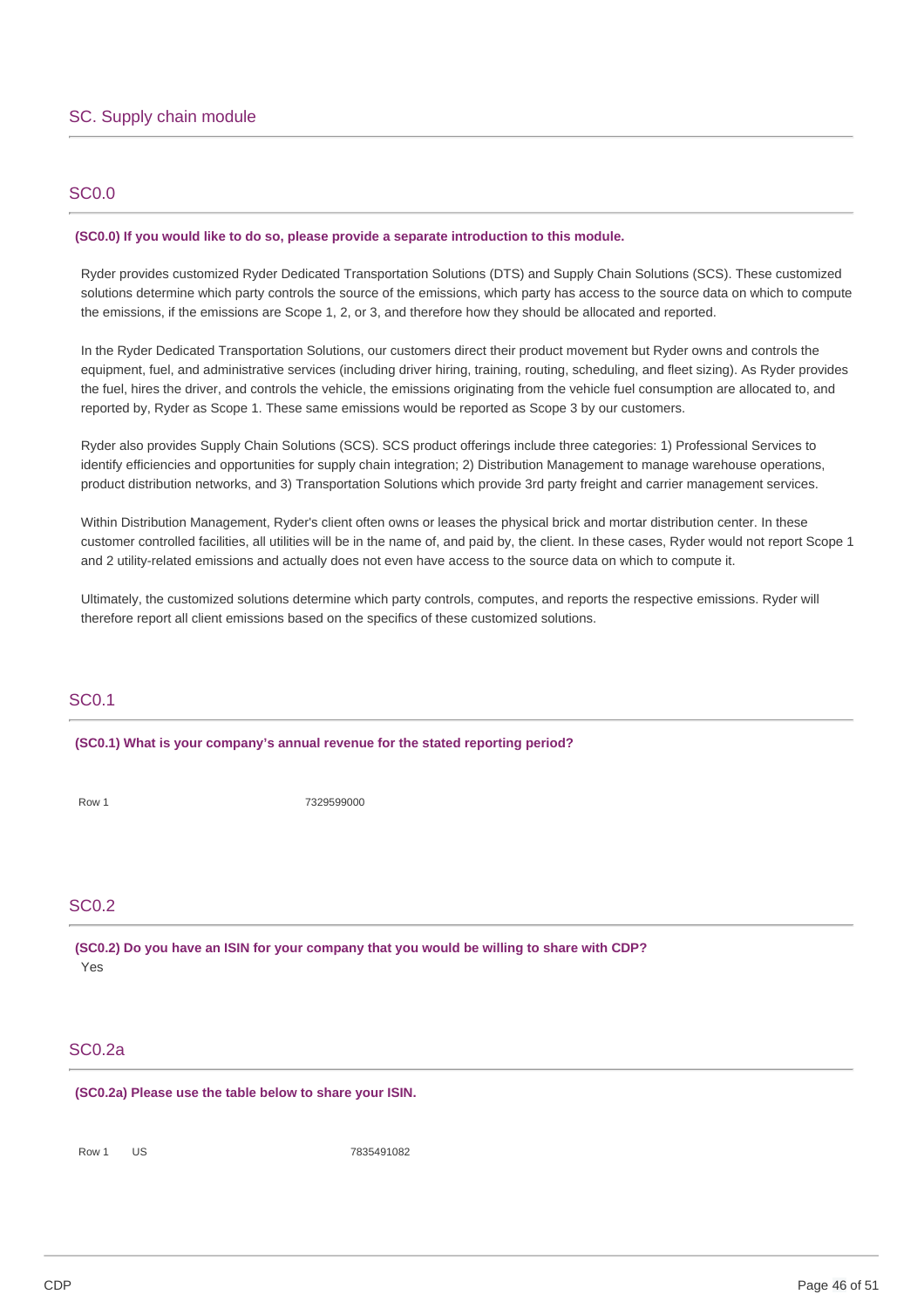# SC1.1

(SC1.1) Allocate your emissions to your customers listed below according to the goods or services you have sold them in  **this reporting period.**

**Requesting member** AT&T Inc.

 **Scope of emissions** Scope 3

 **Emissions in metric tonnes of CO2e** 10159

**Uncertainty (±%)** 2

 **Major sources of emissions** Ryder Dedicated Transportation Solutions - Fleet Operations

**Verified** No

### **Allocation method**

Allocation not necessary due to type of primary data available

# Please explain how you have identified the GHG source, including major limitations to this process and assumptions **made**

 Ryder has established the SmartWay Tool as the technical basis and source for all mobile emission factors. The AT&T Scope 3 emissions are based on a factor of 22.2 lbs of CO2 per gallon of diesel fuel, as documented in the US EPA Office of Transportation and Air Quality EPA 420-F-05-001 dated February 2005, and which is the basis for all SmartWay CO2 emission calculations.

### **Requesting member**

Diageo Plc

 **Scope of emissions** Scope 3

 **Emissions in metric tonnes of CO2e** 61

**Uncertainty (±%)**

2

 **Major sources of emissions** Stationary Scope 2 - Warehouse operation

**Verified**

No

# **Allocation method**

Allocation not necessary due to type of primary data available

# Please explain how you have identified the GHG source, including major limitations to this process and assumptions **made**

 Ryder operates one warehouse for Diageo which is considered under operational control. We receive electric utilities for this warehouse. Emissions were calculated using the Mexico emission factor for electricity.

 Fiat Chrysler Automobiles NV **Requesting member**

 **Scope of emissions** Scope 3

 **Emissions in metric tonnes of CO2e** 1630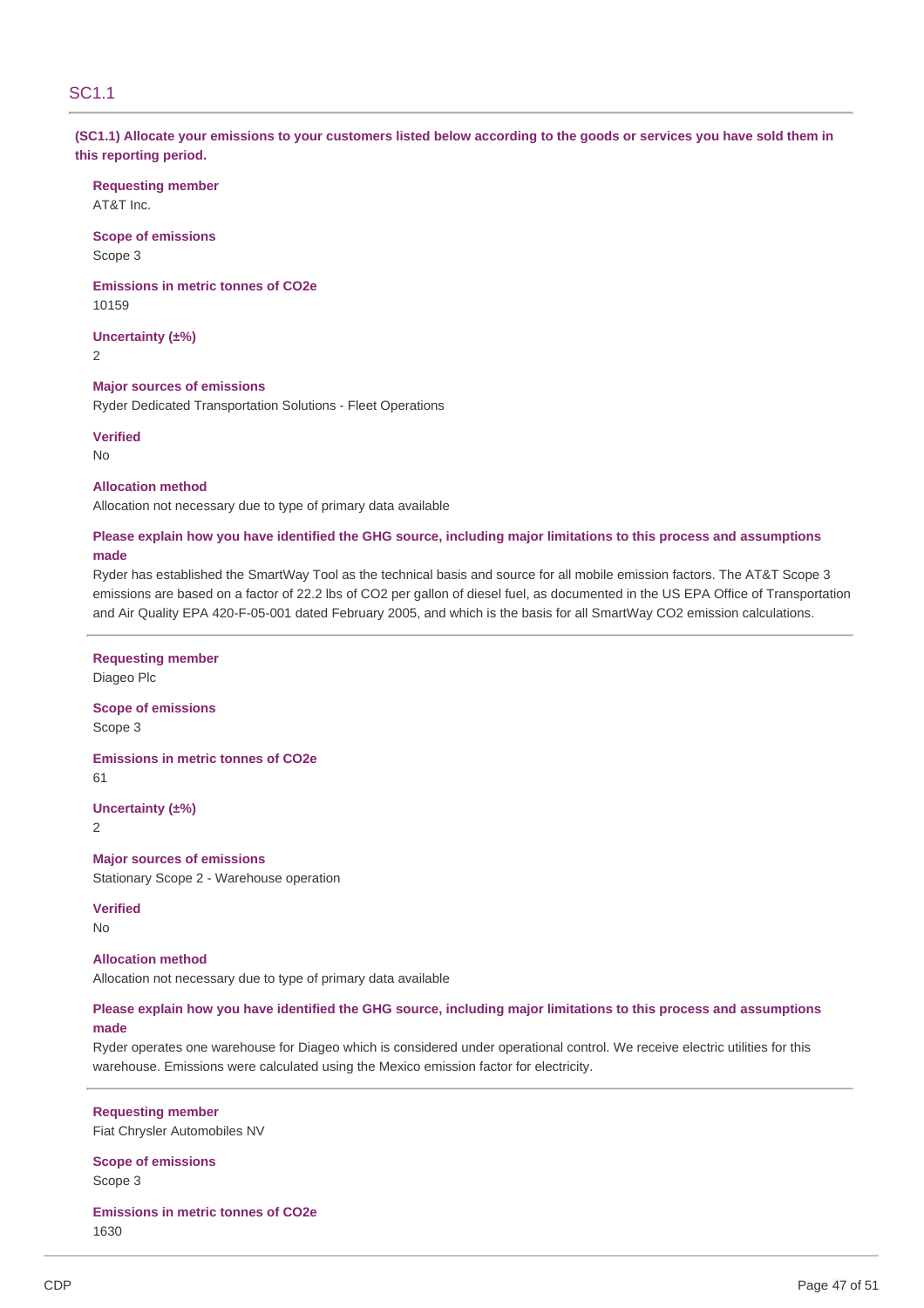# **Uncertainty (±%)**

2

#### **Major sources of emissions**

Ryder Dedicated Transportation Solutions - Fleet Operations.

#### **Verified**

No

### **Allocation method**

Allocation not necessary due to type of primary data available

# Please explain how you have identified the GHG source, including major limitations to this process and assumptions **made**

 Ryder has established the SmartWay Tool as the technical basis and source for all mobile emission factors. The FIAT CHRYSLER Scope 3 emissions are based on a factor of 22.2 lbs of CO2 per gallon of diesel fuel, as documented in the US EPA Office of Transportation and Air Quality EPA 420-F-05-001 dated February 2005, and which is the basis for all SmartWay CO2 emission calculations.

### **Requesting member**

General Motors Company

 **Scope of emissions**

Scope 3

#### **Emissions in metric tonnes of CO2e** 1139924

# **Uncertainty (±%)**

2

#### **Major sources of emissions**

 3rd Party Carrier Managed Transportation for Powertrain Stamping and Assembly, and Ryder Operated Equipment assigned to the Material Optimization Centers

### **Verified**

No

### **Allocation method**

Allocation not necessary due to type of primary data available

### Please explain how you have identified the GHG source, including major limitations to this process and assumptions **made**

 Ryder has established the SmartWay Tool as the technical basis and source for all mobile emission factors. GM Scope 3 emissions for Ryder operated equipment are based on a factor of 22.2 lbs of CO2 per gallon of diesel fuel, as documented in the US EPA Office of Transportation and Air Quality EPA 420-F-05-001 dated February 2005, and which is the basis for all SmartWay CO2 emission calculations. 3rd Party Carrier Managed Transportation emissions are based on CO2 grams/mile as documented in the US EPA SmartWay Carrier Performance data.

# **Requesting member** Kellogg Company

 **Scope of emissions** Scope 3

 **Emissions in metric tonnes of CO2e**  $\Omega$ 

**Uncertainty (±%)**

0

### **Major sources of emissions**

Ryder did not provide any Dedicated Transportation Solutions for Kellogg.

**Verified** No

# **Allocation method**

Other, please specify (Not Applicable)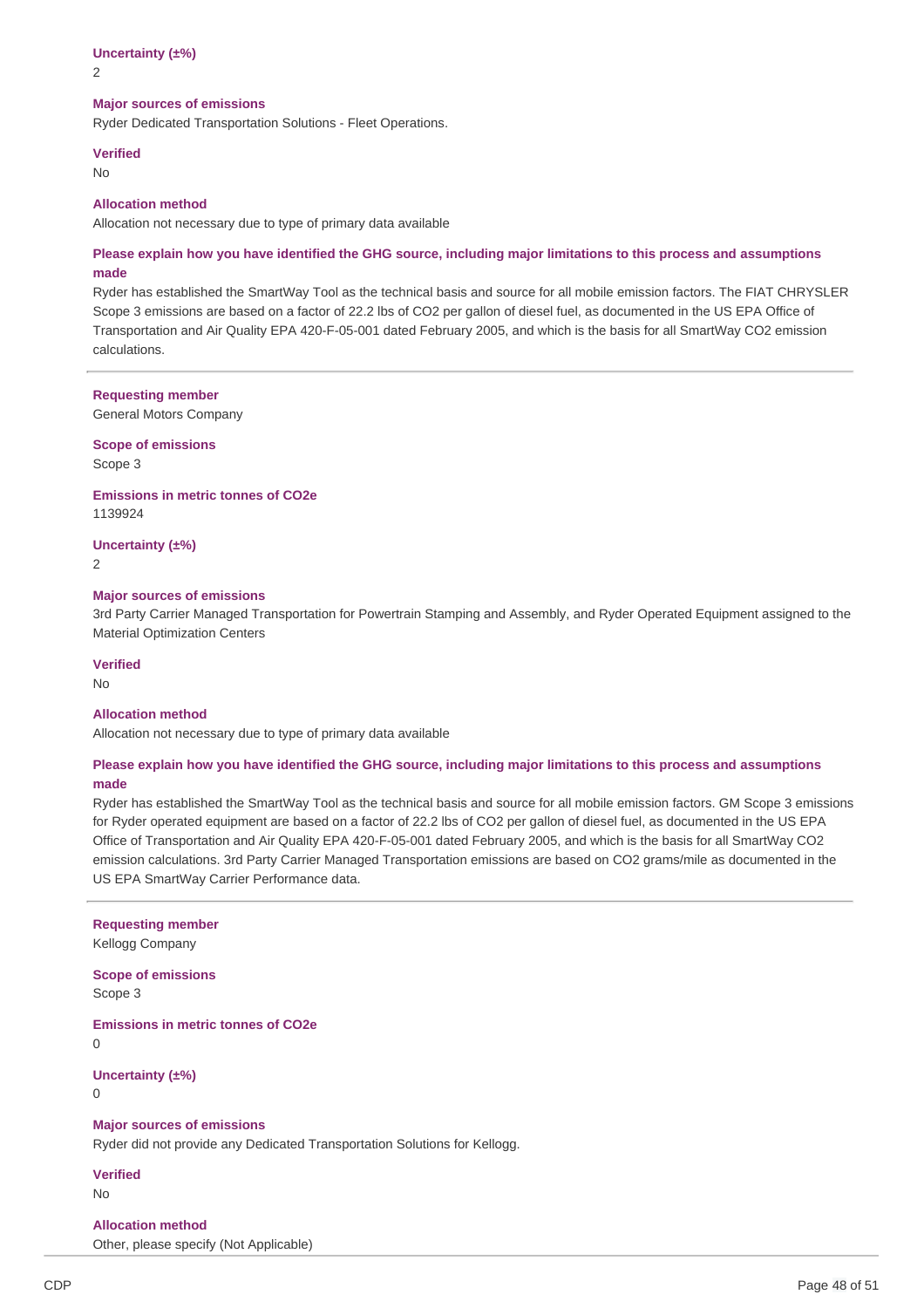Please explain how you have identified the GHG source, including major limitations to this process and assumptions **made**

Not Applicable

# **Requesting member**

Koninklijke Philips NV

# **Scope of emissions**

Scope 3

 **Emissions in metric tonnes of CO2e**

 $\Omega$ 

# **Uncertainty (±%)**

0

# **Major sources of emissions**

Ryder did not provide any Dedicated Transportation Solutions for Philips.

### **Verified**

No

# **Allocation method**

Other, please specify (Not Applicable)

Please explain how you have identified the GHG source, including major limitations to this process and assumptions **made**

# Not Applicable

# SC1.2

 **(SC1.2) Where published information has been used in completing SC1.1, please provide a reference(s).**

GHG Protocol Table 14 Carbon Emissions Factors by Weight Distance

# SC1.3

(SC1.3) What are the challenges in allocating emissions to different customers, and what would help you to overcome these **challenges?**

 Other, The challenge is not in allocating emissions to different customers. The challenge is in determining the appropriate emission factors for ocean, air, please and package transportation. Our primary 3rd party carriers are Less-Than-Truckload, Truckload, InterModal, and Rail. Our data points are # of freight specify bills, weight, and miles. These are not the appropriate data points for air, ocean, and package. Separating downstream transportation activity by (Determining transportation mode, and establishing standardized emission factors by mode, would bring consistency to the methodology and allow for evaluating emission transportation emissions across modes, industries, and sectors. factors.)

# SC1.4

(SC1.4) Do you plan to develop your capabilities to allocate emissions to your customers in the future? Yes

# SC1.4a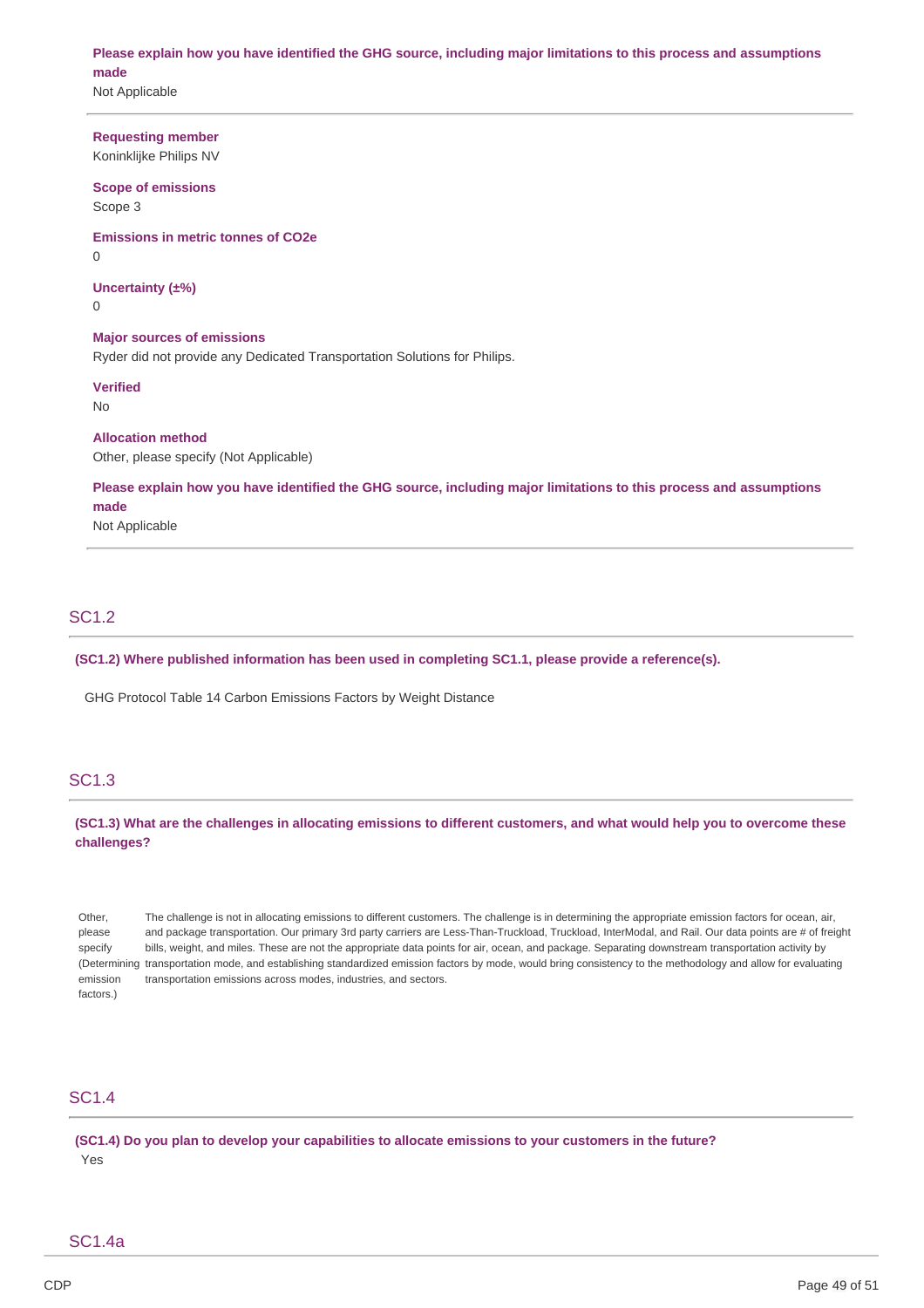#### **(SC1.4a) Describe how you plan to develop your capabilities.**

 Ryder System has the capability to capture, measure, track, and analyze 3rd party carrier transportation management data for all of our clients and, as such, is able to report Scope 3 downstream transportation emissions.

# SC2.1

(SC2.1) Please propose any mutually beneficial climate-related projects you could collaborate on with specific CDP Supply **Chain members.**

 General Motors Company **Requesting member**

 **Group type of project** Relationship sustainability assessment

#### **Type of project**

Assessing products or services life cycle footprint to identify efficiencies

# Actions that would reduce both our own and our customers' emissions **Emissions targeted**

 **Estimated timeframe for carbon reductions to be realized** 1-3 years

 **Estimated lifetime CO2e savings**

**Estimated payback** Please select

### **Details of proposal**

 Ryder Supply Chain Solutions has the technical expertise and capabilities to provide GM with carbon footprint metrics that will allow it to measure, track, and monitor GHG by carrier and by mode. We would welcome the opportunity to incorporate these carbon footprint metrics in the GM reporting platform.

# SC2.2

(SC2.2) Have requests or initiatives by CDP Supply Chain members prompted your organization to take organizational-level  **emissions reduction initiatives?**

No

# SC3.1

 **(SC3.1) Do you want to enroll in the 2018-2019 CDP Action Exchange initiative?** No

# SC3.2

 **(SC3.2) Is your company a participating supplier in CDP's 2017-2018 Action Exchange initiative?** No

# SC4.1